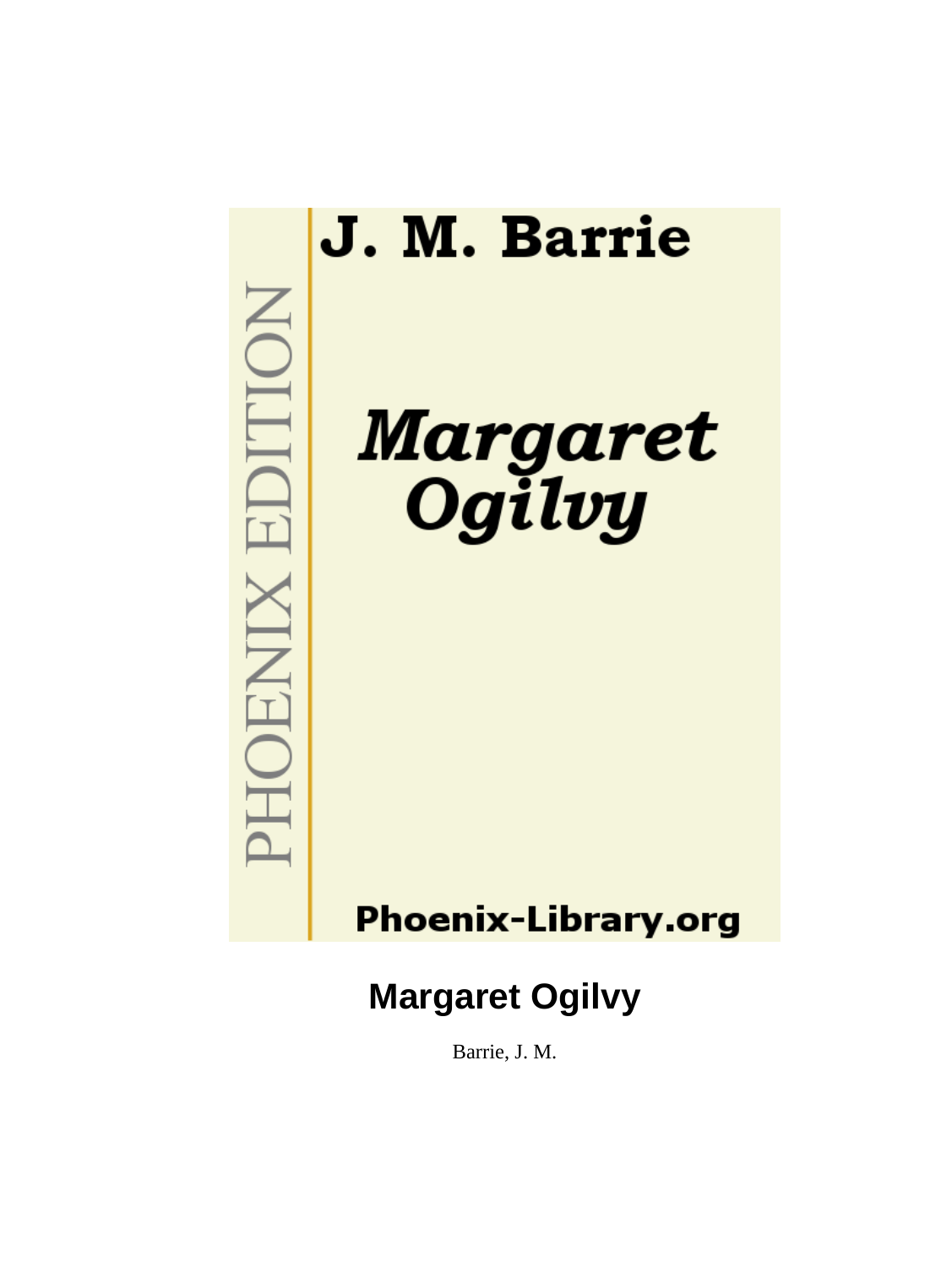[Table of Content](#page-68-0) [About Phoenix−Edition](#page-69-0) **[Copyright](#page-70-0)**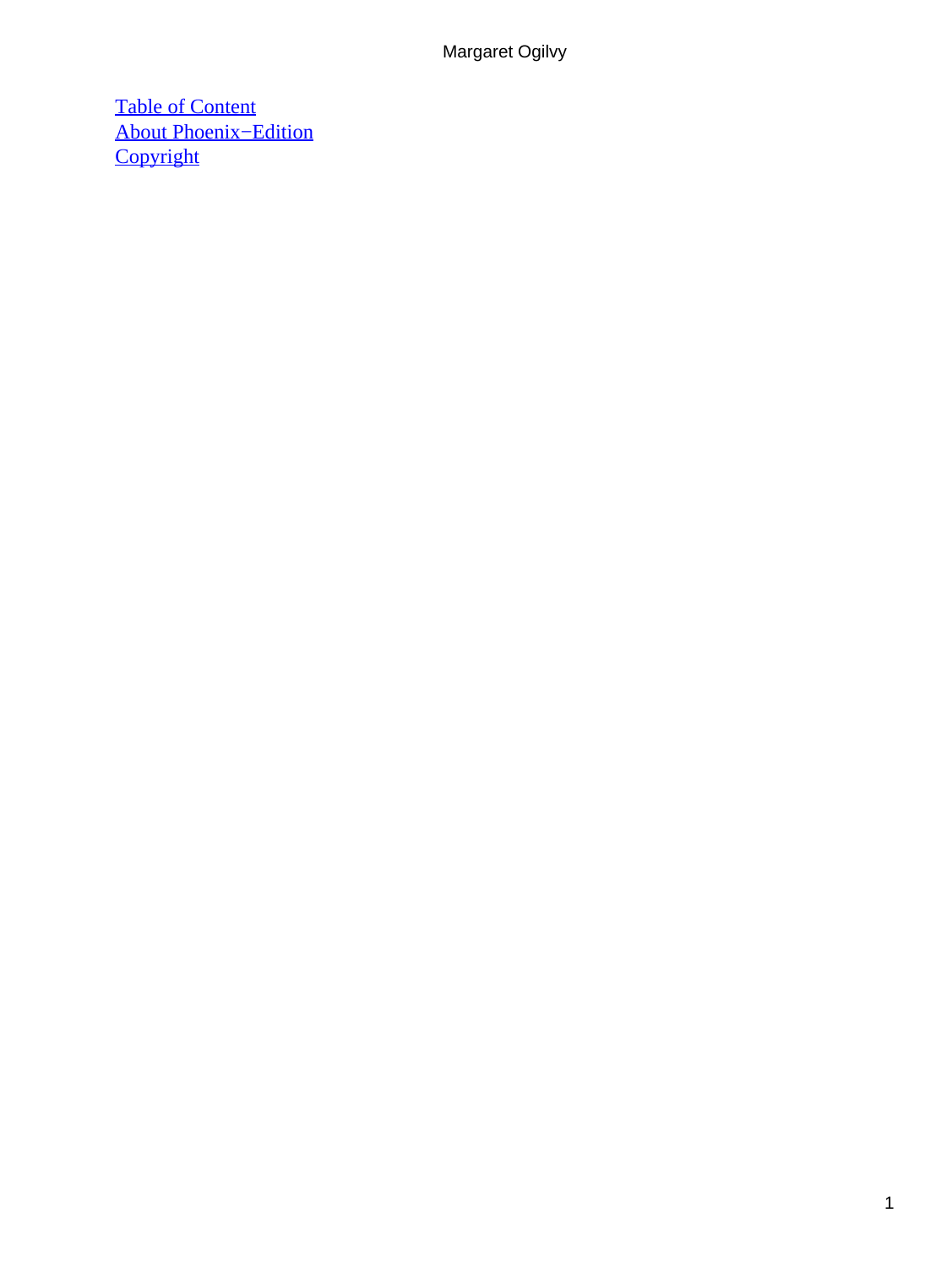### *M*ARGARET **OGILVY**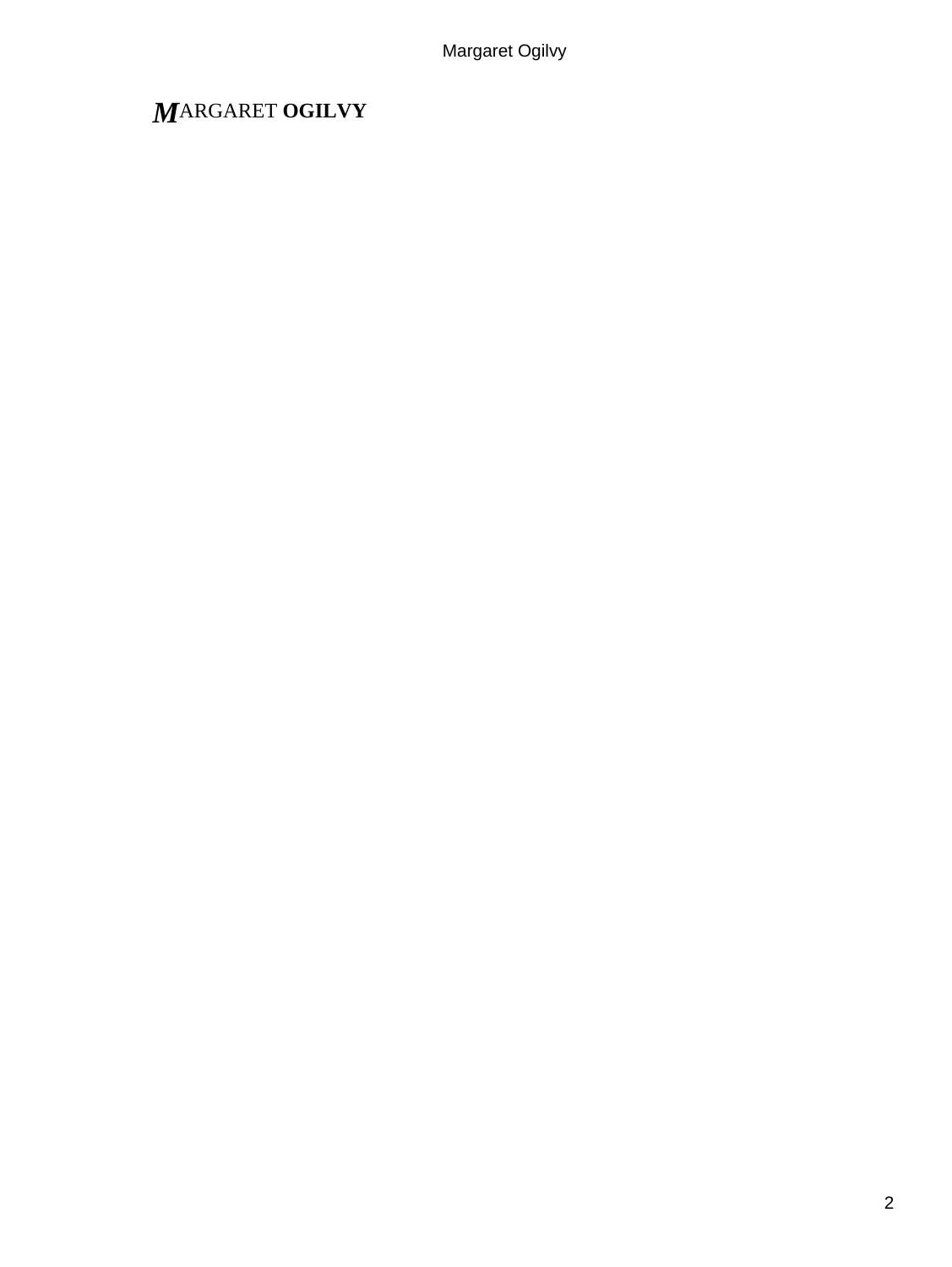### <span id="page-3-0"></span>**[CHAPTER I − HOW MY MOTHER GOT HER SOFT FACE](#page-68-0)**

*O*n the day I was born we bought six hair–bottomed chairs, and in our little house it was an event, the first great victory in a woman's long campaign; how they had been laboured for, the pound− note and the thirty threepenny−bits they cost, what anxiety there was about the purchase, the show they made in possession of the west room, my father's unnatural coolness when he brought them in (but his face was white)  $-I$  so often heard the tale afterwards, and shared as boy and man in so many similar triumphs, that the coming of the chairs seems to be something I remember, as if I had jumped out of bed on that first day, and run ben to see how they looked. I am sure my mother's feet were ettling to be ben long before they could be trusted, and that the moment after she was left alone with me she was discovered barefooted in the west room, doctoring a scar (which she had been the first to detect) on one of the chairs, or sitting on them regally, or withdrawing and re− opening the door suddenly to take the six by surprise. And then, I think, a shawl was flung over her (it is strange to me to think it was not I who ran after her with the shawl), and she was escorted sternly back to bed and reminded that she had promised not to budge, to which her reply was probably that she had been gone but an instant, and the implication that therefore she had not been gone at all. Thus was one little bit of her revealed to me at once: I wonder if I took note of it. Neighbours came in to see the boy and the chairs. I wonder if she deceived me when she affected to think that there were others like us, or whether I saw through her from the first, she was so easily seen through. When she seemed to agree with them that it would be impossible to give me a college education, was I so easily taken in, or did I know already what ambitions burned behind that dear face? when they spoke of the chairs as the goal quickly reached, was I such a newcomer that her timid lips must say 'They are but a beginning' before I heard the words? And when we were left together, did I laugh at the great things that were in her mind, or had she to whisper them to me first, and then did I put my arm round her and tell her that I would help? Thus it was for such a long time: it is strange to me to feel that it was not so from the beginning.

 It is all guess−work for six years, and she whom I see in them is the woman who came suddenly into view when they were at an end. Her timid lips I have said, but they were not timid then, and when I knew her the timid lips had come. The soft face − they say the face was not so soft then. The shawl that was flung over her – we had not begun to hunt her with a shawl, nor to make our bodies a screen between her and the draughts, nor to creep into her room a score of times in the night to stand looking at her as she slept. We did not see her becoming little then, nor sharply turn our heads when she said wonderingly how small her arms had grown. In her happiest moments − and never was a happier woman − her mouth did not of a sudden begin to twitch, and tears to lie on the mute blue eyes in which I have read all I know and would ever care to write. For when you looked into my mother's eyes you knew, as if He had told you, why God sent her into the world − it was to open the minds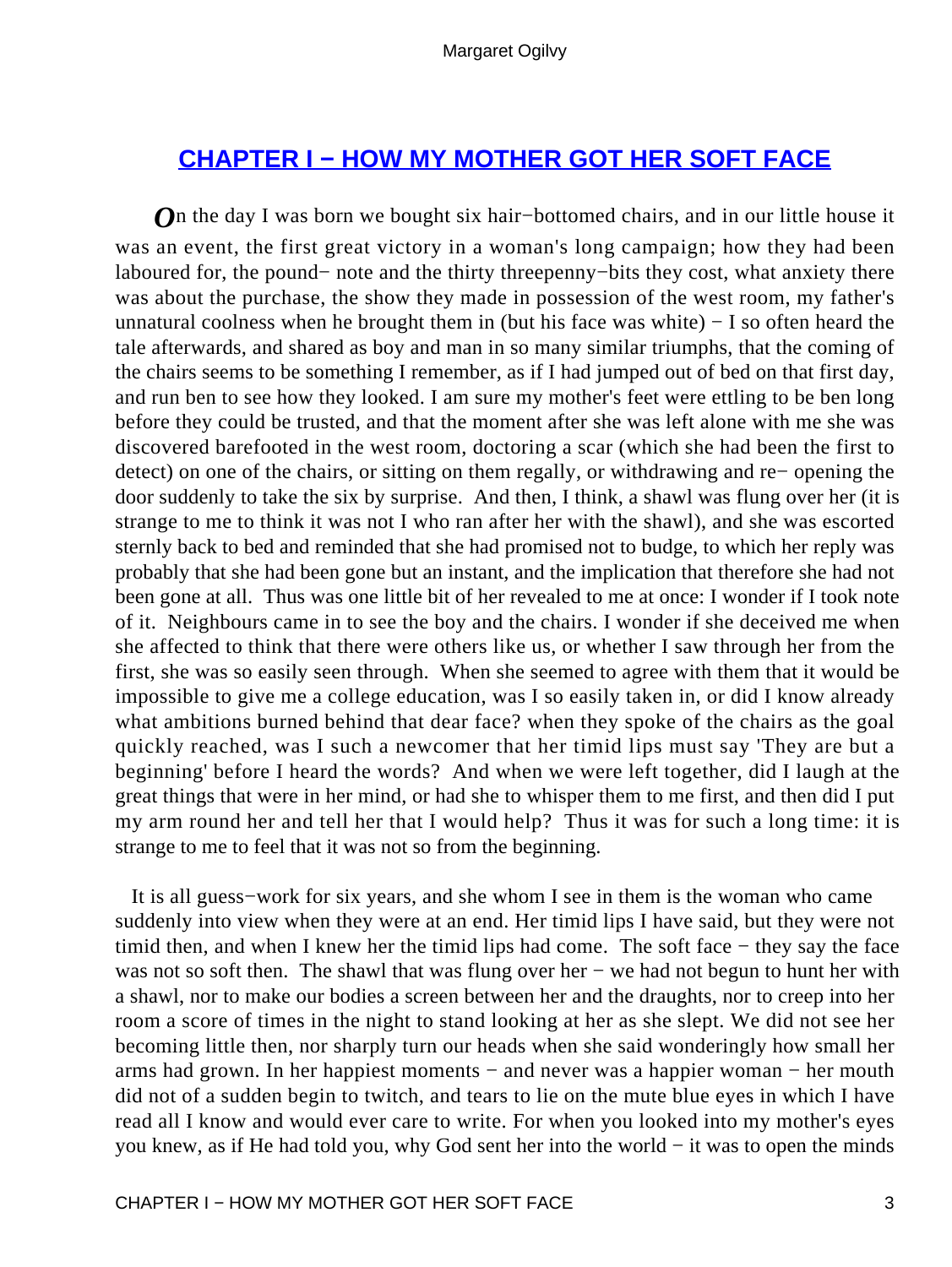of all who looked to beautiful thoughts. And that is the beginning and end of literature. Those eyes that I cannot see until I was six years old have guided me through life, and I pray God they may remain my only earthly judge to the last. They were never more my guide than when I helped to put her to earth, not whimpering because my mother had been taken away after seventy−six glorious years of life, but exulting in her even at the grave.

 She had a son who was far away at school. I remember very little about him, only that he was a merry−faced boy who ran like a squirrel up a tree and shook the cherries into my lap. When he was thirteen and I was half his age the terrible news came, and I have been told the face of my mother was awful in its calmness as she set off to get between Death and her boy. We trooped with her down the brae to the wooden station, and I think I was envying her the journey in the mysterious wagons; I know we played around her, proud of our right to be there, but I do not recall it, I only speak from hearsay. Her ticket was taken, she had bidden us goodbye with that fighting face which I cannot see, and then my father came out of the telegraph−office and said huskily, 'He's gone!' Then we turned very quietly and went home again up the little brae. But I speak from hearsay no longer; I knew my mother for ever now.

 That is how she got her soft face and her pathetic ways and her large charity, and why other mothers ran to her when they had lost a child. 'Dinna greet, poor Janet,' she would say to them; and they would answer, 'Ah, Margaret, but you're greeting yoursel.' Margaret Ogilvy had been her maiden name, and after the Scotch custom she was still Margaret Ogilvy to her old friends. Margaret Ogilvy I loved to name her. Often when I was a boy, 'Margaret Ogilvy, are you there?' I would call up the stair.

 She was always delicate from that hour, and for many months she was very ill. I have heard that the first thing she expressed a wish to see was the christening robe, and she looked long at it and then turned her face to the wall. That was what made me as a boy think of it always as the robe in which he was christened, but I knew later that we had all been christened in it, from the oldest of the family to the youngest, between whom stood twenty years. Hundreds of other children were christened in it also, such robes being then a rare possession, and the lending of ours among my mother's glories. It was carried carefully from house to house, as if it were itself a child; my mother made much of it, smoothed it out, petted it, smiled to it before putting it into the arms of those to whom it was being lent; she was in our pew to see it borne magnificently (something inside it now) down the aisle to the pulpit−side, when a stir of expectancy went through the church and we kicked each other's feet beneath the book−board but were reverent in the face; and however the child might behave, laughing brazenly or skirling to its mother's shame, and whatever the father as he held it up might do, look doited probably and bow at the wrong time, the christening robe of long experience helped them through. And when it was brought back to her she took it in her arms as softly as if it might be asleep, and unconsciously pressed it to her breast: there was never anything in the house that spoke to her quite so eloquently as that little white robe; it was the one of her children that always remained a baby. And she had not made it herself,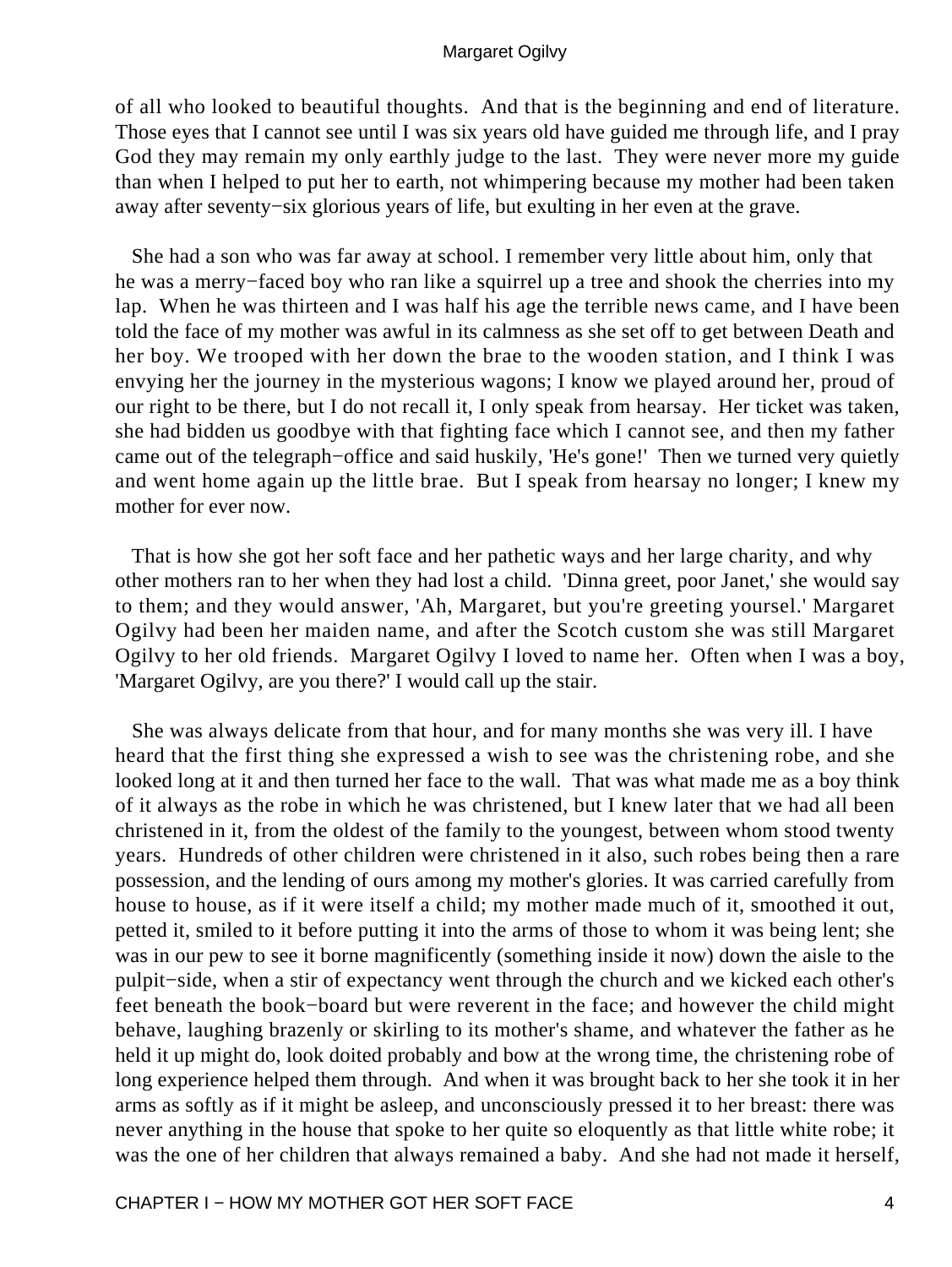which was the most wonderful thing about it to me, for she seemed to have made all other things. All the clothes in the house were of her making, and you don't know her in the least if you think they were out of the fashion; she turned them and made them new again, she beat them and made them new again, and then she coaxed them into being new again just for the last time, she let them out and took them in and put on new braid, and added a piece up the back, and thus they passed from one member of the family to another until they reached the youngest, and even when we were done with them they reappeared as something else. In the fashion! I must come back to this. Never was a woman with such an eye for it. She had no fashion−plates; she did not need them. The minister's wife (a cloak), the banker's daughters (the new sleeve) – they had but to pass our window once, and the scalp, so to speak, was in my mother's hands. Observe her rushing, scissors in hand, thread in mouth, to the drawers where her daughters' Sabbath clothes were kept. Or go to church next Sunday, and watch a certain family filing in, the boy lifting his legs high to show off his new boots, but all the others demure, especially the timid, unobservant− looking little woman in the rear of them. If you were the minister's wife that day or the banker's daughters you would have got a shock. But she bought the christening robe, and when I used to ask why, she would beam and look conscious, and say she wanted to be extravagant once. And she told me, still smiling, that the more a woman was given to stitching and making things for herself, the greater was her passionate desire now and again to rush to the shops and 'be foolish.' The christening robe with its pathetic frills is over half a century old now, and has begun to droop a little, like a daisy whose time is past; but it is as fondly kept together as ever: I saw it in use again only the other day.

 My mother lay in bed with the christening robe beside her, and I peeped in many times at the door and then went to the stair and sat on it and sobbed. I know not if it was that first day, or many days afterwards, that there came to me, my sister, the daughter my mother loved the best; yes, more I am sure even than she loved me, whose great glory she has been since I was six years old. This sister, who was then passing out of her 'teens, came to me with a very anxious face and wringing her hands, and she told me to go ben to my mother and say to her that she still had another boy. I went ben excitedly, but the room was dark, and when I heard the door shut and no sound come from the bed I was afraid, and I stood still. I suppose I was breathing hard, or perhaps I was crying, for after a time I heard a listless voice that had never been listless before say, 'Is that you?' I think the tone hurt me, for I made no answer, and then the voice said more anxiously 'Is that you?' again. I thought it was the dead boy she was speaking to, and I said in a little lonely voice, 'No, it's no him, it's just me.' Then I heard a cry, and my mother turned in bed, and though it was dark I knew that she was holding out her arms.

 After that I sat a great deal in her bed trying to make her forget him, which was my crafty way of playing physician, and if I saw any one out of doors do something that made the others laugh I immediately hastened to that dark room and did it before her. I suppose I was an odd little figure; I have been told that my anxiety to brighten her gave my face a strained look and put a tremor into the joke (I would stand on my head in the bed, my feet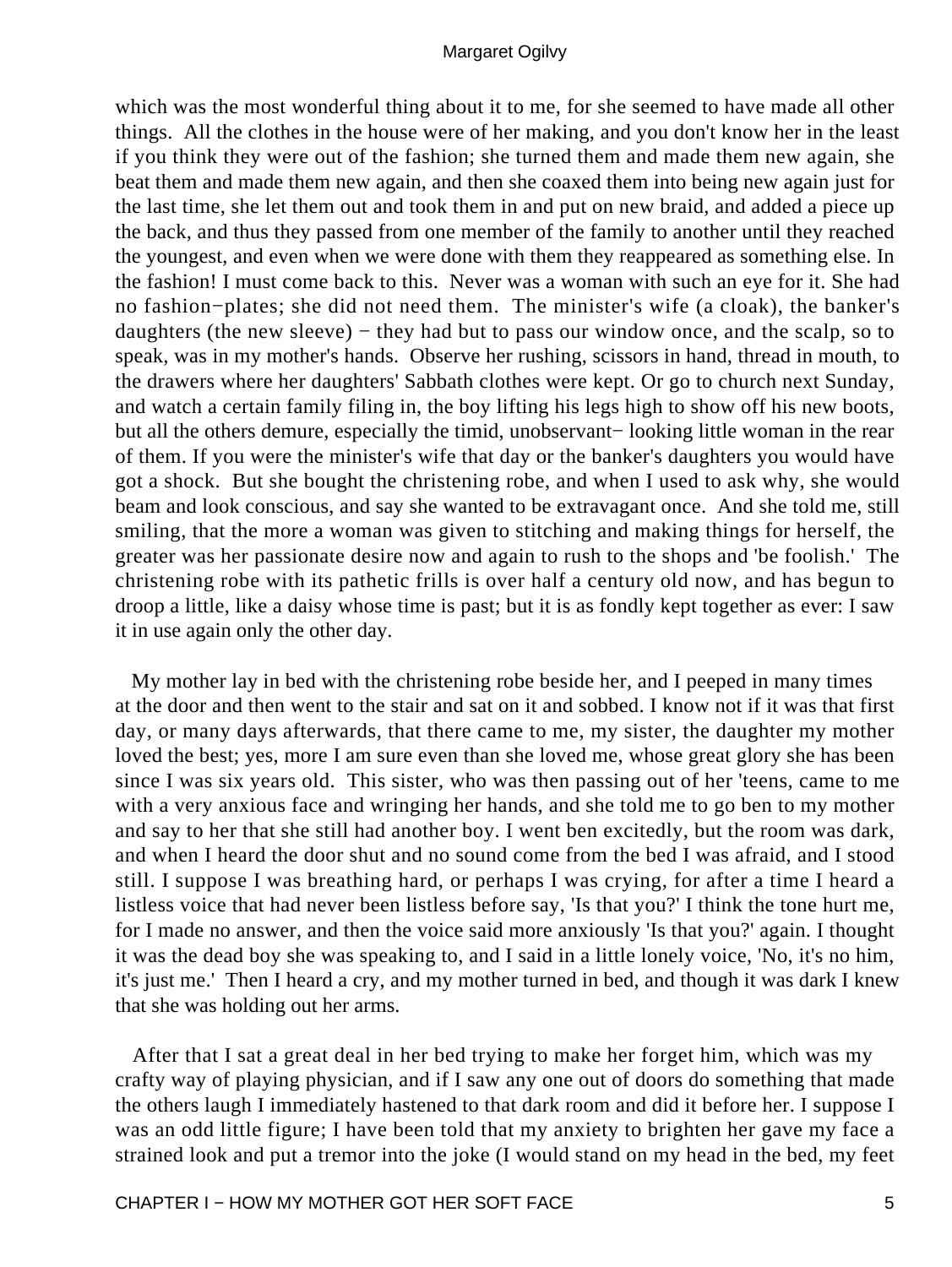against the wall, and then cry excitedly, 'Are you laughing, mother?') − and perhaps what made her laugh was something I was unconscious of, but she did laugh suddenly now and then, whereupon I screamed exultantly to that dear sister, who was ever in waiting, to come and see the sight, but by the time she came the soft face was wet again. Thus I was deprived of some of my glory, and I remember once only making her laugh before witnesses. I kept a record of her laughs on a piece of paper, a stroke for each, and it was my custom to show this proudly to the doctor every morning. There were five strokes the first time I slipped it into his hand, and when their meaning was explained to him he laughed so boisterously, that I cried, 'I wish that was one of hers!' Then he was sympathetic, and asked me if my mother had seen the paper yet, and when I shook my head he said that if I showed it to her now and told her that these were her five laughs he thought I might win another. I had less confidence, but he was the mysterious man whom you ran for in the dead of night (you flung sand at his window to waken him, and if it was only toothache he extracted the tooth through the open window, but when it was something sterner he was with you in the dark square at once, like a man who slept in his topcoat), so I did as he bade me, and not only did she laugh then but again when I put the laugh down, so that though it was really one laugh with a tear in the middle I counted it as two.

 It was doubtless that same sister who told me not to sulk when my mother lay thinking of him, but to try instead to get her to talk about him. I did not see how this could make her the merry mother she used to be, but I was told that if I could not do it nobody could, and this made me eager to begin. At first, they say, I was often jealous, stopping her fond memories with the cry, 'Do you mind nothing about me?' but that did not last; its place was taken by an intense desire (again, I think, my sister must have breathed it into life) to become so like him that even my mother should not see the difference, and many and artful were the questions I put to that end. Then I practised in secret, but after a whole week had passed I was still rather like myself. He had such a cheery way of whistling, she had told me, it had always brightened her at her work to hear him whistling, and when he whistled he stood with his legs apart, and his hands in the pockets of his knickerbockers. I decided to trust to this, so one day after I had learned his whistle (every boy of enterprise invents a whistle of his own) from boys who had been his comrades, I secretly put on a suit of his clothes, dark grey they were, with little spots, and they fitted me many years afterwards, and thus disguised I slipped, unknown to the others, into my mother's room. Quaking, I doubt not, yet so pleased, I stood still until she saw me, and then − how it must have hurt her! 'Listen!' I cried in a glow of triumph, and I stretched my legs wide apart and plunged my hands into the pockets of my knickerbockers, and began to whistle.

 She lived twenty−nine years after his death, such active years until toward the end, that you never knew where she was unless you took hold of her, and though she was frail henceforth and ever growing frailer, her housekeeping again became famous, so that brides called as a matter of course to watch her ca'ming and sanding and stitching: there are old people still, one or two, to tell with wonder in their eyes how she could bake twenty−four bannocks in the hour, and not a chip in one of them. And how many she gave away, how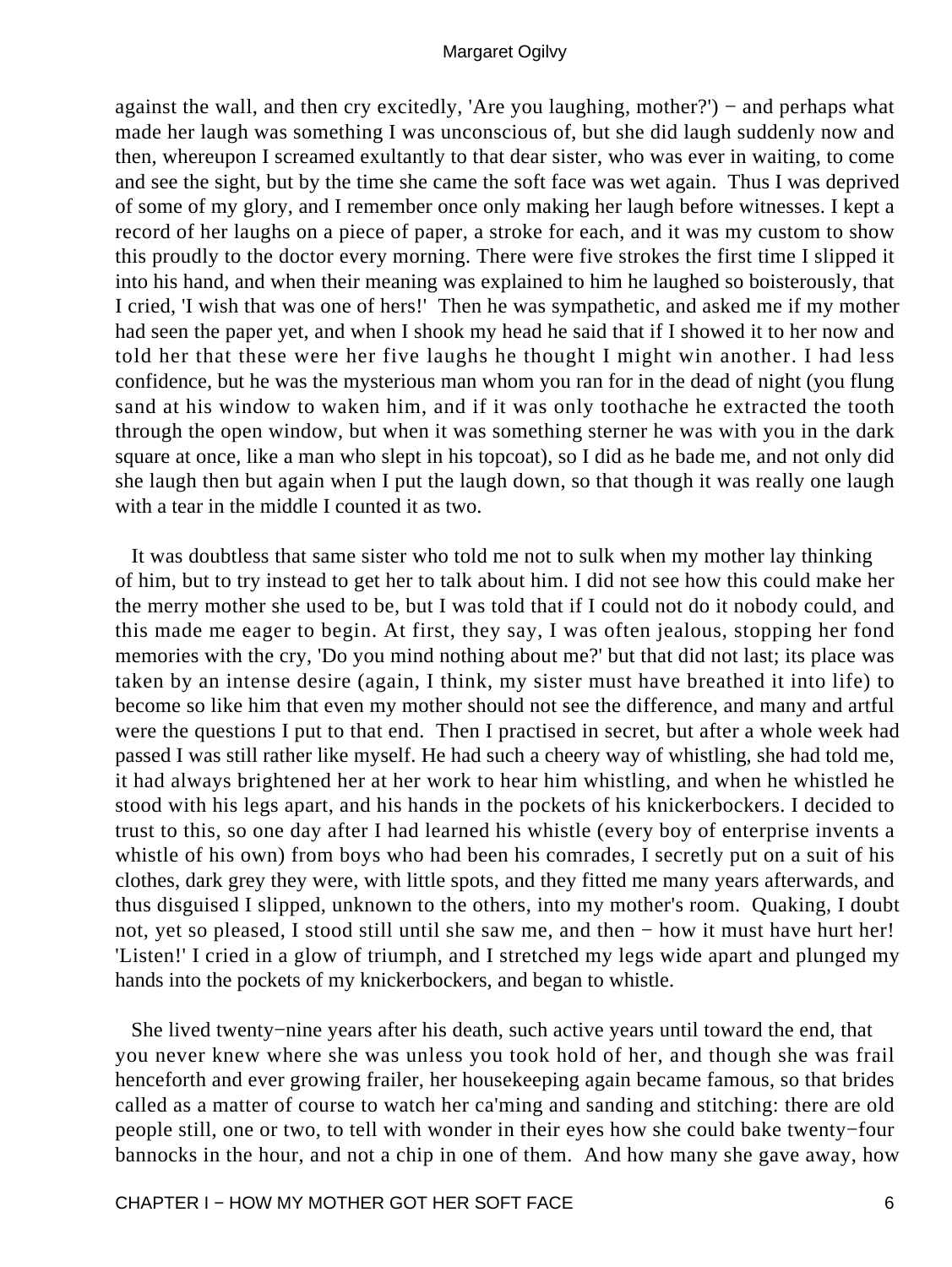much she gave away of all she had, and what pretty ways she had of giving it! Her face beamed and rippled with mirth as before, and her laugh that I had tried so hard to force came running home again. I have heard no such laugh as hers save from merry children; the laughter of most of us ages, and wears out with the body, but hers remained gleeful to the last, as if it were born afresh every morning. There was always something of the child in her, and her laugh was its voice, as eloquent of the past to me as was the christening robe to her. But I had not made her forget the bit of her that was dead; in those nine−and−twenty years he was not removed one day farther from her. Many a time she fell asleep speaking to him, and even while she slept her lips moved and she smiled as if he had come back to her, and when she woke he might vanish so suddenly that she started up bewildered and looked about her, and then said slowly, 'My David's dead!' or perhaps he remained long enough to whisper why he must leave her now, and then she lay silent with filmy eyes. When I became a man and he was still a boy of thirteen, I wrote a little paper called 'Dead this Twenty Years,' which was about a similar tragedy in another woman's life, and it is the only thing I have written that she never spoke about, not even to that daughter she loved the best. No one ever spoke of it to her, or asked her if she had read it: one does not ask a mother if she knows that there is a little coffin in the house. She read many times the book in which it is printed, but when she came to that chapter she would put her hands to her heart or even over her ears.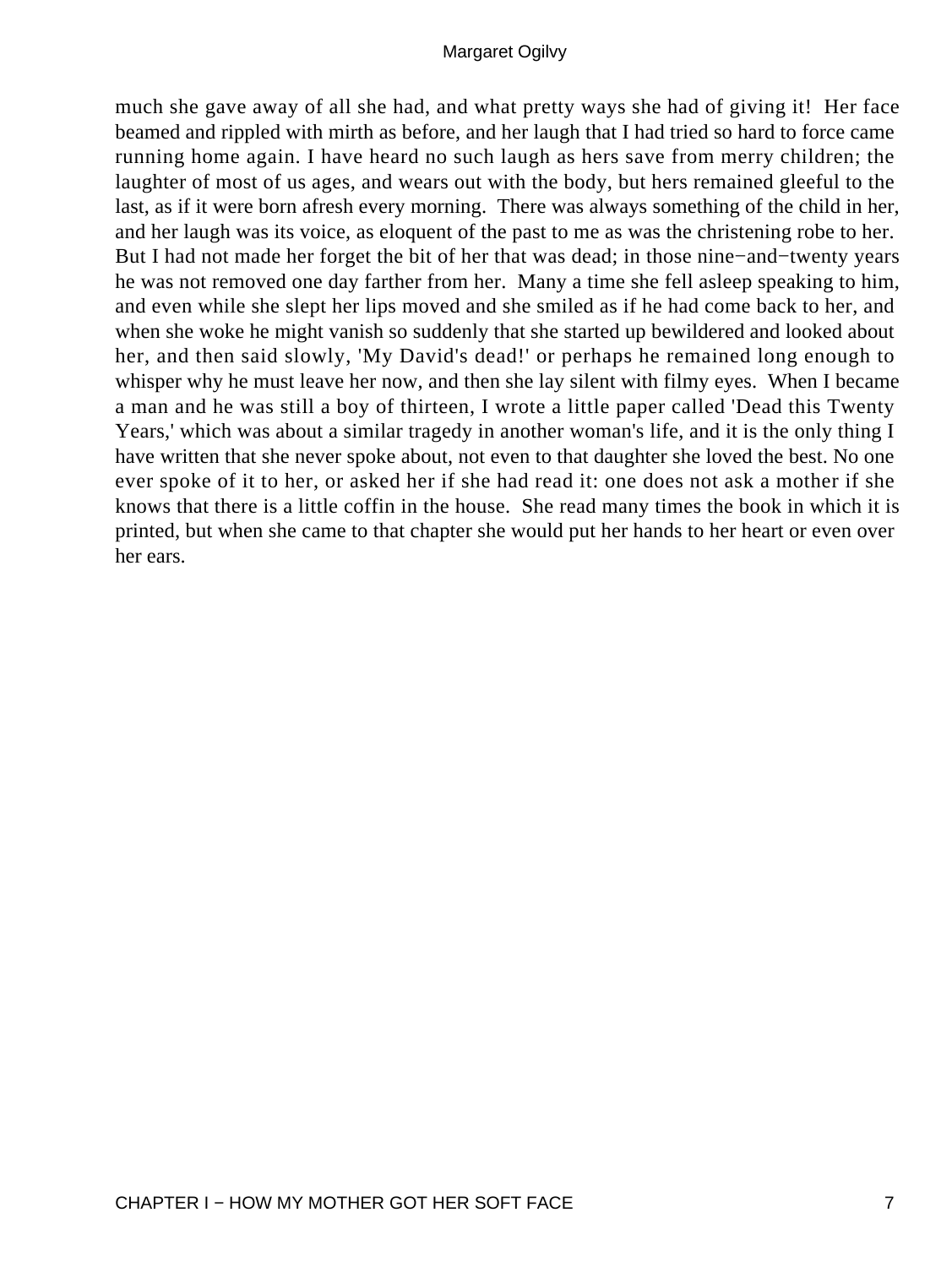### **[CHAPTER II − WHAT SHE HAD BEEN](#page-68-0)**

<span id="page-8-0"></span>**What she had been, what I should be, these were the two great subjects between us in** my boyhood, and while we discussed the one we were deciding the other, though neither of us knew it.

 Before I reached my tenth year a giant entered my native place in the night, and we woke to find him in possession. He transformed it into a new town at a rate with which we boys only could keep up, for as fast as he built dams we made rafts to sail in them; he knocked down houses, and there we were crying 'Pilly!' among the ruins; he dug trenches, and we jumped them; we had to be dragged by the legs from beneath his engines, he sunk wells, and in we went. But though there were never circumstances to which boys could not adapt themselves in half an hour, older folk are slower in the uptake, and I am sure they stood and gaped at the changes so suddenly being worked in our midst, and scarce knew their way home now in the dark. Where had been formerly but the click of the shuttle was soon the roar of 'power,' handlooms were pushed into a corner as a room is cleared for a dance; every morning at half−past five the town was wakened with a yell, and from a chimney−stack that rose high into our caller air the conqueror waved for evermore his flag of smoke. Another era had dawned, new customs, new fashions sprang into life, all as lusty as if they had been born at twenty−one; as quickly as two people may exchange seats, the daughter, till now but a knitter of stockings, became the breadwinner, he who had been the breadwinner sat down to the knitting of stockings: what had been yesterday a nest of weavers was to−day a town of girls.

 I am not of those who would fling stones at the change; it is something, surely, that backs are no longer prematurely bent; you may no more look through dim panes of glass at the aged poor weaving tremulously for their little bit of ground in the cemetery. Rather are their working years too few now, not because they will it so but because it is with youth that the power−looms must be fed. Well, this teaches them to make provision, and they have the means as they never had before. Not in batches are boys now sent to college; the half−dozen a year have dwindled to one, doubtless because in these days they can begin to draw wages as they step out of their fourteenth year. Here assuredly there is loss, but all the losses would be but a pebble in a sea of gain were it not for this, that with so many of the family, young mothers among them, working in the factories, home life is not so beautiful as it was. So much of what is great in Scotland has sprung from the closeness of the family ties; it is there I sometimes fear that my country is being struck. That we are all being reduced to one dead level, that character abounds no more and life itself is less interesting, such things I have read, but I do not believe them. I have even seen them given as my reason for writing of a past time, and in that at least there is no truth. In our little town, which is a sample of many, life is as interesting, as pathetic, as joyous as ever it was; no group of weavers was better to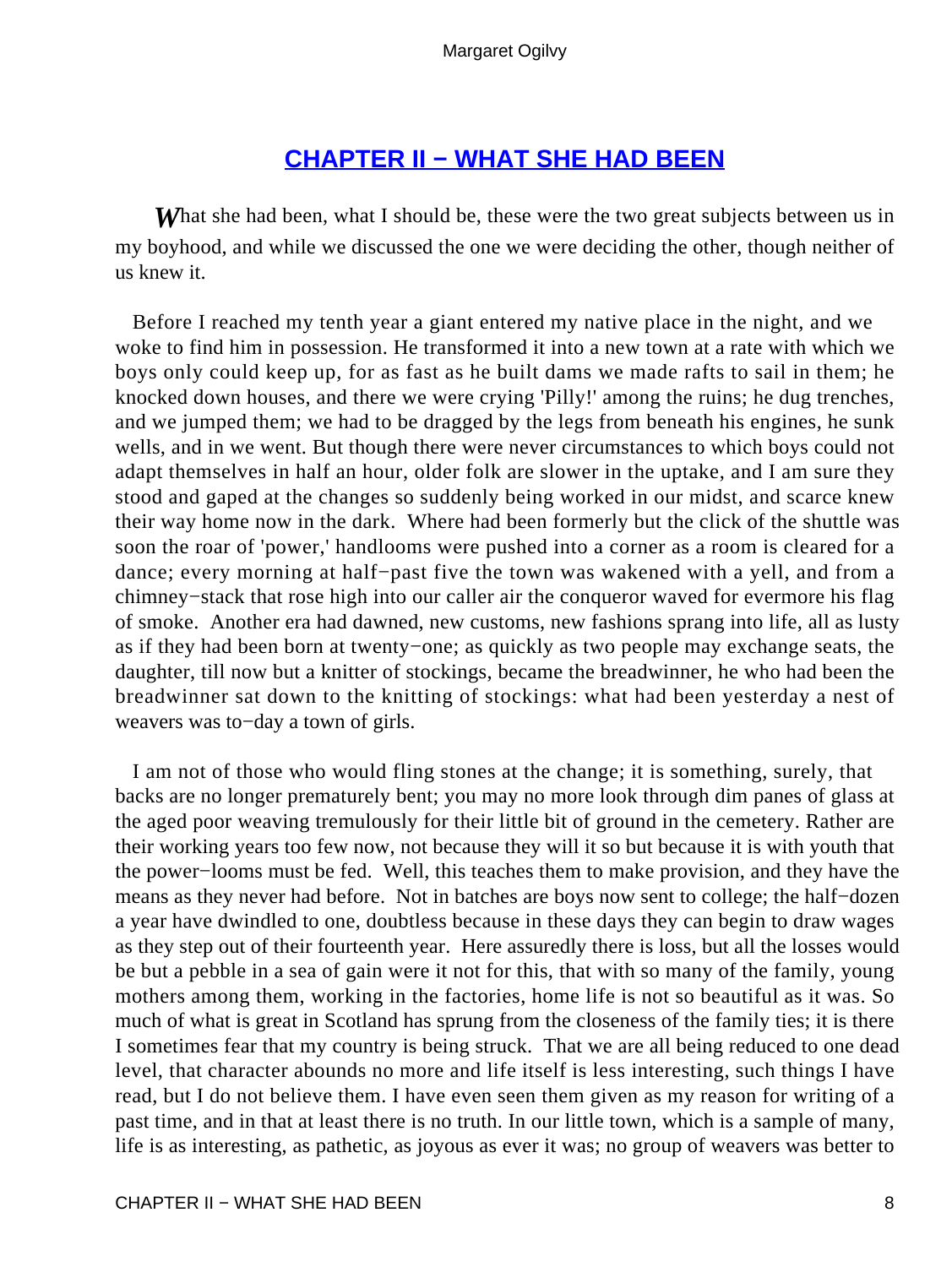look at or think about than the rivulet of winsome girls that overruns our streets every time the sluice is raised, the comedy of summer evenings and winter firesides is played with the old zest and every window−blind is the curtain of a romance. Once the lights of a little town are lit, who could ever hope to tell all its story, or the story of a single wynd in it? And who looking at lighted windows needs to turn to books? The reason my books deal with the past instead of with the life I myself have known is simply this, that I soon grow tired of writing tales unless I can see a little girl, of whom my mother has told me, wandering confidently through the pages. Such a grip has her memory of her girlhood had upon me since I was a boy of six.

 Those innumerable talks with her made her youth as vivid to me as my own, and so much more quaint, for, to a child, the oddest of things, and the most richly coloured picture−book, is that his mother was once a child also, and the contrast between what she is and what she was is perhaps the source of all humour. My mother's father, the one hero of her life, died nine years before I was born, and I remember this with bewilderment, so familiarly does the weather−beaten mason's figure rise before me from the old chair on which I was nursed and now write my books. On the surface he is as hard as the stone on which he chiselled, and his face is dyed red by its dust, he is rounded in the shoulders and a 'hoast' hunts him ever; sooner or later that cough must carry him off, but until then it shall not keep him from the quarry, nor shall his chapped hands, as long as they can grasp the mell. It is a night of rain or snow, and my mother, the little girl in a pinafore who is already his housekeeper, has been many times to the door to look for him. At last he draws nigh, hoasting. Or I see him setting off to church, for he was a great 'stoop' of the Auld Licht kirk, and his mouth is very firm now as if there were a case of discipline to face, but on his way home he is bowed with pity. Perhaps his little daughter who saw him so stern an hour ago does not understand why he wrestles so long in prayer to−night, or why when he rises from his knees he presses her to him with unwonted tenderness. Or he is in this chair repeating to her his favourite poem, 'The Cameronian's Dream,' and at the first lines so solemnly uttered,

'In a dream of the night I was wafted away,'

 she screams with excitement, just as I screamed long afterwards when she repeated them in his voice to me. Or I watch, as from a window, while she sets off through the long parks to the distant place where he is at work, in her hand a flagon which contains his dinner. She is singing to herself and gleefully swinging the flagon, she jumps the burn and proudly measures the jump with her eye, but she never dallies unless she meets a baby, for she was so fond of babies that she must hug each one she met, but while she hugged them she also noted how their robes were cut, and afterwards made paper patterns, which she concealed jealously, and in the fulness of time her first robe for her eldest born was fashioned from one of these patterns, made when she was in her twelfth year.

 She was eight when her mother's death made her mistress of the house and mother to her little brother, and from that time she scrubbed and mended and baked and sewed, and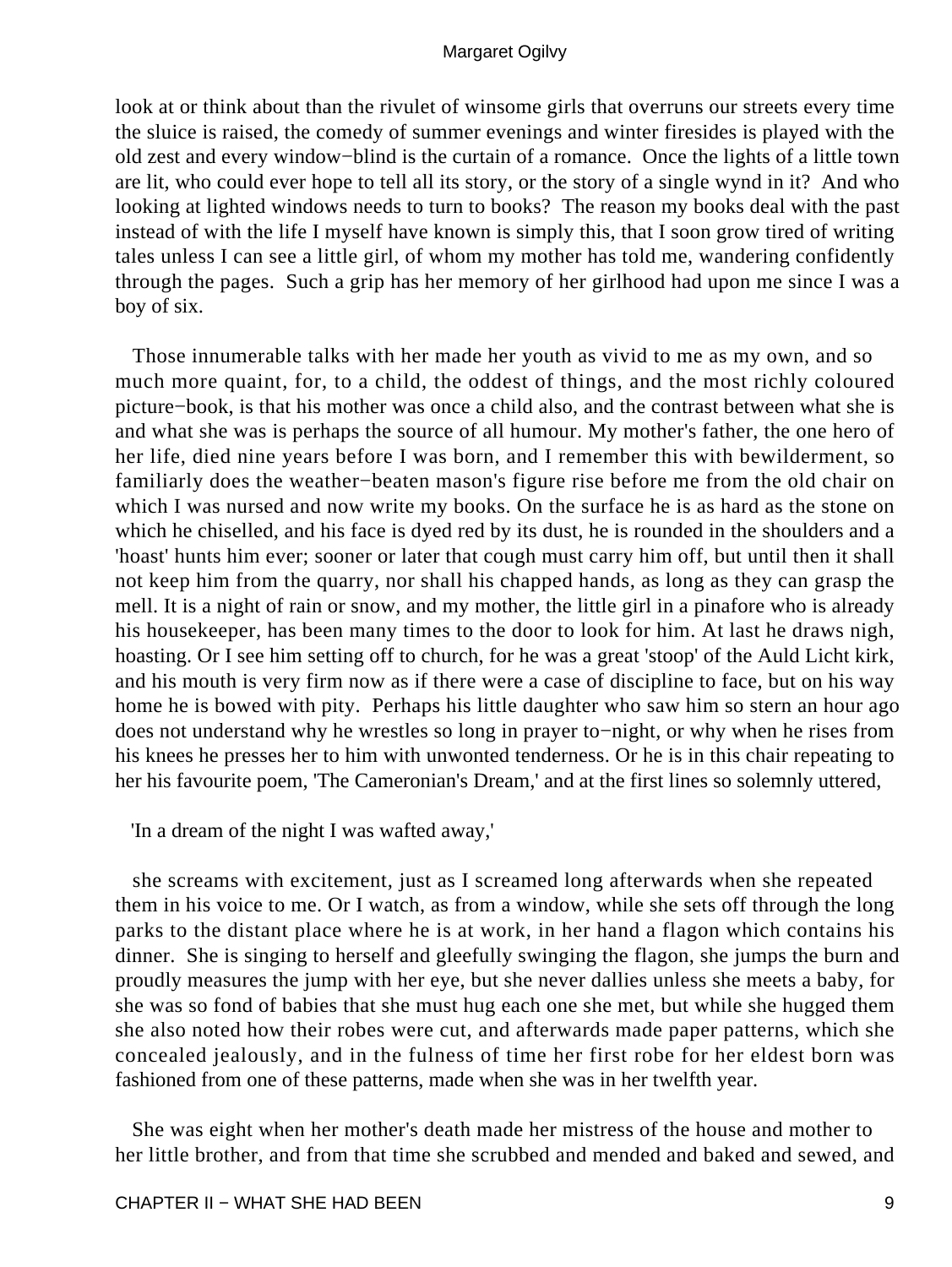argued with the flesher about the quarter pound of beef and penny bone which provided dinner for two days (but if you think that this was poverty you don't know the meaning of the word), and she carried the water from the pump, and had her washing−days and her ironings and a stocking always on the wire for odd moments, and gossiped like a matron with the other women, and humoured the men with a tolerant smile − all these things she did as a matter of course, leaping joyful from bed in the morning because there was so much to do, doing it as thoroughly and sedately as if the brides were already due for a lesson, and then rushing out in a fit of childishness to play dumps or palaulays with others of her age. I see her frocks lengthening, though they were never very short, and the games given reluctantly up. The horror of my boyhood was that I knew a time would come when I also must give up the games, and how it was to be done I saw not (this agony still returns to me in dreams, when I catch myself playing marbles, and look on with cold displeasure); I felt that I must continue playing in secret, and I took this shadow to her, when she told me her own experience, which convinced us both that we were very like each other inside. She had discovered that work is the best fun after all, and I learned it in time, but have my lapses, and so had she.

 I know what was her favourite costume when she was at the age that they make heroines of: it was a pale blue with a pale blue bonnet, the white ribbons of which tied aggravatingly beneath the chin, and when questioned about this garb she never admitted that she looked pretty in it, but she did say, with blushes too, that blue was her colour, and then she might smile, as at some memory, and begin to tell us about a man who − but it ended there with another smile which was longer in departing. She never said, indeed she denied strenuously, that she had led the men a dance, but again the smile returned, and came between us and full belief. Yes, she had her little vanities; when she got the Mizpah ring she did carry that finger in such a way that the most reluctant must see. She was very particular about her gloves, and hid her boots so that no other should put them on, and then she forgot their hiding−place, and had suspicions of the one who found them. A good way of enraging her was to say that her last year's bonnet would do for this year without alteration, or that it would defy the face of clay to count the number of her shawls. In one of my books there is a mother who is setting off with her son for the town to which he had been called as minister, and she pauses on the threshold to ask him anxiously if he thinks her bonnet 'sets' her. A reviewer said she acted thus, not because she cared how she looked, but for the sake of her son. This, I remember, amused my mother very much.

 I have seen many weary on−dings of snow, but the one I seem to recollect best occurred nearly twenty years before I was born. It was at the time of my mother's marriage to one who proved a most loving as he was always a well−loved husband, a man I am very proud to be able to call my father. I know not for how many days the snow had been falling, but a day came when the people lost heart and would make no more gullies through it, and by next morning to do so was impossible, they could not fling the snow high enough. Its back was against every door when Sunday came, and none ventured out save a valiant few, who buffeted their way into my mother's home to discuss her predicament, for unless she was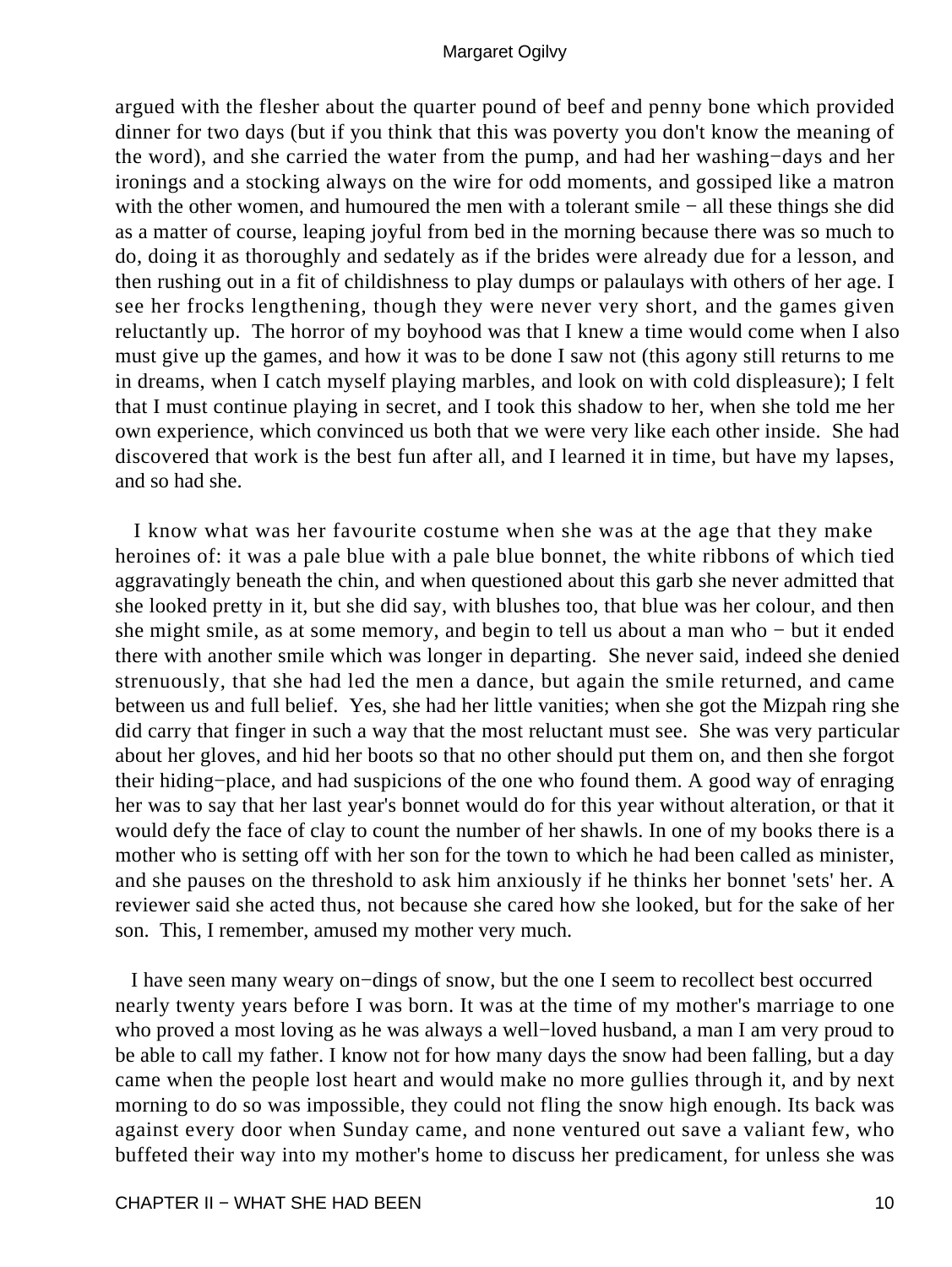'cried' in the church that day she might not be married for another week, and how could she be cried with the minister a field away and the church buried to the waist? For hours they talked, and at last some men started for the church, which was several hundred yards distant. Three of them found a window, and forcing a passage through it, cried the pair, and that is how it came about that my father and mother were married on the first of March.

 That would be the end, I suppose, if it were a story, but to my mother it was only another beginning, and not the last. I see her bending over the cradle of her first−born, college for him already in her eye (and my father not less ambitious), and anon it is a girl who is in the cradle, and then another girl – already a tragic figure to those who know the end. I wonder if any instinct told my mother that the great day of her life was when she bore this child; what I am sure of is that from the first the child followed her with the most wistful eyes and saw how she needed help and longed to rise and give it. For of physical strength my mother had never very much; it was her spirit that got through the work, and in those days she was often so ill that the sand rained on the doctor's window, and men ran to and fro with leeches, and 'she is in life, we can say no more' was the information for those who came knocking at the door. 'I am sorrow to say,' her father writes in an old letter now before me, 'that Margaret is in a state that she was never so bad before in this world. Till Wednesday night she was in as poor a condition as you could think of to be alive. However, after bleeding, leeching, etc., the Dr. says this morning that he is better hoped now, but at present we can say no more but only she is alive and in the hands of Him in whose hands all our lives are. I can give you no adequate view of what my feelings are, indeed they are a burden too heavy for me and I cannot describe them. I look on my right and left hand and find no comfort, and if it were not for the rock that is higher than I my spirit would utterly fall, but blessed be His name who can comfort those that are cast down. O for more faith in His supporting grace in this hour of trial.'

 Then she is 'on the mend,' she may 'thole thro'' if they take great care of her, 'which we will be forward to do.' The fourth child dies when but a few weeks old, and the next at two years. She was her grandfather's companion, and thus he wrote of her death, this stern, self−educated Auld Licht with the chapped hands:−

 'I hope you received my last in which I spoke of Dear little Lydia being unwell. Now with deep sorrow I must tell you that yesterday I assisted in laying her dear remains in the lonely grave. She died at 7 o'clock on Wednesday evening, I suppose by the time you had got the letter. The Dr. did not think it was croup till late on Tuesday night, and all that Medical aid could prescribe was done, but the Dr. had no hope after he saw that the croup was confirmed, and hard indeed would the heart have been that would not have melted at seeing what the dear little creature suffered all Wednesday until the feeble frame was quite worn out. She was quite sensible till within 2 hours of her death, and then she sunk quite low till the vital spark fled, and all medicine that she got she took with the greatest readiness, as if apprehensive they would make her well. I cannot well describe my feelings on the occasion. I thought that the fountain−head of my tears had now been dried up, but I have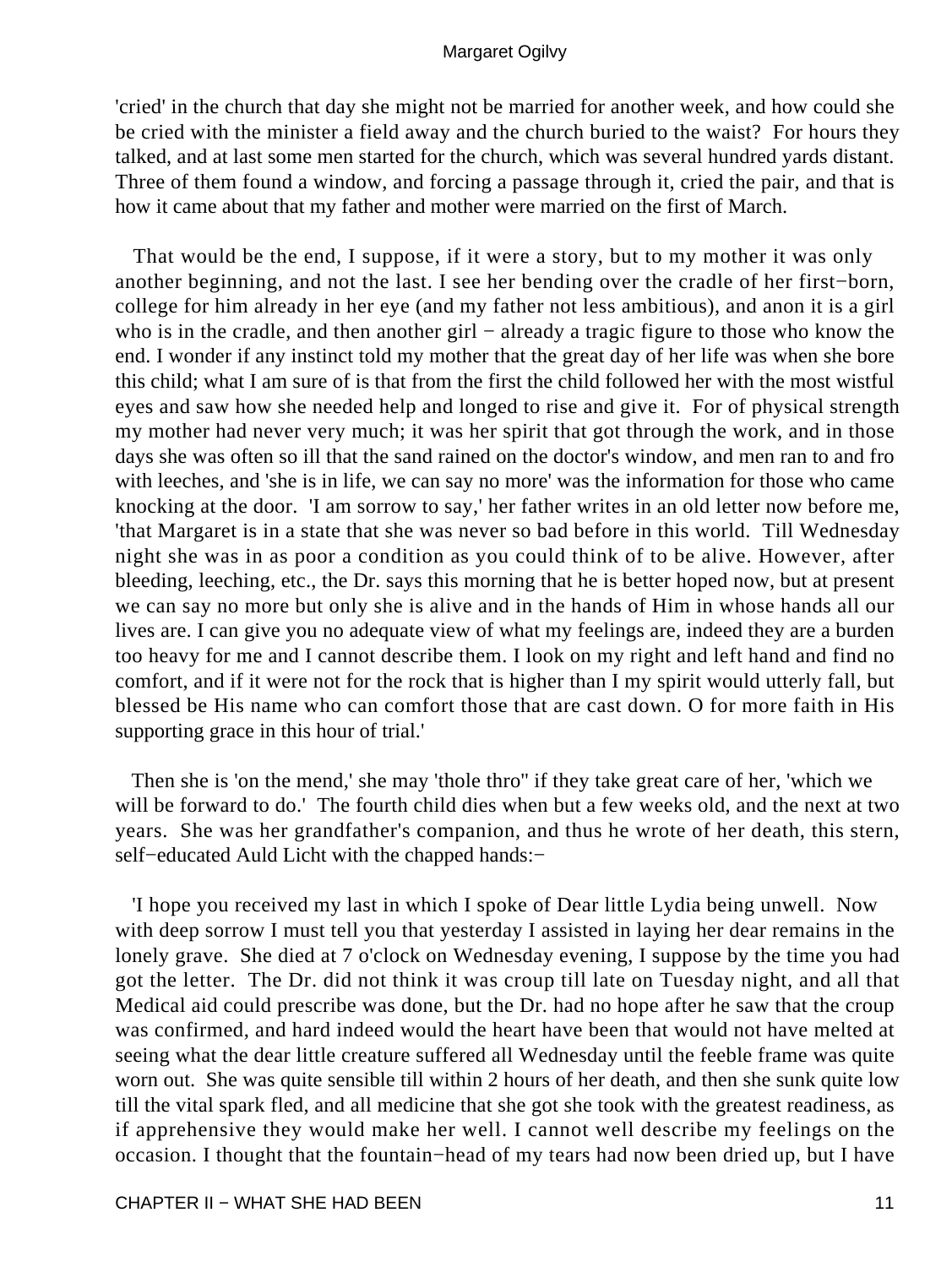been mistaken, for I must confess that the briny rivulets descended fast on my furrowed cheeks, she was such a winning Child, and had such a regard for me and always came and told me all her little things, and as she was now speaking, some of her little prattle was very taking, and the lively images of these things intrude themselves more into my mind than they should do, but there is allowance for moderate grief on such occasions. But when I am telling you of my own grief and sorrow, I know not what to say of the bereaved Mother, she hath not met with anything in this world before that hath gone so near the quick with her. She had no handling of the last one as she was not able at the time, for she only had her once in her arms, and her affections had not time to be so fairly entwined around her. I am much afraid that she will not soon if ever get over this trial. Although she was weakly before, yet she was pretty well recovered, but this hath not only affected her mind, but her body is so much affected that she is not well able to sit so long as her bed is making and hath scarcely tasted meat [i.e. food] since Monday night, and till some time is elapsed we cannot say how she may be. There is none that is not a Parent themselves that can fully sympathise with one in such a state. David is much affected also, but it is not so well known on him, and the younger branches of the family are affected but it will be only momentary. But alas in all this vast ado, there is only the sorrow of the world which worketh death. O how gladdening would it be if we were in as great bitterness for sin as for the loss of a first−born. O how unfitted persons or families is for trials who knows not the divine art of casting all their cares upon the Lord, and what multitudes are there that when earthly comforts is taken away, may well say What have I more? all their delight is placed in some one thing or another in the world, and who can blame them for unwillingly parting with what they esteem their chief good? O that we were wise to lay up treasure for the time of need, for it is truly a solemn affair to enter the lists with the king of terrors. It is strange that the living lay the things so little to heart until they have to engage in that war where there is no discharge. O that my head were waters and mine eyes a fountain of tears that I might weep day and night for my own and others' stupidity in this great matter. O for grace to do every day work in its proper time and to live above the tempting cheating train of earthly things. The rest of the family are moderately well. I have been for some days worse than I have been for 8 months past, but I may soon get better. I am in the same way I have often been in before, but there is no security for it always being so, for I know that it cannot be far from the time when I will be one of those that once were. I have no other news to send you, and as little heart for them. I hope you will take the earliest opportunity of writing that you can, and be particular as regards Margaret, for she requires consolation.'

 He died exactly a week after writing this letter, but my mother was to live for another forty−four years. And joys of a kind never shared in by him were to come to her so abundantly, so long drawn out that, strange as it would have seemed to him to know it, her fuller life had scarce yet begun. And with the joys were to come their sweet, frightened comrades pain and grief; again she was to be touched to the quick, again and again to be so ill that 'she is in life, we can say no more,' but still she had attendants very 'forward' to help her, some of them unborn in her father's time.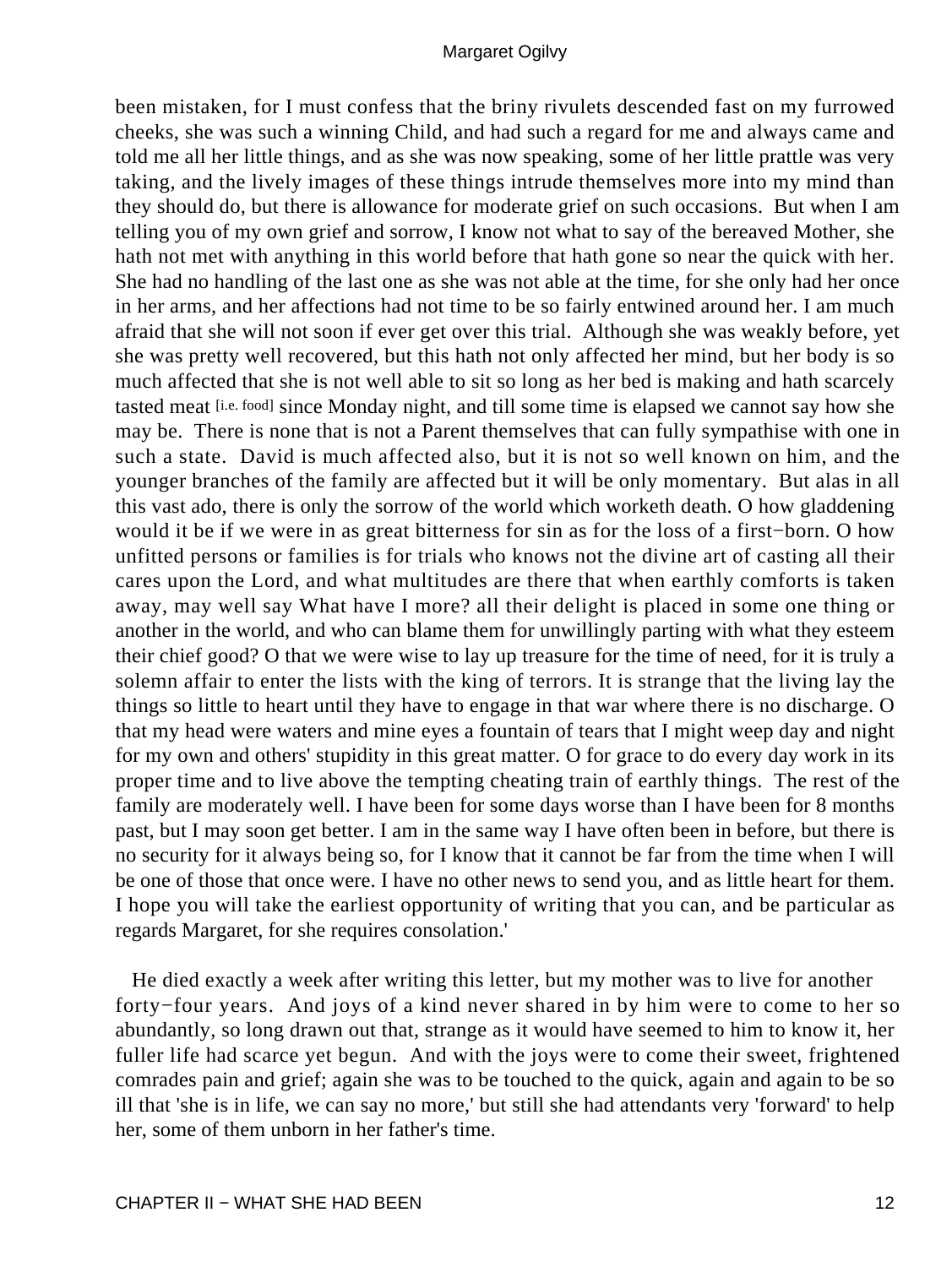She told me everything, and so my memories of our little red town are coloured by her memories. I knew it as it had been for generations, and suddenly I saw it change, and the transformation could not fail to strike a boy, for these first years are the most impressionable (nothing that happens after we are twelve matters very much); they are also the most vivid years when we look back, and more vivid the farther we have to look, until, at the end, what lies between bends like a hoop, and the extremes meet. But though the new town is to me a glass through which I look at the old, the people I see passing up and down these wynds, sitting, nightcapped, on their barrow−shafts, hobbling in their blacks to church on Sunday, are less those I saw in my childhood than their fathers and mothers who did these things in the same way when my mother was young. I cannot picture the place without seeing her, as a little girl, come to the door of a certain house and beat her bass against the gav'le−end, or there is a wedding to−night, and the carriage with the white−eared horse is sent for a maiden in pale blue, whose bonnet−strings tie beneath the chin.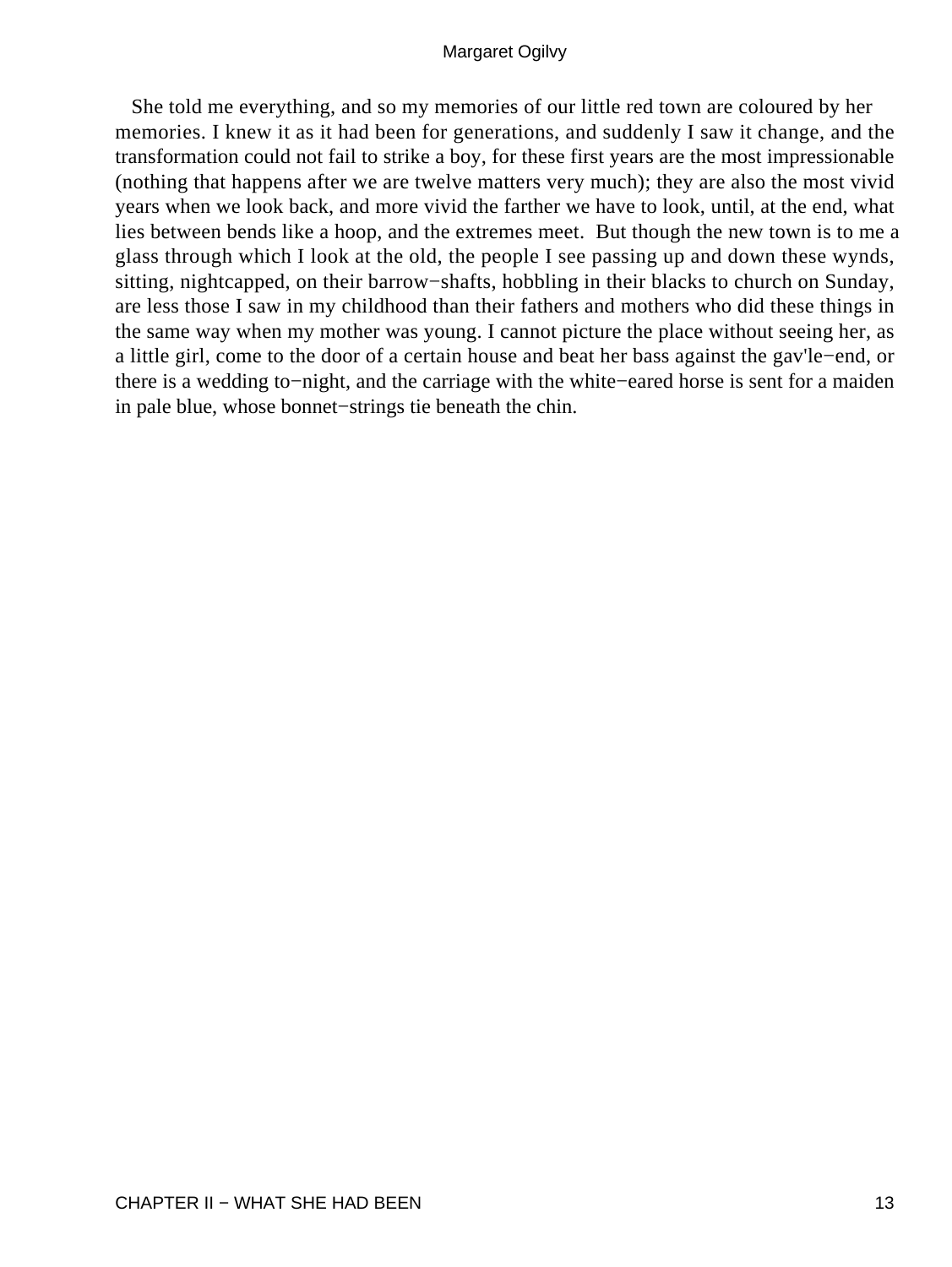### **[CHAPTER III − WHAT I SHOULD BE](#page-68-0)**

<span id="page-14-0"></span>My mother was a great reader, and with ten minutes to spare before the starch was ready would begin the 'Decline and Fall' – and finish it, too, that winter. Foreign words in the text annoyed her and made her bemoan her want of a classical education − she had only attended a Dame's school during some easy months − but she never passed the foreign words by until their meaning was explained to her, and when next she and they met it was as acquaintances, which I think was clever of her. One of her delights was to learn from me scraps of Horace, and then bring them into her conversation with 'colleged men.' I have come upon her in lonely places, such as the stair−head or the east room, muttering these quotations aloud to herself, and I well remember how she would say to the visitors, 'Ay, ay, it's very true, Doctor, but as you know, «Eheu fugaces, Postume, Postume, labuntur anni,»' or 'Sal, Mr. So−and−so, my lassie is thriving well, but would it no' be more to the point to say, «O matra pulchra filia pulchrior»?' which astounded them very much if she managed to reach the end without being flung, but usually she had a fit of laughing in the middle, and so they found her out.

 Biography and exploration were her favourite reading, for choice the biography of men who had been good to their mothers, and she liked the explorers to be alive so that she could shudder at the thought of their venturing forth again; but though she expressed a hope that they would have the sense to stay at home henceforth, she gleamed with admiration when they disappointed her. In later days I had a friend who was an African explorer, and she was in two minds about him; he was one of the most engrossing of mortals to her, she admired him prodigiously, pictured him at the head of his caravan, now attacked by savages, now by wild beasts, and adored him for the uneasy hours he gave her, but she was also afraid that he wanted to take me with him, and then she thought he should be put down by law. Explorers' mothers also interested her very much; the books might tell her nothing about them, but she could create them for herself and wring her hands in sympathy with them when they had got no news of him for six months. Yet there were times when she grudged him to them − as the day when he returned victorious. Then what was before her eyes was not the son coming marching home again but an old woman peering for him round the window curtain and trying not to look uplifted. The newspaper reports would be about the son, but my mother's comment was 'She's a proud woman this night.'

 We read many books together when I was a boy, 'Robinson Crusoe' being the first (and the second), and the 'Arabian Nights' should have been the next, for we got it out of the library (a penny for three days), but on discovering that they were nights when we had paid for knights we sent that volume packing, and I have curled my lips at it ever since. 'The Pilgrim's Progress' we had in the house (it was as common a possession as a dresser−head), and so enamoured of it was I that I turned our garden into sloughs of Despond, with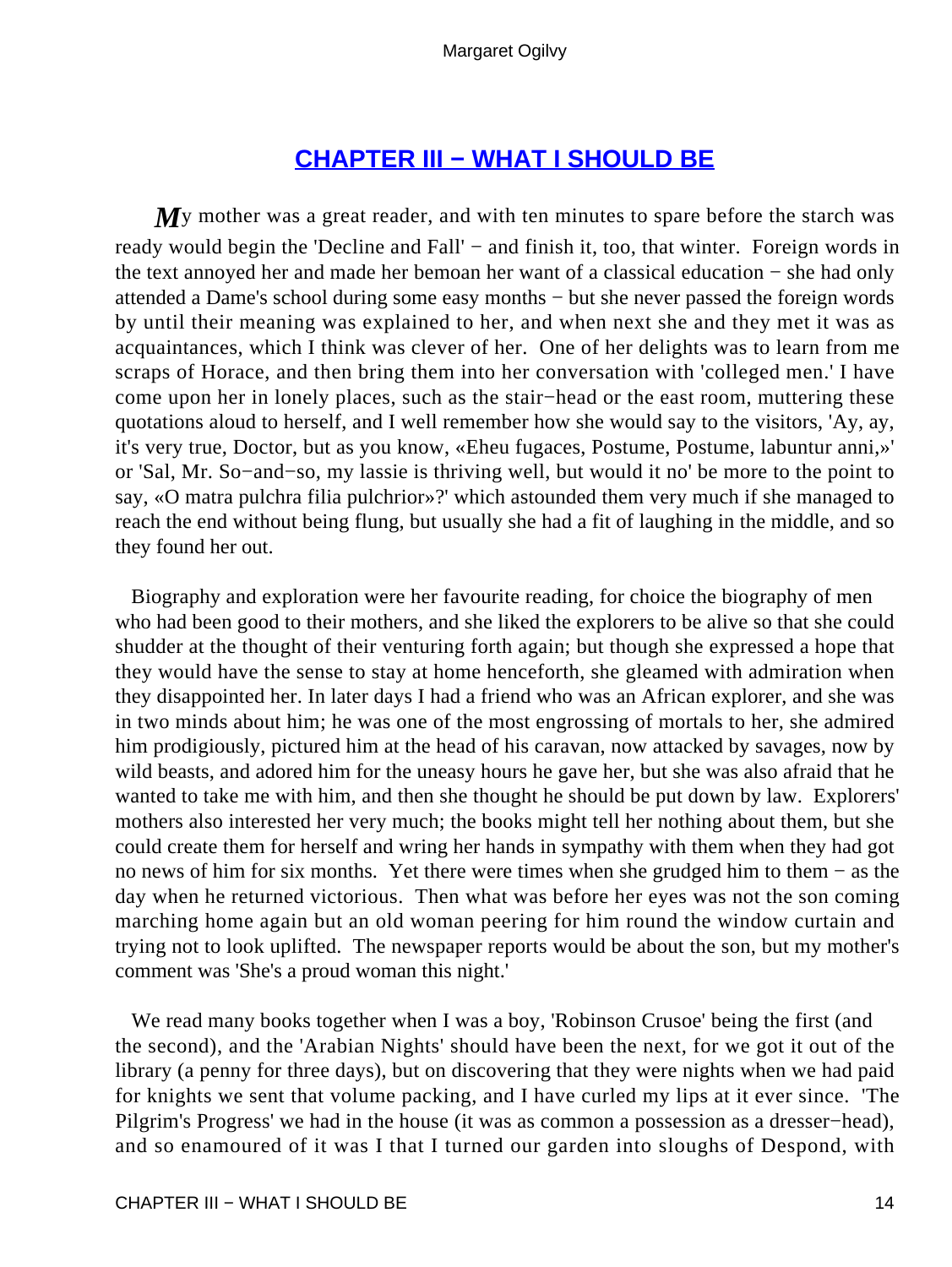pea−sticks to represent Christian on his travels and a buffet−stool for his burden, but when I dragged my mother out to see my handiwork she was scared, and I felt for days, with a certain elation, that I had been a dark character. Besides reading every book we could hire or borrow I also bought one now and again, and while buying (it was the occupation of weeks) I read, standing at the counter, most of the other books in the shop, which is perhaps the most exquisite way of reading. And I took in a magazine called 'Sunshine,' the most delicious periodical, I am sure, of any day. It cost a halfpenny or a penny a month, and always, as I fondly remember, had a continued tale about the dearest girl, who sold water−cress, which is a dainty not grown and I suppose never seen in my native town. This romantic little creature took such hold of my imagination that I cannot eat water− cress even now without emotion. I lay in bed wondering what she would be up to in the next number; I have lost trout because when they nibbled my mind was wandering with her; my early life was embittered by her not arriving regularly on the first of the month. I know not whether it was owing to her loitering on the way one month to an extent flesh and blood could not bear, or because we had exhausted the penny library, but on a day I conceived a glorious idea, or it was put into my head by my mother, then desirous of making progress with her new clouty hearthrug. The notion was nothing short of this, why should I not write the tales myself? I did write them − in the garret − but they by no means helped her to get on with her work, for when I finished a chapter I bounded downstairs to read it to her, and so short were the chapters, so ready was the pen, that I was back with new manuscript before another clout had been added to the rug. Authorship seemed, like her bannock−baking, to consist of running between two points. They were all tales of adventure (happiest is he who writes of adventure), no characters were allowed within if I knew their like in the flesh, the scene lay in unknown parts, desert islands, enchanted gardens, with knights (none of your nights) on black chargers, and round the first corner a lady selling water−cress.

 At twelve or thereabout I put the literary calling to bed for a time, having gone to a school where cricket and football were more esteemed, but during the year before I went to the university, it woke up and I wrote great part of a three−volume novel. The publisher replied that the sum for which he would print it was a hundred and − however, that was not the important point (I had sixpence): where he stabbed us both was in writing that he considered me a 'clever lady.' I replied stiffly that I was a gentleman, and since then I have kept that manuscript concealed. I looked through it lately, and, oh, but it is dull! I defy any one to read it.

 The malignancy of publishers, however, could not turn me back. From the day on which I first tasted blood in the garret my mind was made up; there could be no hum−dreadful−drum profession for me; literature was my game. It was not highly thought of by those who wished me well. I remember being asked by two maiden ladies, about the time I left the university, what I was to be, and when I replied brazenly, 'An author,' they flung up their hands, and one exclaimed reproachfully, 'And you an M.A.!' My mother's views at first were not dissimilar; for long she took mine jestingly as something I would grow out of, and afterwards they hurt her so that I tried to give them up. To be a minister − that she thought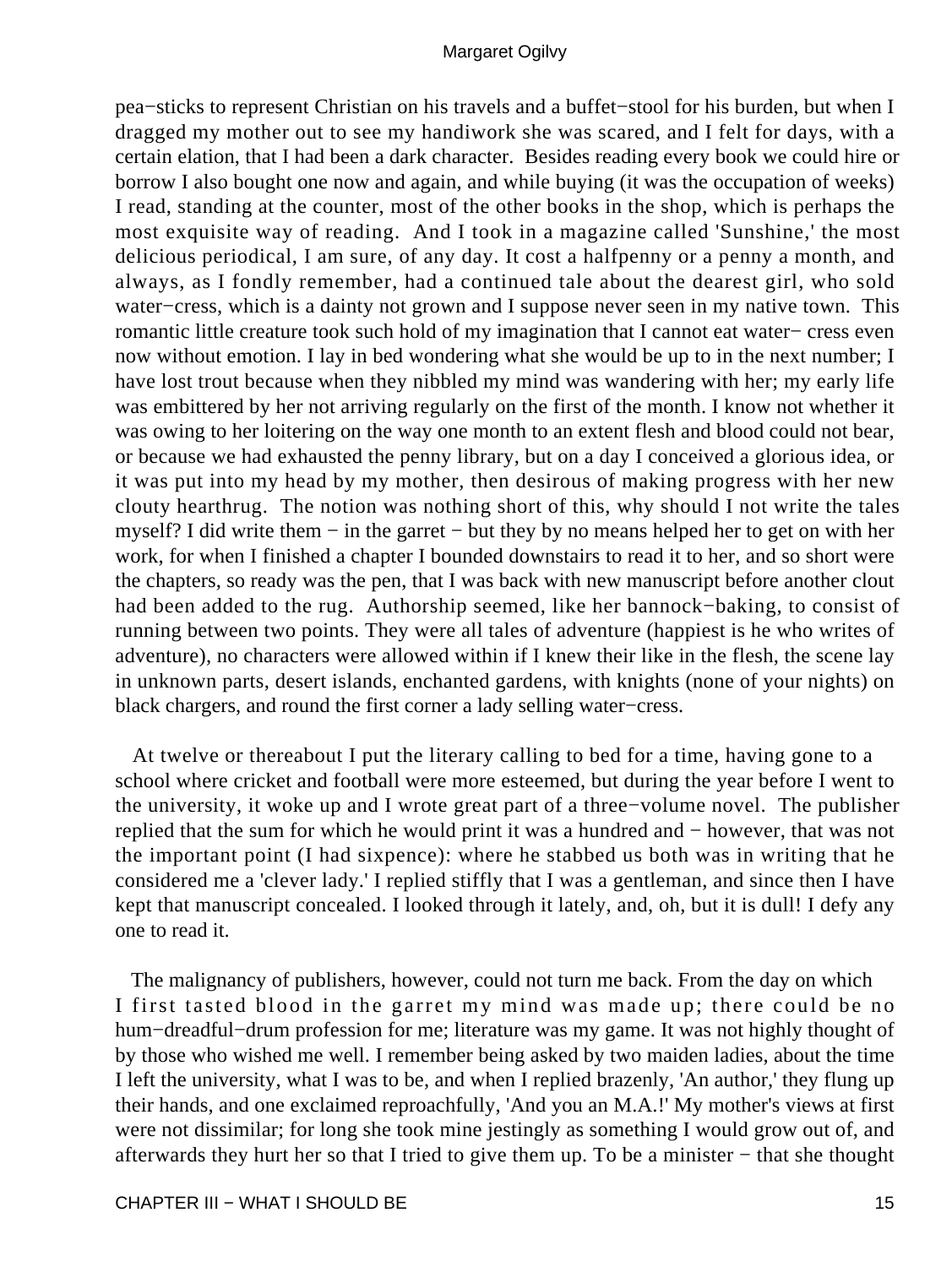was among the fairest prospects, but she was a very ambitious woman, and sometimes she would add, half scared at her appetite, that there were ministers who had become professors, 'but it was not canny to think of such things.'

 I had one person only on my side, an old tailor, one of the fullest men I have known, and quite the best talker. He was a bachelor (he told me all that is to be known about woman), a lean man, pallid of face, his legs drawn up when he walked as if he was ever carrying something in his lap; his walks were of the shortest, from the tea− pot on the hob to the board on which he stitched, from the board to the hob, and so to bed. He might have gone out had the idea struck him, but in the years I knew him, the last of his brave life, I think he was only in the open twice, when he 'flitted' − changed his room for another hard by. I did not see him make these journeys, but I seem to see him now, and he is somewhat dizzy in the odd atmosphere; in one hand he carries a box−iron, he raises the other, wondering what this is on his head, it is a hat; a faint smell of singed cloth goes by with him. This man had heard of my set of photographs of the poets and asked for a sight of them, which led to our first meeting. I remember how he spread them out on his board, and after looking long at them, turned his gaze on me and said solemnly,

What can I do to be for ever known, And make the age to come my own?

 These lines of Cowley were new to me, but the sentiment was not new, and I marvelled how the old tailor could see through me so well. So it was strange to me to discover presently that he had not been thinking of me at all, but of his own young days, when that couplet sang in his head, and he, too, had thirsted to set off for Grub Street, but was afraid, and while he hesitated old age came, and then Death, and found him grasping a box−iron.

 I hurried home with the mouthful, but neighbours had dropped in, and this was for her ears only, so I drew her to the stair, and said imperiously,

What can I do to be for ever known, And make the age to come my own?

 It was an odd request for which to draw her from a tea−table, and she must have been surprised, but I think she did not laugh, and in after years she would repeat the lines fondly, with a flush on her soft face. 'That is the kind you would like to be yourself!' we would say in jest to her, and she would reply almost passionately, 'No, but I would be windy of being his mother.' It is possible that she could have been his mother had that other son lived, he might have managed it from sheer love of her, but for my part I can smile at one of those two figures on the stair now, having long given up the dream of being for ever known, and seeing myself more akin to my friend, the tailor, for as he was found at the end on his board, so I hope shall I be found at my handloom, doing honestly the work that suits me best. Who should know so well as I that it is but a handloom compared to the great guns that reverberate through the age to come? But she who stood with me on the stair that day was a very simple woman, accustomed all her life to making the most of small things, and I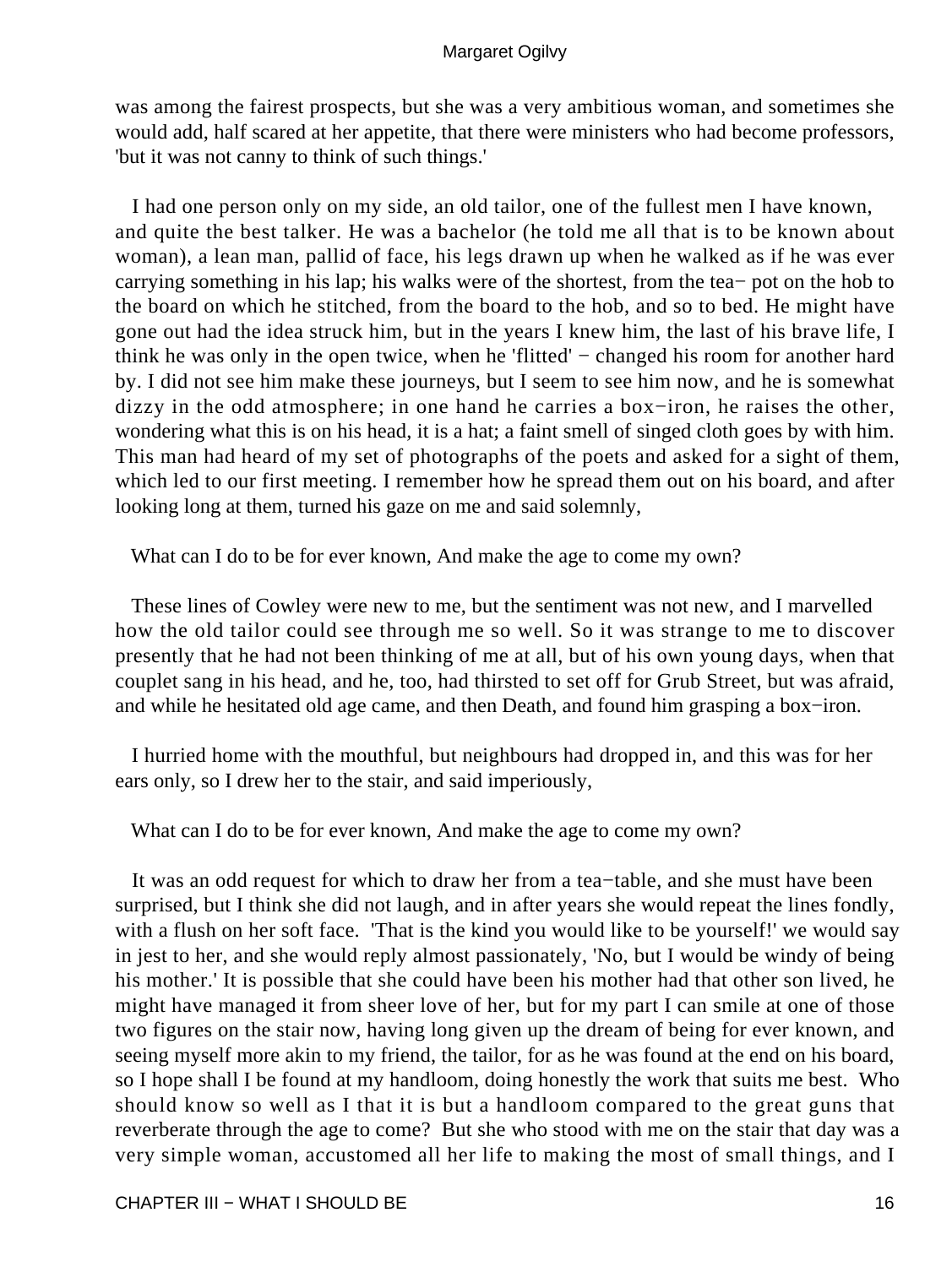weaved sufficiently well to please her, which has been my only steadfast ambition since I was a little boy.

 Not less than mine became her desire that I should have my way − but, ah, the iron seats in that park of horrible repute, and that bare room at the top of many flights of stairs! While I was away at college she drained all available libraries for books about those who go to London to live by the pen, and they all told the same shuddering tale. London, which she never saw, was to her a monster that licked up country youths as they stepped from the train; there were the garrets in which they sat abject, and the park seats where they passed the night. Those park seats were the monster's glaring eyes to her, and as I go by them now she is nearer to me than when I am in any other part of London. I daresay that when night comes, this Hyde Park which is so gay by day, is haunted by the ghosts of many mothers, who run, wild−eyed, from seat to seat, looking for their sons.

 But if we could dodge those dreary seats she longed to see me try my luck, and I sought to exclude them from the picture by drawing maps of London with Hyde Park left out. London was as strange to me as to her, but long before I was shot upon it I knew it by maps, and drew them more accurately than I could draw them now. Many a time she and I took our jaunt together through the map, and were most gleeful, popping into telegraph offices to wire my father and sister that we should not be home till late, winking to my books in lordly shop−windows, lunching at restaurants (and remembering not to call it dinner), saying, 'How do?' to Mr. Alfred Tennyson when we passed him in Regent Street, calling at publishers' offices for cheque, when 'Will you take care of it, or shall I?' I asked gaily, and she would be certain to reply, 'I'm thinking we'd better take it to the bank and get the money,' for she always felt surer of money than of cheques; so to the bank we went ('Two tens, and the rest in gold'), and thence straightway (by cab) to the place where you buy sealskin coats for middling old ladies. But ere the laugh was done the park would come through the map like a blot.

 'If you could only be sure of as much as would keep body and soul together,' my mother would say with a sigh.

'With something over, mother, to send to you.'

'You couldna expect that at the start.'

 The wench I should have been courting now was journalism, that grisette of literature who has a smile and a hand for all beginners, welcoming them at the threshold, teaching them so much that is worth knowing, introducing them to the other lady whom they have worshipped from afar, showing them even how to woo her, and then bidding them a bright God−speed − he were an ingrate who, having had her joyous companionship, no longer flings her a kiss as they pass. But though she bears no ill−will when she is jilted, you must serve faithfully while you are hers, and you must seek her out and make much of her, and,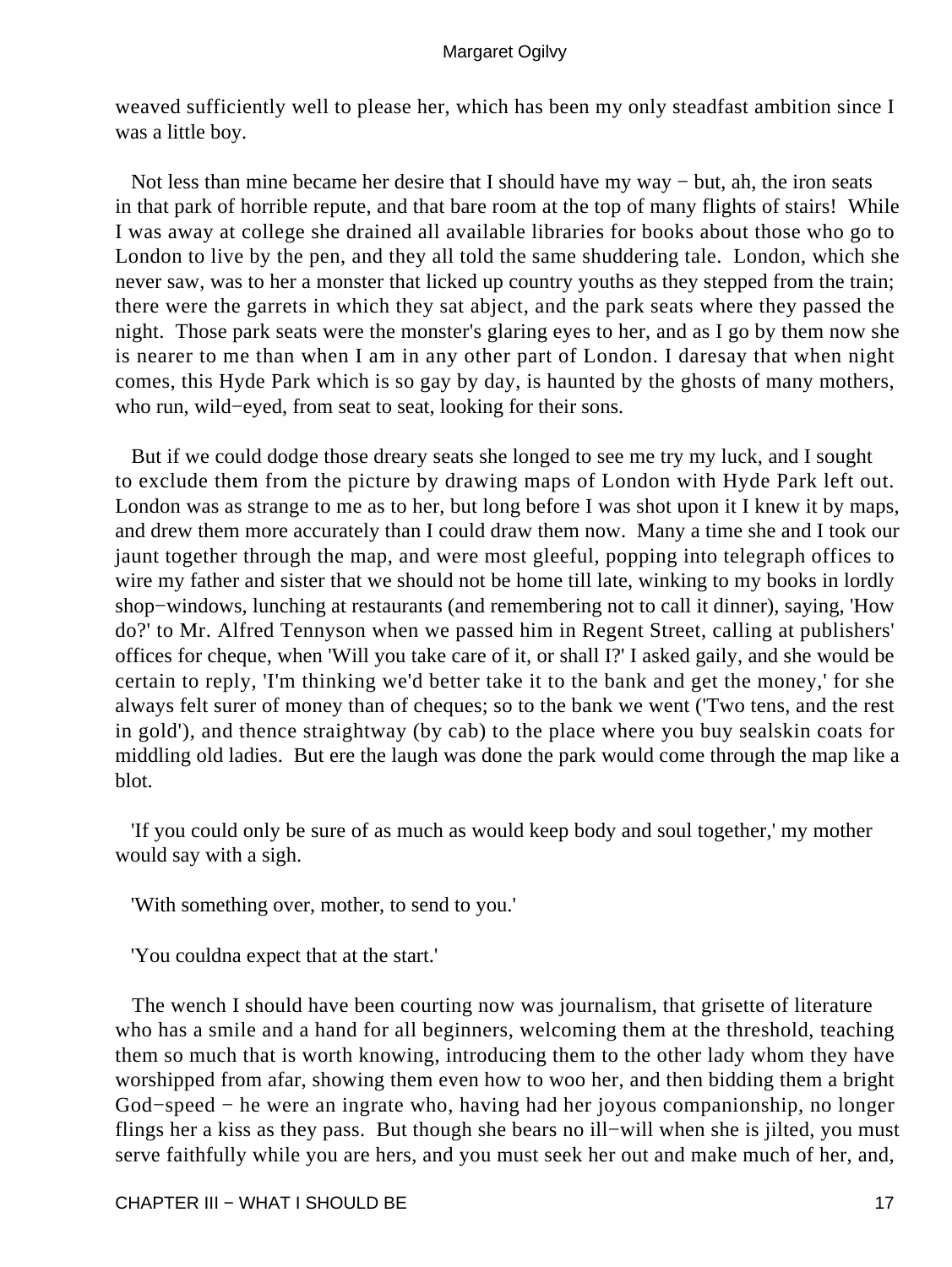until you can rely on her good− nature (note this), not a word about the other lady. When at last she took me in I grew so fond of her that I called her by the other's name, and even now I think at times that there was more fun in the little sister, but I began by wooing her with contributions that were all misfits. In an old book I find columns of notes about works projected at this time, nearly all to consist of essays on deeply uninteresting subjects; the lightest was to be a volume on the older satirists, beginning with Skelton and Tom Nash − the half of that manuscript still lies in a dusty chest − the only story was about Mary Queen of Scots, who was also the subject of many unwritten papers. Queen Mary seems to have been luring me to my undoing ever since I saw Holyrood, and I have a horrid fear that I may write that novel yet. That anything could be written about my native place never struck me. We had read somewhere that a novelist is better equipped than most of his trade if he knows himself and one woman, and my mother said, 'You know yourself, for everybody must know himself' (there never was a woman who knew less about herself than she), and she would add dolefully, 'But I doubt I'm the only woman you know well.'

'Then I must make you my heroine,' I said lightly.

 'A gey auld−farrant−like heroine!' she said, and we both laughed at the notion − so little did we read the future.

 Thus it is obvious what were my qualifications when I was rashly engaged as a leader−writer (it was my sister who saw the advertisement) on an English provincial paper. At the moment I was as uplifted as the others, for the chance had come at last, with what we all regarded as a prodigious salary, but I was wanted in the beginning of the week, and it suddenly struck me that the leaders were the one thing I had always skipped. Leaders! How were they written? what were they about? My mother was already sitting triumphant among my socks, and I durst not let her see me quaking. I retired to ponder, and presently she came to me with the daily paper. Which were the leaders? she wanted to know, so evidently I could get no help from her. Had she any more newspapers? I asked, and after rummaging, she produced a few with which her boxes had been lined. Others, very dusty, came from beneath carpets, and lastly a sooty bundle was dragged down the chimney. Surrounded by these I sat down, and studied how to become a journalist.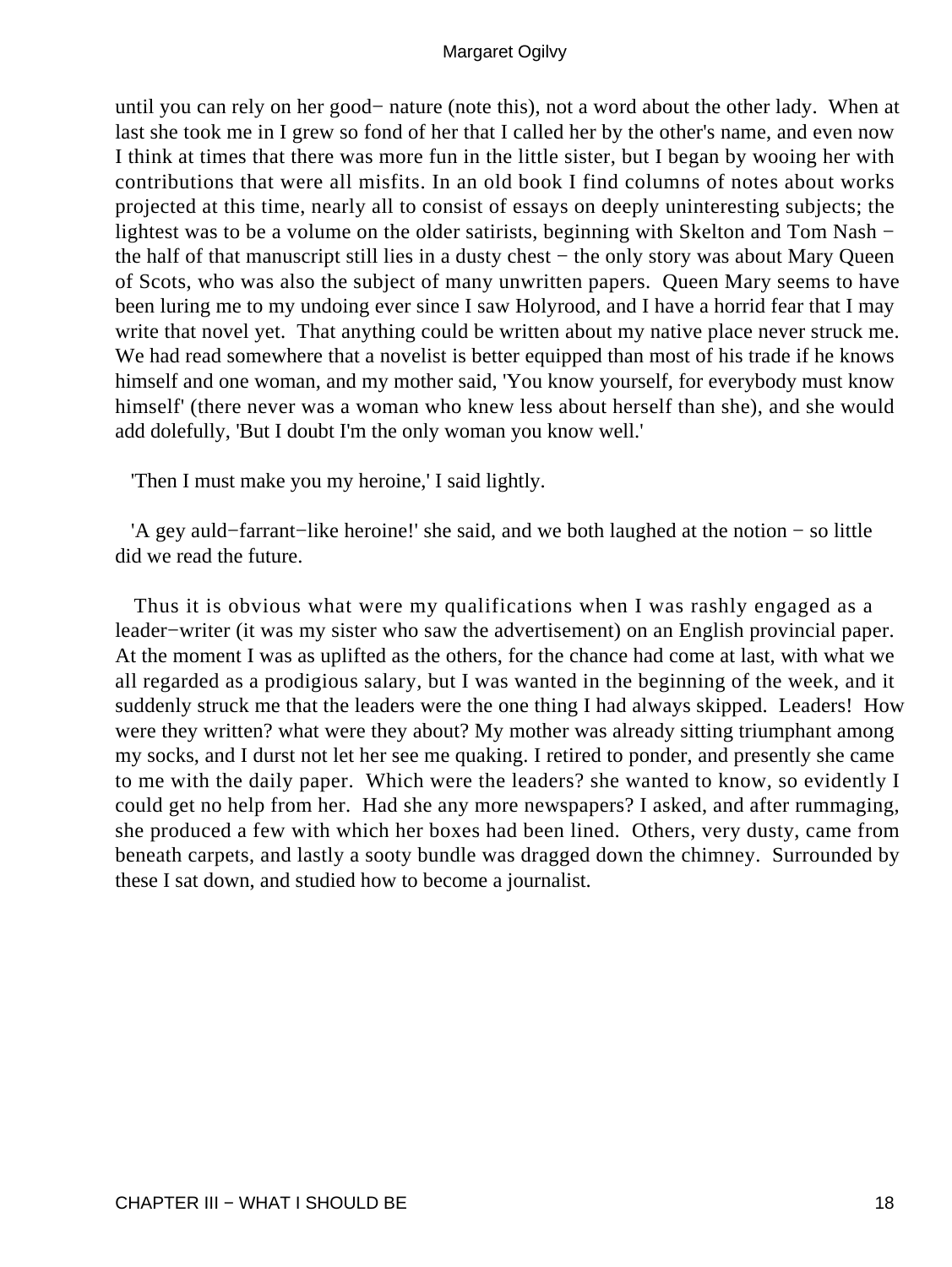### **[CHAPTER IV − AN EDITOR](#page-68-0)**

<span id="page-19-0"></span>*A* devout lady, to whom some friend had presented one of my books, used to say when asked how she was getting on with it, 'Sal, it's dreary, weary, uphill work, but I've wrastled through with tougher jobs in my time, and, please God, I'll wrastle through with this one.' It was in this spirit, I fear, though she never told me so, that my mother wrestled for the next year or more with my leaders, and indeed I was always genuinely sorry for the people I saw reading them. In my spare hours I was trying journalism of another kind and sending it to London, but nearly eighteen months elapsed before there came to me, as unlooked for as a telegram, the thought that there was something quaint about my native place. A boy who found that a knife had been put into his pocket in the night could not have been more surprised. A few days afterwards I sent my mother a London evening paper with an article entitled 'An Auld Licht Community,' and they told me that when she saw the heading she laughed, because there was something droll to her in the sight of the words Auld Licht in print. For her, as for me, that newspaper was soon to have the face of a friend. To this day I never pass its placards in the street without shaking it by the hand, and she used to sew its pages together as lovingly as though they were a child's frock; but let the truth be told, when she read that first article she became alarmed, and fearing the talk of the town, hid the paper from all eyes. For some time afterwards, while I proudly pictured her showing this and similar articles to all who felt an interest in me, she was really concealing them fearfully in a bandbox on the garret stair. And she wanted to know by return of post whether I was paid for these articles as much as I was paid for real articles; when she heard that I was paid better, she laughed again and had them out of the bandbox for re−reading, and it cannot be denied that she thought the London editor a fine fellow but slightly soft.

When I sent off that first sketch I thought I had exhausted the subject, but our editor wrote that he would like something more of the same, so I sent him a marriage, and he took it, and then I tried him with a funeral, and he took it, and really it began to look as if we had him. Now my mother might have been discovered, in answer to certain excited letters, flinging the bundle of undarned socks from her lap, and 'going in for literature'; she was racking her brains, by request, for memories I might convert into articles, and they came to me in letters which she dictated to my sisters. How well I could hear her sayings between the lines: 'But the editor−man will never stand that, it's perfect blethers' − 'By this post it must go, I tell you; we must take the editor when he's hungry – we canna be blamed for it, can we? he prints them of his free will, so the wite is his' − 'But I'm near terrified. − If London folk reads them we're done for.' And I was sounded as to the advisability of sending him a present of a lippie of shortbread, which was to be her crafty way of getting round him. By this time, though my mother and I were hundreds of miles apart, you may picture us waving our hands to each other across country, and shouting 'Hurrah!' You may also picture the editor in his office thinking he was behaving like a shrewd man of business, and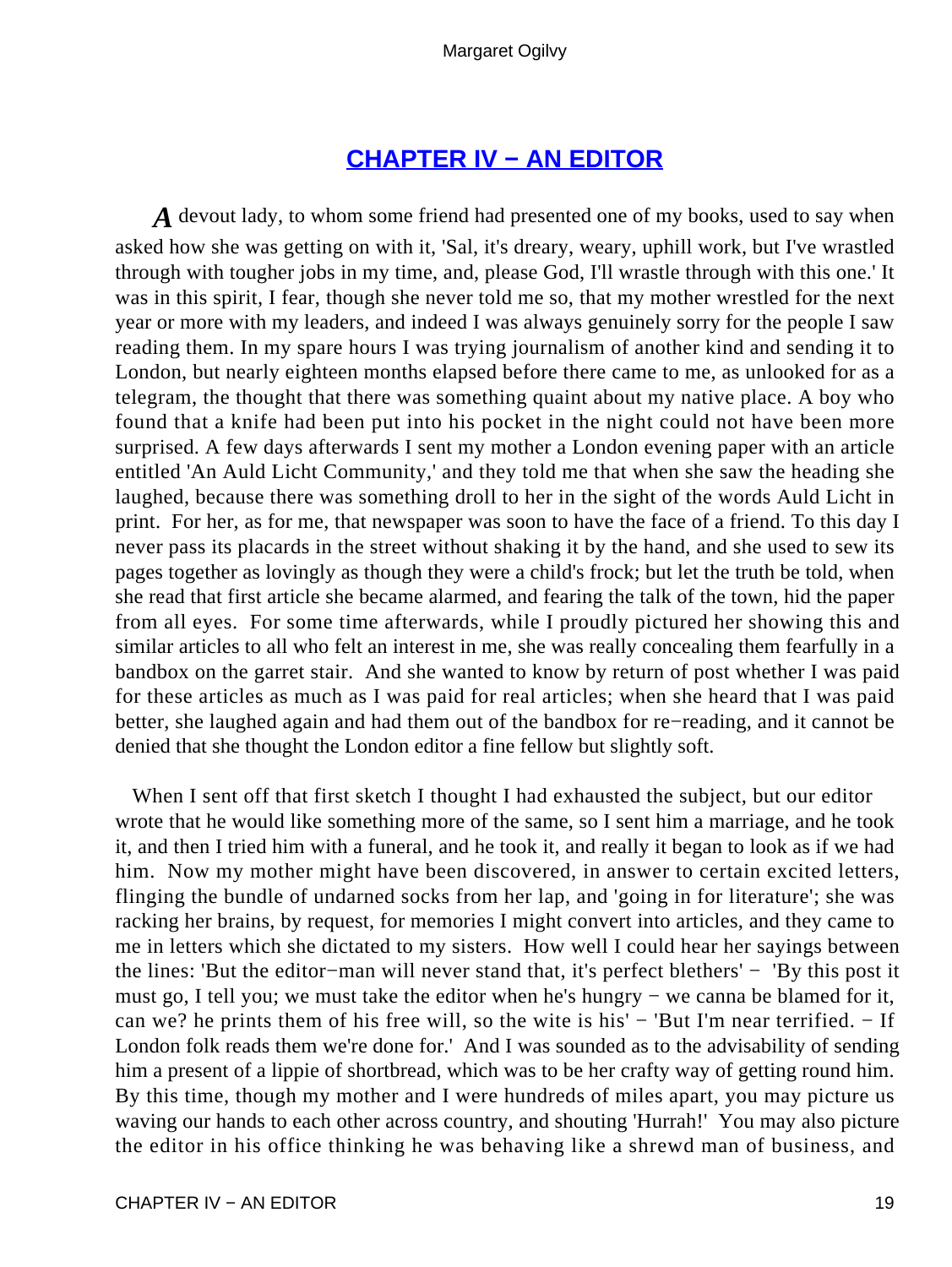unconscious that up in the north there was an elderly lady chuckling so much at him that she could scarcely scrape the potatoes.

 I was now able to see my mother again, and the park seats no longer loomed so prominent in our map of London. Still, there they were, and it was with an effort that she summoned up courage to let me go. She feared changes, and who could tell that the editor would continue to be kind? Perhaps when he saw me −

 She seemed to be very much afraid of his seeing me, and this, I would point out, was a reflection on my appearance or my manner.

 No, what she meant was that I looked so young, and − and that would take him aback, for had I not written as an aged man?

'But he knows my age, mother.'

'I'm glad of that, but maybe he wouldna like you when he saw you.'

'Oh, it is my manner, then!'

'I dinna say that, but − '

 Here my sister would break in: 'The short and the long of it is just this, she thinks nobody has such manners as herself. Can you deny it, you vain woman?' My mother would deny it vigorously.

 'You stand there,' my sister would say with affected scorn, 'and tell me you don't think you could get the better of that man quicker than any of us?'

'Sal, I'm thinking I could manage him,' says my mother, with a chuckle.

'How would you set about it?'

 Then my mother would begin to laugh. 'I would find out first if he had a family, and then I would say they were the finest family in London.'

'Yes, that is just what you would do, you cunning woman! But if he has no family?'

'I would say what great men editors are!'

'He would see through you.'

'Not he!'

CHAPTER IV − AN EDITOR 20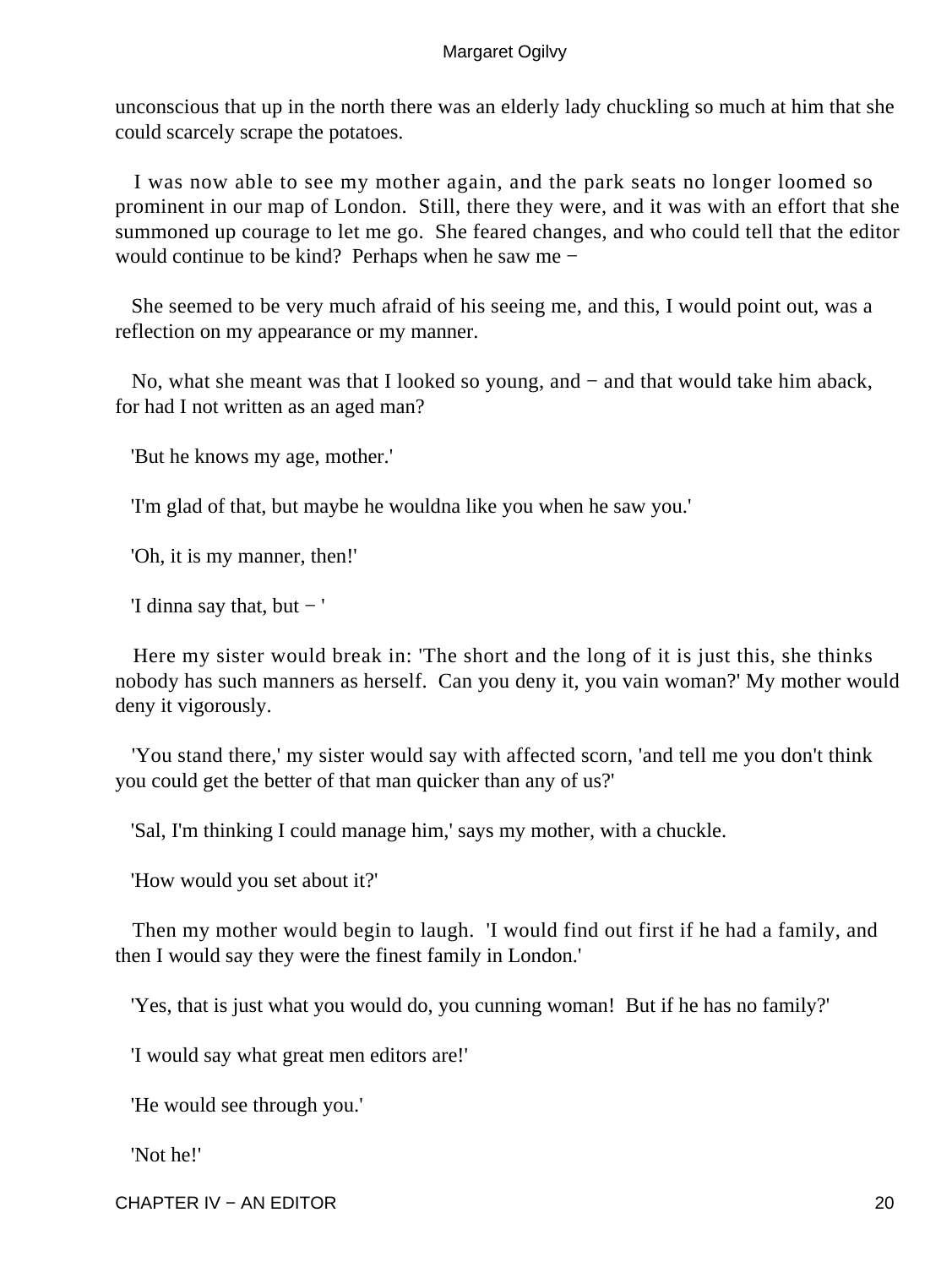'You don't understand that what imposes on common folk would never hoodwink an editor.'

 'That's where you are wrong. Gentle or simple, stupid or clever, the men are all alike in the hands of a woman that flatters them.'

'Ah, I'm sure there are better ways of getting round an editor than that.'

 'I daresay there are,' my mother would say with conviction, 'but if you try that plan you will never need to try another.'

'How artful you are, mother − you with your soft face! Do you not think shame?'

'Pooh!' says my mother brazenly.

'I can see the reason why you are so popular with men.'

'Ay, you can see it, but they never will.'

'Well, how would you dress yourself if you were going to that editor's office?'

'Of course I would wear my silk and my Sabbath bonnet.'

 'It is you who are shortsighted now, mother. I tell you, you would manage him better if you just put on your old grey shawl and one of your bonny white mutches, and went in half smiling and half timid and said, «I am the mother of him that writes about the Auld Lichts, and I want you to promise that he will never have to sleep in the open air.»'

 But my mother would shake her head at this, and reply almost hotly, 'I tell you if I ever go into that man's office, I go in silk.'

 I wrote and asked the editor if I should come to London, and he said No, so I went, laden with charges from my mother to walk in the middle of the street (they jump out on you as you are turning a corner), never to venture forth after sunset, and always to lock up everything (I who could never lock up anything, except my heart in company). Thanks to this editor, for the others would have nothing to say to me though I battered on all their doors, she was soon able to sleep at nights without the dread that I should be waking presently with the iron−work of certain seats figured on my person, and what relieved her very much was that I had begun to write as if Auld Lichts were not the only people I knew of. So long as I confined myself to them she had a haunting fear that, even though the editor remained blind to his best interests, something would one day go crack within me (as the mainspring of a watch breaks) and my pen refuse to write for evermore. 'Ay, I like the article brawly,' she would say timidly, 'but I'm doubting it's the last − I always have a sort of terror

CHAPTER IV − AN EDITOR 21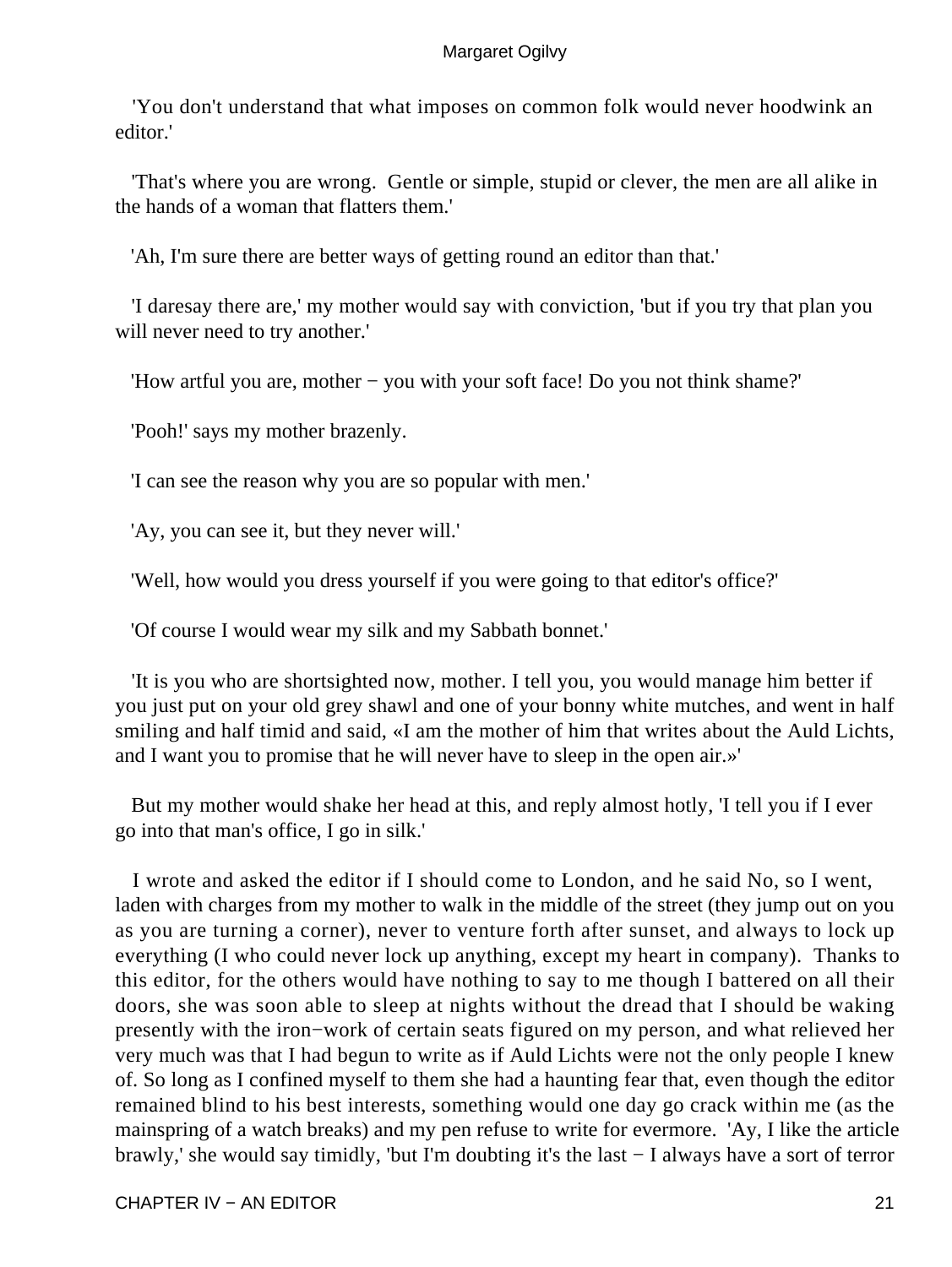the new one may be the last,' and if many days elapsed before the arrival of another article her face would say mournfully, 'The blow has fallen – he can think of nothing more to write about.' If I ever shared her fears I never told her so, and the articles that were not Scotch grew in number until there were hundreds of them, all carefully preserved by her: they were the only thing in the house that, having served one purpose, she did not convert into something else, yet they could give her uneasy moments. This was because I nearly always assumed a character when I wrote; I must be a country squire, or an undergraduate, or a butler, or a member of the House of Lords, or a dowager, or a lady called Sweet Seventeen, or an engineer in India, else was my pen clogged, and though this gave my mother certain fearful joys, causing her to laugh unexpectedly (so far as my articles were concerned she nearly always laughed in the wrong place), it also scared her. Much to her amusement the editor continued to prefer the Auld Licht papers, however, as was proved (to those who knew him) by his way of thinking that the others would pass as they were, while he sent these back and asked me to make them better. Here again she came to my aid. I had said that the row of stockings were hung on a string by the fire, which was a recollection of my own, but she could tell me whether they were hung upside down. She became quite skilful at sending or giving me (for now I could be with her half the year) the right details, but still she smiled at the editor, and in her gay moods she would say, 'I was fifteen when I got my first pair of elastic−sided boots. Tell him my charge for this important news is two pounds ten.'

 'Ay, but though we're doing well, it's no' the same as if they were a book with your name on it.' So the ambitious woman would say with a sigh, and I did my best to turn the Auld Licht sketches into a book with my name on it. Then perhaps we understood most fully how good a friend our editor had been, for just as I had been able to find no well−known magazine − and I think I tried all − which would print any article or story about the poor of my native land, so now the publishers, Scotch and English, refused to accept the book as a gift. I was willing to present it to them, but they would have it in no guise; there seemed to be a blight on everything that was Scotch. I daresay we sighed, but never were collaborators more prepared for rejection, and though my mother might look wistfully at the scorned manuscript at times and murmur, 'You poor cold little crittur shut away in a drawer, are you dead or just sleeping?' she had still her editor to say grace over. And at last publishers, sufficiently daring and far more than sufficiently generous, were found for us by a dear friend, who made one woman very 'uplifted.' He also was an editor, and had as large a part in making me a writer of books as the other in determining what the books should be about.

 Now that I was an author I must get into a club. But you should have heard my mother on clubs! She knew of none save those to which you subscribe a pittance weekly in anticipation of rainy days, and the London clubs were her scorn. Often I heard her on them − she raised her voice to make me hear, whichever room I might be in, and it was when she was sarcastic that I skulked the most: 'Thirty pounds is what he will have to pay the first year, and ten pounds a year after that. You think it's a lot o' siller? Oh no, you're mista'en − it's nothing ava. For the third part of thirty pounds you could rent a four−roomed house, but what is a four− roomed house, what is thirty pounds, compared to the glory of being a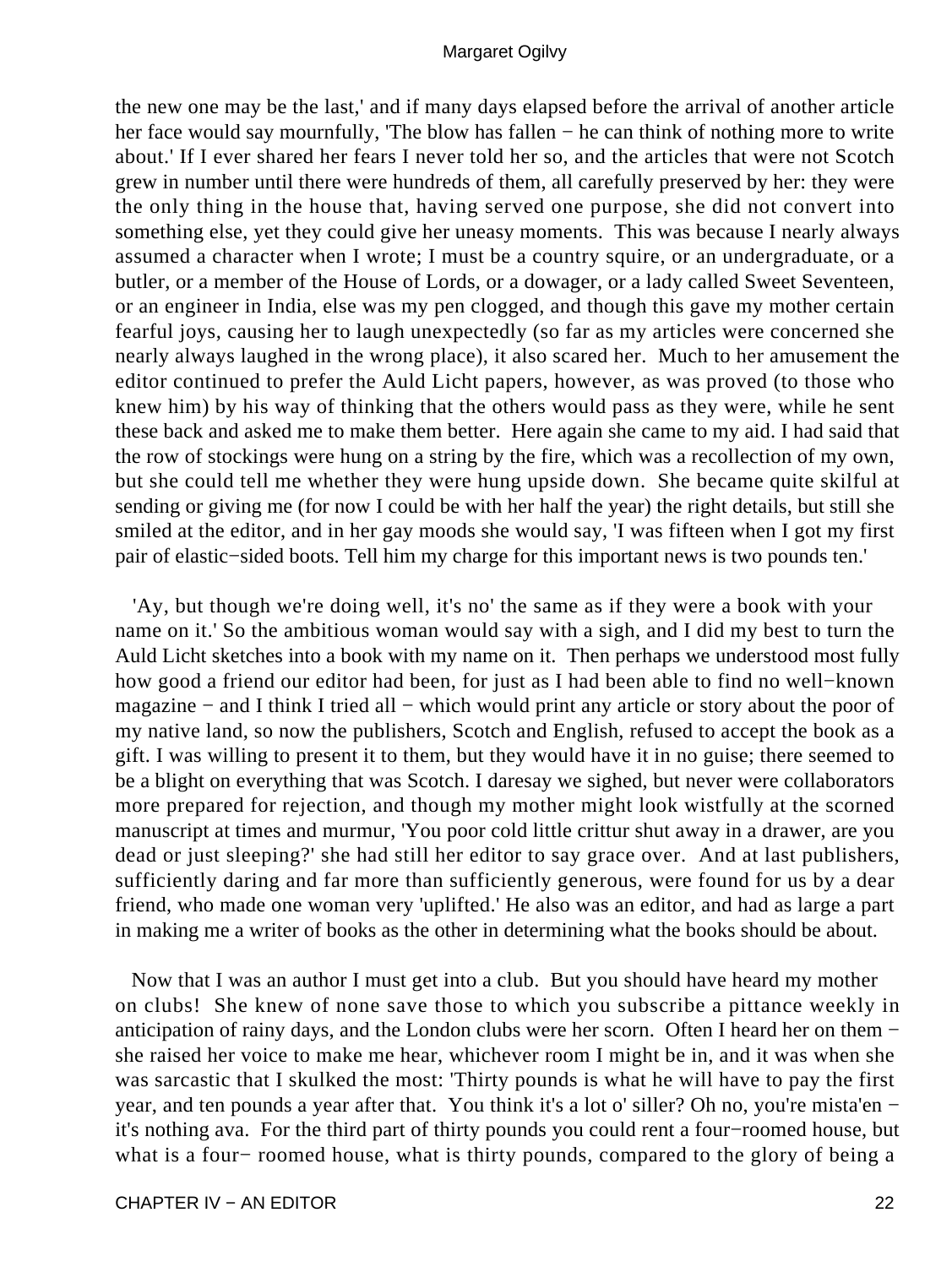member of a club? Where does the glory come in? Sal, you needna ask me, I'm just a doited auld stock that never set foot in a club, so it's little I ken about glory. But I may tell you if you bide in London and canna become member of a club, the best you can do is to tie a rope round your neck and slip out of the world. What use are they? Oh, they're terrible useful. You see it doesna do for a man in London to eat his dinner in his lodgings. Other men shake their heads at him. He maun away to his club if he is to be respected. Does he get good dinners at the club? Oh, they cow! You get no common beef at clubs; there is a manzy of different things all sauced up to be unlike themsels. Even the potatoes daurna look like potatoes. If the food in a club looks like what it is, the members run about, flinging up their hands and crying, «Woe is me!» Then this is another thing, you get your letters sent to the club instead of to your lodgings. You see you would get them sooner at your lodgings, and you may have to trudge weary miles to the club for them, but that's a great advantage, and cheap at thirty pounds, is it no'? I wonder they can do it at the price.'

 My wisest policy was to remain downstairs when these withering blasts were blowing, but probably I went up in self−defence.

'I never saw you so pugnacious before, mother.'

 'Oh,' she would reply promptly, 'you canna expect me to be sharp in the uptake when I am no' a member of a club.'

 'But the difficulty is in becoming a member. They are very particular about whom they elect, and I daresay I shall not get in.'

 'Well, I'm but a poor crittur (not being member of a club), but I think I can tell you to make your mind easy on that head. You'll get in, I'se uphaud – and your thirty pounds will get in, too.'

'If I get in it will be because the editor is supporting me.'

'It's the first ill thing I ever heard of him.'

'You don't think he is to get any of the thirty pounds, do you?'

 ''Deed if I did I should be better pleased, for he has been a good friend to us, but what maddens me is that every penny of it should go to those bare−faced scoundrels.'

'What bare−faced scoundrels?'

'Them that have the club.'

'But all the members have the club between them.'

CHAPTER IV − AN EDITOR 23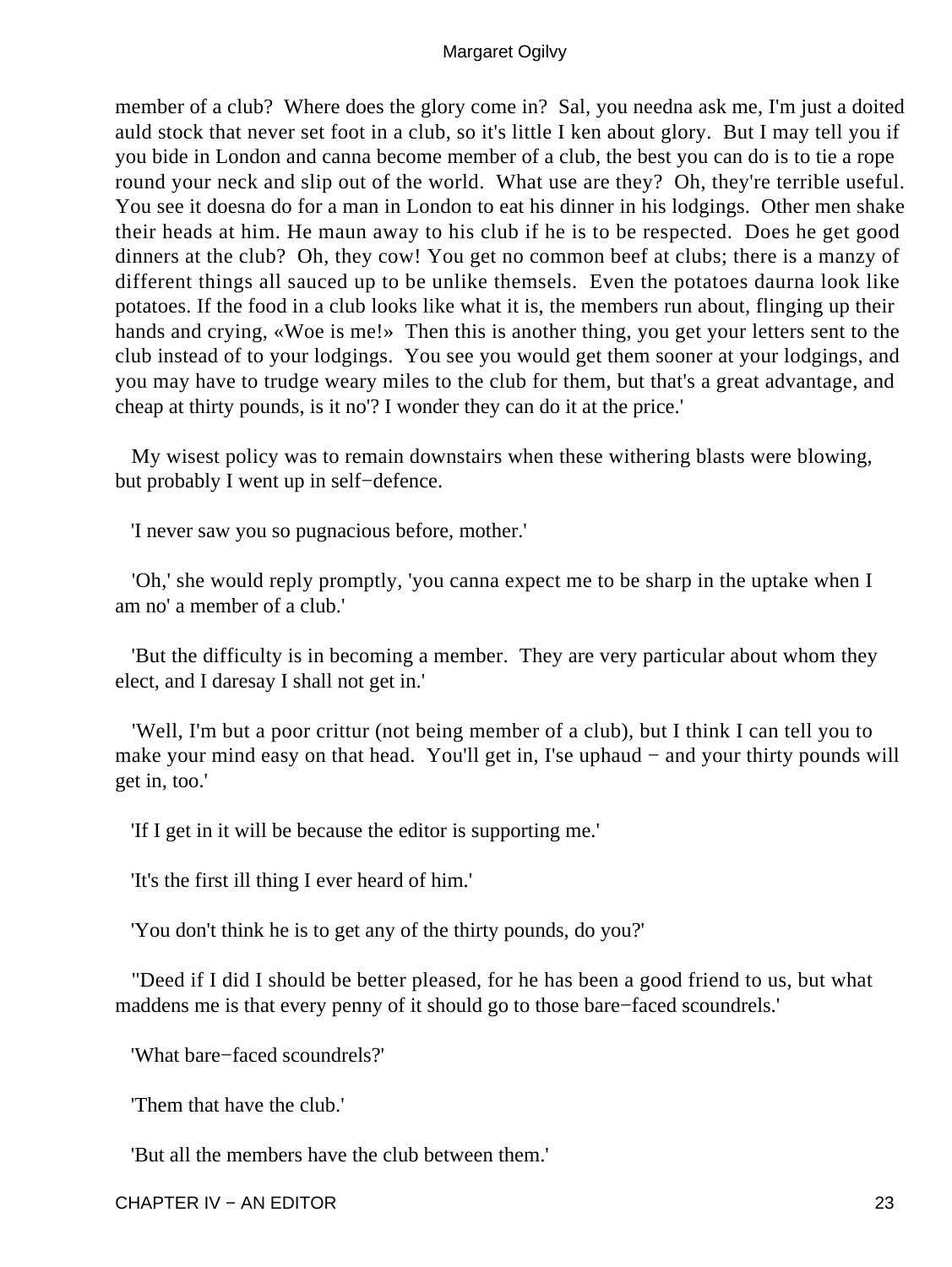'Havers! I'm no' to be catched with chaff.'

'But don't you believe me?'

 'I believe they've filled your head with their stories till you swallow whatever they tell you. If the place belongs to the members, why do they have to pay thirty pounds?'

'To keep it going.'

'They dinna have to pay for their dinners, then?'

'Oh yes, they have to pay extra for dinner.'

'And a gey black price, I'm thinking.'

'Well, five or six shillings.'

'Is that all? Losh, it's nothing, I wonder they dinna raise the price.'

 Nevertheless my mother was of a sex that scorned prejudice, and, dropping sarcasm, she would at times cross−examine me as if her mind was not yet made up. 'Tell me this, if you were to fall ill, would you be paid a weekly allowance out of the club?'

No, it was not that kind of club.

 'I see. Well, I am just trying to find out what kind of club it is. Do you get anything out of it for accidents?'

Not a penny.

'Anything at New Year's time?'

Not so much as a goose.

'Is there any one mortal thing you get free out of that club?'

There was not one mortal thing.

'And thirty pounds is what you pay for this?'

If the committee elected me.

'How many are in the committee?'

CHAPTER IV − AN EDITOR 24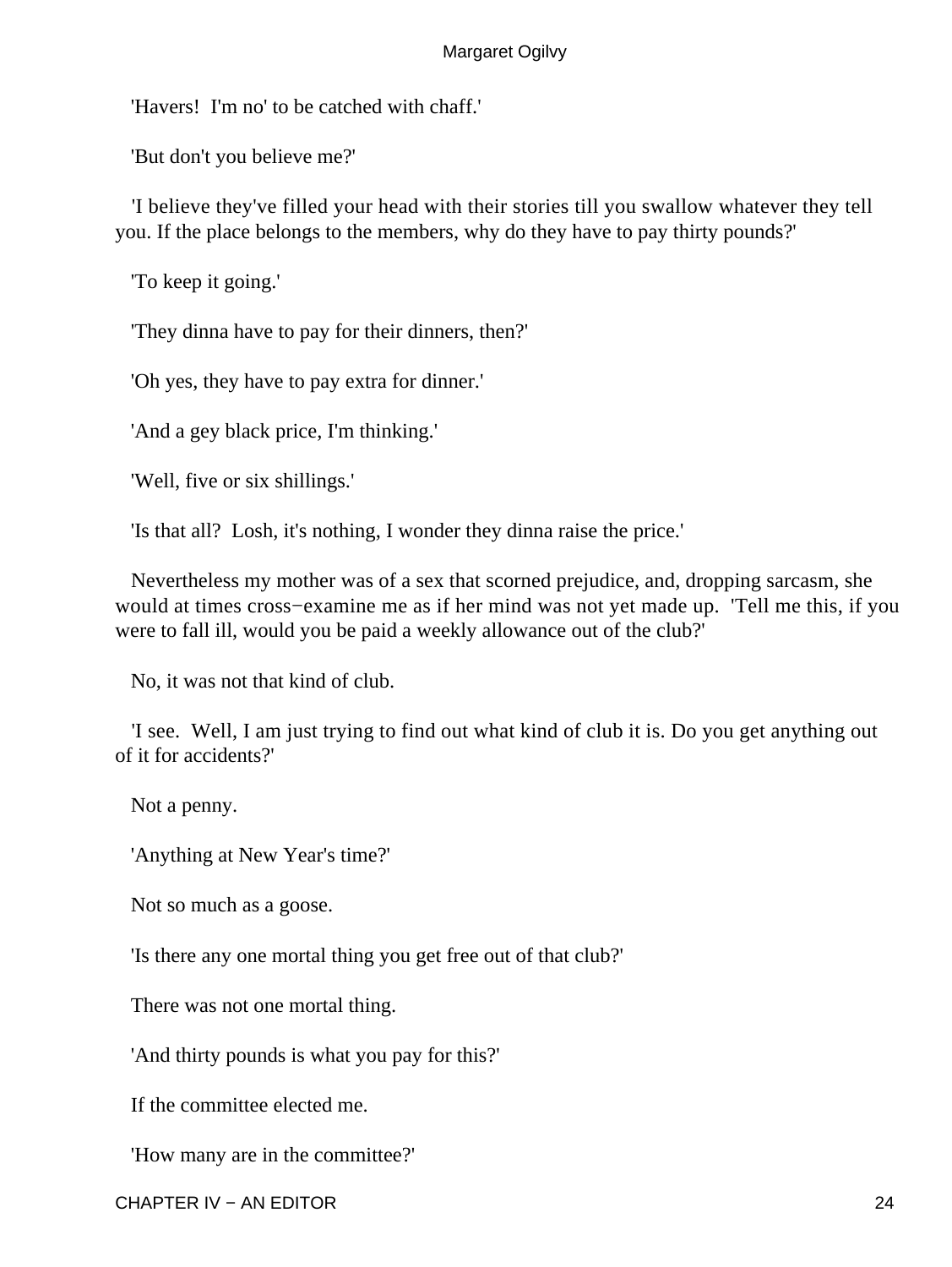About a dozen, I thought.

'A dozen! Ay, ay, that makes two pound ten apiece.'

When I was elected I thought it wisdom to send my sister upstairs with the news. My mother was ironing, and made no comment, unless with the iron, which I could hear rattling more violently in its box. Presently I heard her laughing − at me undoubtedly, but she had recovered control over her face before she came downstairs to congratulate me sarcastically. This was grand news, she said without a twinkle, and I must write and thank the committee, the noble critturs. I saw behind her mask, and maintained a dignified silence, but she would have another shot at me. 'And tell them,' she said from the door, 'you were doubtful of being elected, but your auld mother had aye a mighty confidence they would snick you in.' I heard her laughing softly as she went up the stair, but though I had provided her with a joke I knew she was burning to tell the committee what she thought of them.

 Money, you see, meant so much to her, though even at her poorest she was the most cheerful giver. In the old days, when the article arrived, she did not read it at once, she first counted the lines to discover what we should get for it − she and the daughter who was so dear to her had calculated the payment per line, and I remember once overhearing a discussion between them about whether that sub−title meant another sixpence. Yes, she knew the value of money; she had always in the end got the things she wanted, but now she could get them more easily, and it turned her simple life into a fairy tale. So often in those days she went down suddenly upon her knees; we would come upon her thus, and go away noiselessly. After her death I found that she had preserved in a little box, with a photograph of me as a child, the envelopes which had contained my first cheques. There was a little ribbon round them.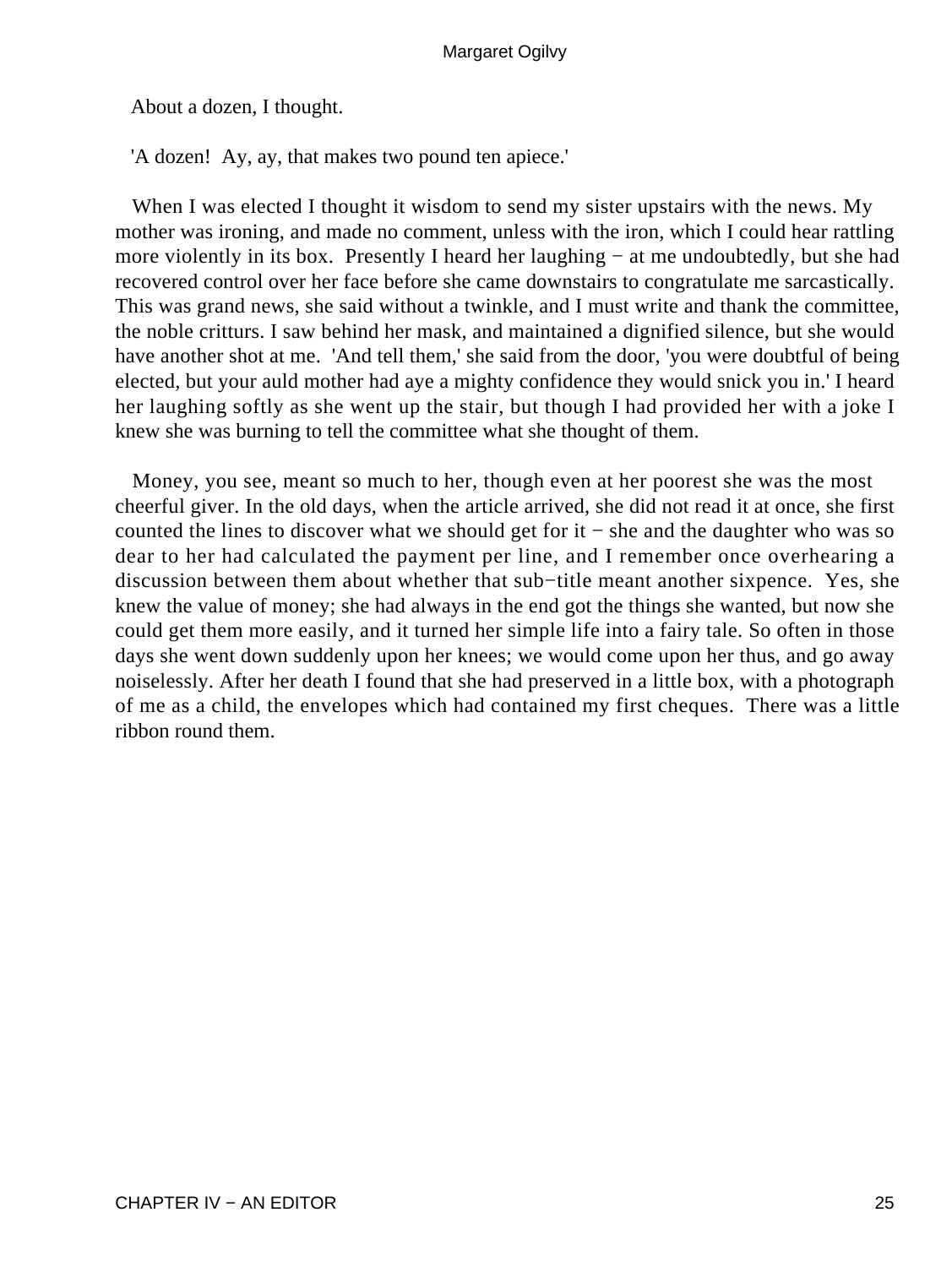### **[CHAPTER V − A DAY OF HER LIFE](#page-68-0)**

<span id="page-26-0"></span>*I* should like to call back a day of her life as it was at this time, when her spirit was as bright as ever and her hand as eager, but she was no longer able to do much work. It should not be difficult, for she repeated herself from day to day and yet did it with a quaint unreasonableness that was ever yielding fresh delight. Our love for her was such that we could easily tell what she would do in given circumstances, but she had always a new way of doing it.

 Well, with break of day she wakes and sits up in bed and is standing in the middle of the room. So nimble was she in the mornings (one of our troubles with her) that these three actions must be considered as one; she is on the floor before you have time to count them. She has strict orders not to rise until her fire is lit, and having broken them there is a demure elation on her face. The question is what to do before she is caught and hurried to bed again. Her fingers are tingling to prepare the breakfast; she would dearly love to black−lead the grate, but that might rouse her daughter from whose side she has slipped so cunningly. She catches sight of the screen at the foot of the bed, and immediately her soft face becomes very determined. To guard her from draughts the screen had been brought here from the lordly east room, where it was of no use whatever. But in her opinion it was too beautiful for use; it belonged to the east room, where she could take pleasant peeps at it; she had objected to its removal, even become low−spirited. Now is her opportunity. The screen is an unwieldy thing, but still as a mouse she carries it, and they are well under weigh when it strikes against the gas−bracket in the passage. Next moment a reproachful hand arrests her. She is challenged with being out of bed, she denies it − standing in the passage. Meekly or stubbornly she returns to bed, and it is no satisfaction to you that you can say, 'Well, well, of all the women!' and so on, or 'Surely you knew that the screen was brought here to protect you,' for she will reply scornfully, 'Who was touching the screen?'

 By this time I have wakened (I am through the wall) and join them anxiously: so often has my mother been taken ill in the night that the slightest sound from her room rouses the house. She is in bed again, looking as if she had never been out of it, but I know her and listen sternly to the tale of her misdoings. She is not contrite. Yes, maybe she did promise not to venture forth on the cold floors of daybreak, but she had risen for a moment only, and we just t'neaded her with our talk about draughts – there were no such things as draughts in her young days – and it is more than she can do (here she again attempts to rise but we hold her down) to lie there and watch that beautiful screen being spoilt. I reply that the beauty of the screen has ever been its miserable defect: ho, there! for a knife with which to spoil its beauty and make the bedroom its fitting home. As there is no knife handy, my foot will do; I raise my foot, and then − she sees that it is bare, she cries to me excitedly to go back to bed lest I catch cold. For though, ever careless of herself, she will wander the house unshod, and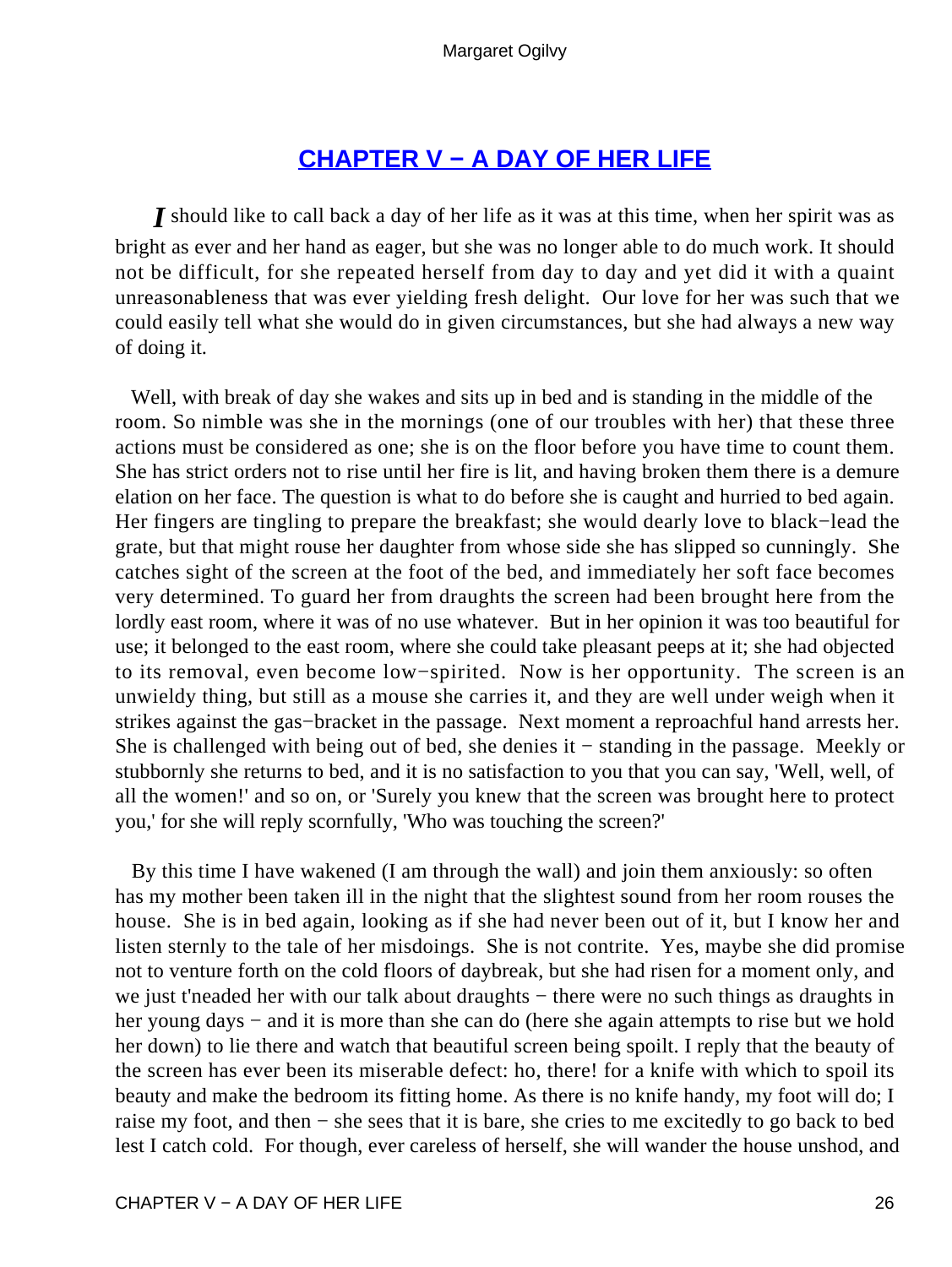tell us not to talk havers when we chide her, the sight of one of us similarly negligent rouses her anxiety at once. She is willing now to sign any vow if only I will take my bare feet back to bed, but probably she is soon after me in hers to make sure that I am nicely covered up.

 It is scarcely six o'clock, and we have all promised to sleep for another hour, but in ten minutes she is sure that eight has struck (house disgraced), or that if it has not, something is wrong with the clock. Next moment she is captured on her way downstairs to wind up the clock. So evidently we must be up and doing, and as we have no servant, my sister disappears into the kitchen, having first asked me to see that 'that woman' lies still, and 'that woman' calls out that she always does lie still, so what are we blethering about?

 She is up now, and dressed in her thick maroon wrapper; over her shoulders (lest she should stray despite our watchfulness) is a shawl, not placed there by her own hands, and on her head a delicious mutch. O that I could sing the paean of the white mutch (and the dirge of the elaborate black cap) from the day when she called witchcraft to her aid and made it out of snow−flakes, and the dear worn hands that washed it tenderly in a basin, and the starching of it, and the finger−iron for its exquisite frills that looked like curls of sugar, and the sweet bands with which it tied beneath the chin! The honoured snowy mutch, how I love to see it smiling to me from the doors and windows of the poor; it is always smiling − sometimes maybe a wavering wistful smile, as if a tear− drop lay hidden among, the frills. A hundred times I have taken the characterless cap from my mother's head and put the mutch in its place and tied the bands beneath her chin, while she protested but was well pleased. For in her heart she knew what suited her best and would admit it, beaming, when I put a mirror into her hands and told her to look; but nevertheless the cap cost no less than so–and–so, whereas – Was that a knock at the door? She is gone, to put on her cap!

 She begins the day by the fireside with the New Testament in her hands, an old volume with its loose pages beautifully refixed, and its covers sewn and resewn by her, so that you would say it can never fall to pieces. It is mine now, and to me the black threads with which she stitched it are as part of the contents. Other books she read in the ordinary manner, but this one differently, her lips moving with each word as if she were reading aloud, and her face very solemn. The Testament lies open on her lap long after she has ceased to read, and the expression of her face has not changed.

 I have seen her reading other books early in the day but never without a guilty look on her face, for she thought reading was scarce respectable until night had come. She spends the forenoon in what she calls doing nothing, which may consist in stitching so hard that you would swear she was an over−worked seamstress at it for her life, or you will find her on a table with nails in her mouth, and anon she has to be chased from the garret (she has suddenly decided to change her curtains), or she is under the bed searching for band−boxes and asking sternly where we have put that bonnet. On the whole she is behaving in a most exemplary way to− day (not once have we caught her trying to go out into the washing− house), and we compliment her at dinner−time, partly because she deserves it, and partly to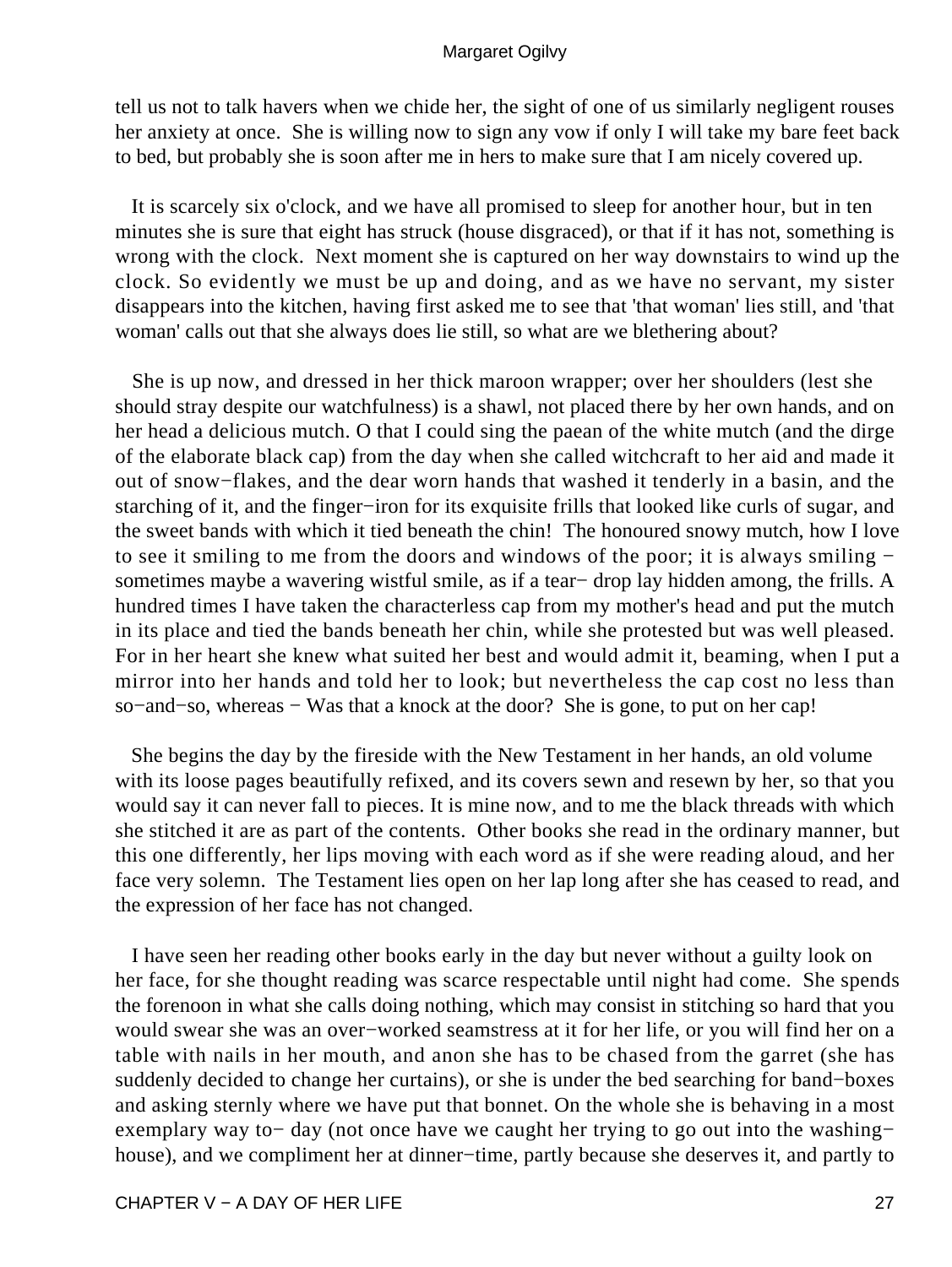make her think herself so good that she will eat something, just to maintain her new character. I question whether one hour of all her life was given to thoughts of food; in her great days to eat seemed to her to be waste of time, and afterwards she only ate to boast of it, as something she had done to please us. She seldom remembered whether she had dined, but always presumed she had, and while she was telling me in all good faith what the meal consisted of, it might be brought in. When in London I had to hear daily what she was eating, and perhaps she had refused all dishes until they produced the pen and ink. These were flourished before her, and then she would say with a sigh, 'Tell him I am to eat an egg.' But they were not so easily deceived; they waited, pen in hand, until the egg was eaten.

 She never 'went for a walk' in her life. Many long trudges she had as a girl when she carried her father's dinner in a flagon to the country place where he was at work, but to walk with no end save the good of your health seemed a very droll proceeding to her. In her young days, she was positive, no one had ever gone for a walk, and she never lost the belief that it was an absurdity introduced by a new generation with too much time on their hands. That they enjoyed it she could not believe; it was merely a form of showing off, and as they passed her window she would remark to herself with blasting satire, 'Ay, Jeames, are you off for your walk?' and add fervently, 'Rather you than me!' I was one of those who walked, and though she smiled, and might drop a sarcastic word when she saw me putting on my boots, it was she who had heated them in preparation for my going. The arrangement between us was that she should lie down until my return, and to ensure its being carried out I saw her in bed before I started, but with the bang of the door she would be at the window to watch me go: there is one spot on the road where a thousand times I have turned to wave my stick to her, while she nodded and smiled and kissed her hand to me. That kissing of the hand was the one English custom she had learned.

 In an hour or so I return, and perhaps find her in bed, according to promise, but still I am suspicious. The way to her detection is circuitous.

'I'll need to be rising now,' she says, with a yawn that may be genuine.

'How long have you been in bed?'

'You saw me go.'

'And then I saw you at the window. Did you go straight back to bed?'

'Surely I had that much sense.'

'The truth!'

'I might have taken a look at the clock first.'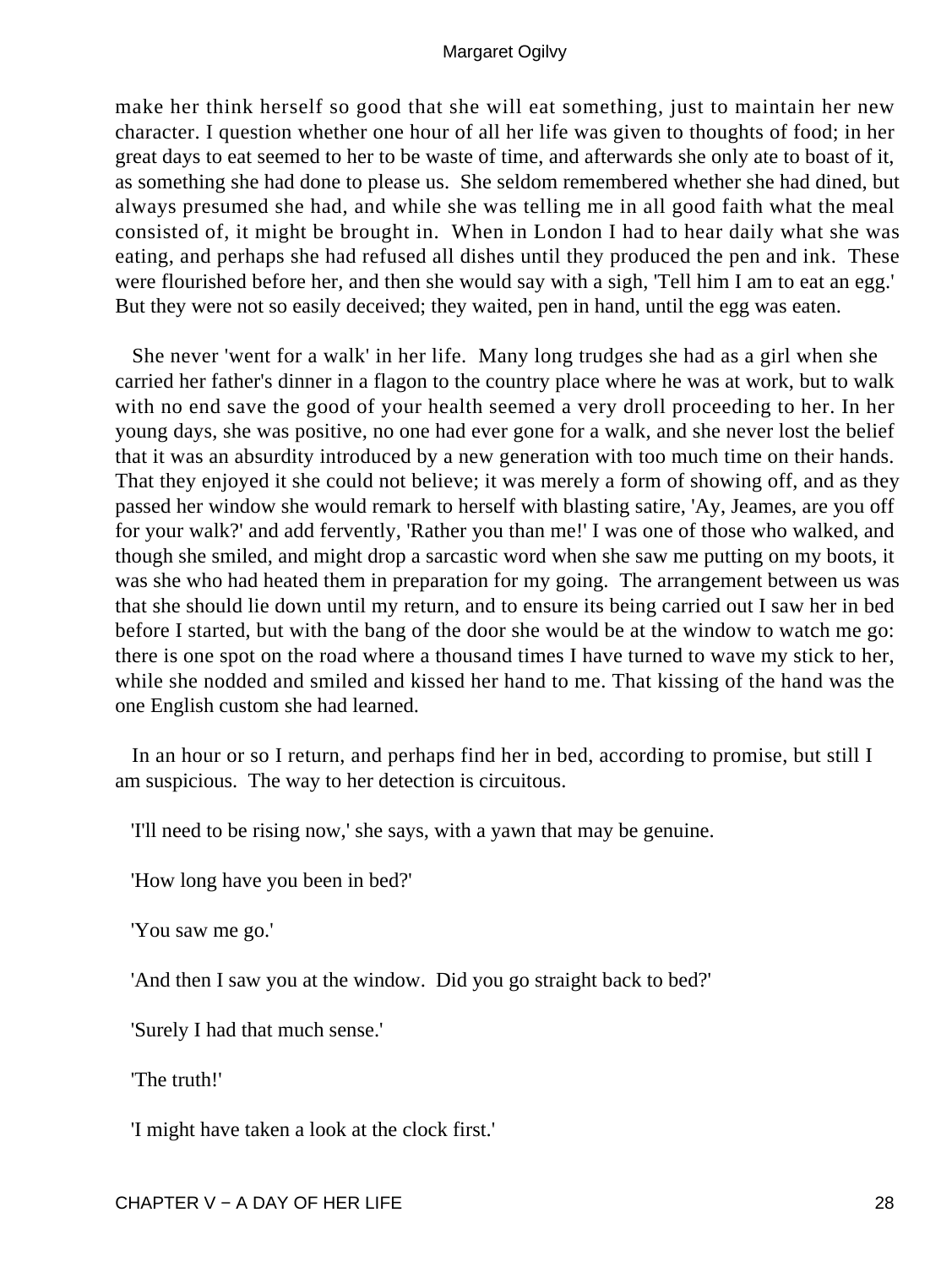'It is a terrible thing to have a mother who prevaricates. Have you been lying down ever since I left?'

'Thereabout.'

'What does that mean exactly?'

'Off and on.'

'Have you been to the garret?'

'What should I do in the garret?'

'But have you?'

'I might just have looked up the garret stair.'

'You have been redding up the garret again!'

'Not what you could call a redd up.'

'O, woman, woman, I believe you have not been in bed at all!'

'You see me in it.'

'My opinion is that you jumped into bed when you heard me open the door.'

'Havers.'

'Did you?'

'No.'

'Well, then, when you heard me at the gate?'

'It might have been when I heard you at the gate.'

 As daylight goes she follows it with her sewing to the window, and gets another needleful out of it, as one may run after a departed visitor for a last word, but now the gas is lit, and no longer is it shameful to sit down to literature. If the book be a story by George Eliot or Mrs. Oliphant, her favourites (and mine) among women novelists, or if it be a Carlyle, and we move softly, she will read, entranced, for hours. Her delight in Carlyle was so well known that various good people would send her books that contained a page about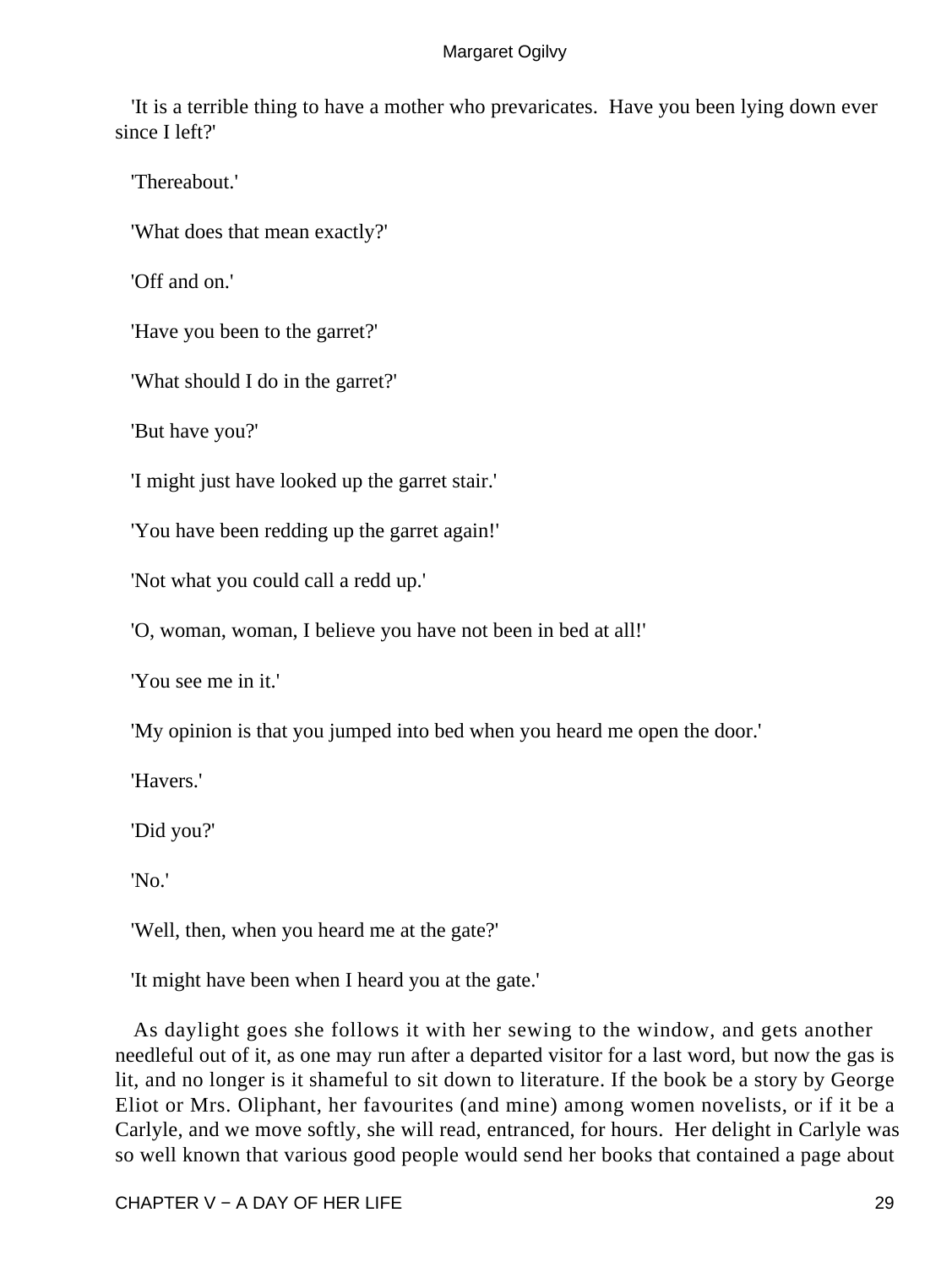him; she could place her finger on any passage wanted in the biography as promptly as though she were looking for some article in her own drawer, and given a date she was often able to tell you what they were doing in Cheyne Row that day. Carlyle, she decided, was not so much an ill man to live with as one who needed a deal of managing, but when I asked if she thought she could have managed him she only replied with a modest smile that meant 'Oh no!' but had the face of 'Sal, I would have liked to try.'

 One lady lent her some scores of Carlyle letters that have never been published, and crabbed was the writing, but though my mother liked to have our letters read aloud to her, she read every one of these herself, and would quote from them in her talk. Side by side with the Carlyle letters, which show him in his most gracious light, were many from his wife to a friend, and in one of these a romantic adventure is described − I quote from memory, and it is a poor memory compared to my mother's, which registered everything by a method of her own: 'What might be the age of Bell Tibbits? Well, she was born the week I bought the boiler, so she'll be one−and− fifty (no less!) come Martinmas.' Mrs. Carlyle had got into the train at a London station and was feeling very lonely, for the journey to Scotland lay before her and no one had come to see her off. Then, just as the train was starting, a man jumped into the carriage, to her regret until she saw his face, when, behold, they were old friends, and the last time they met (I forget how many years before) he had asked her to be his wife. He was very nice, and if I remember aright, saw her to her journey's end, though he had intended to alight at some half−way place. I call this an adventure, and I am sure it seemed to my mother to be the most touching and memorable adventure that can come into a woman's life. 'You see he hadna forgot,' she would say proudly, as if this was a compliment in which all her sex could share, and on her old tender face shone some of the elation with which Mrs. Carlyle wrote that letter.

 But there were times, she held, when Carlyle must have made his wife a glorious woman. 'As when?' I might inquire.

 'When she keeked in at his study door and said to herself, «The whole world is ringing with his fame, and he is my man!»'

'And then,' I might point out, 'he would roar to her to shut the door.'

 'Pooh!' said my mother, 'a man's roar is neither here nor there.' But her verdict as a whole was, 'I would rather have been his mother than his wife.'

 So we have got her into her chair with the Carlyles, and all is well. Furthermore, 'to mak siccar,' my father has taken the opposite side of the fireplace and is deep in the latest five columns of Gladstone, who is his Carlyle. He is to see that she does not slip away fired by a conviction, which suddenly overrides her pages, that the kitchen is going to rack and ruin for want of her, and she is to recall him to himself should he put his foot in the fire and keep it there, forgetful of all save his hero's eloquence. (We were a family who needed a deal of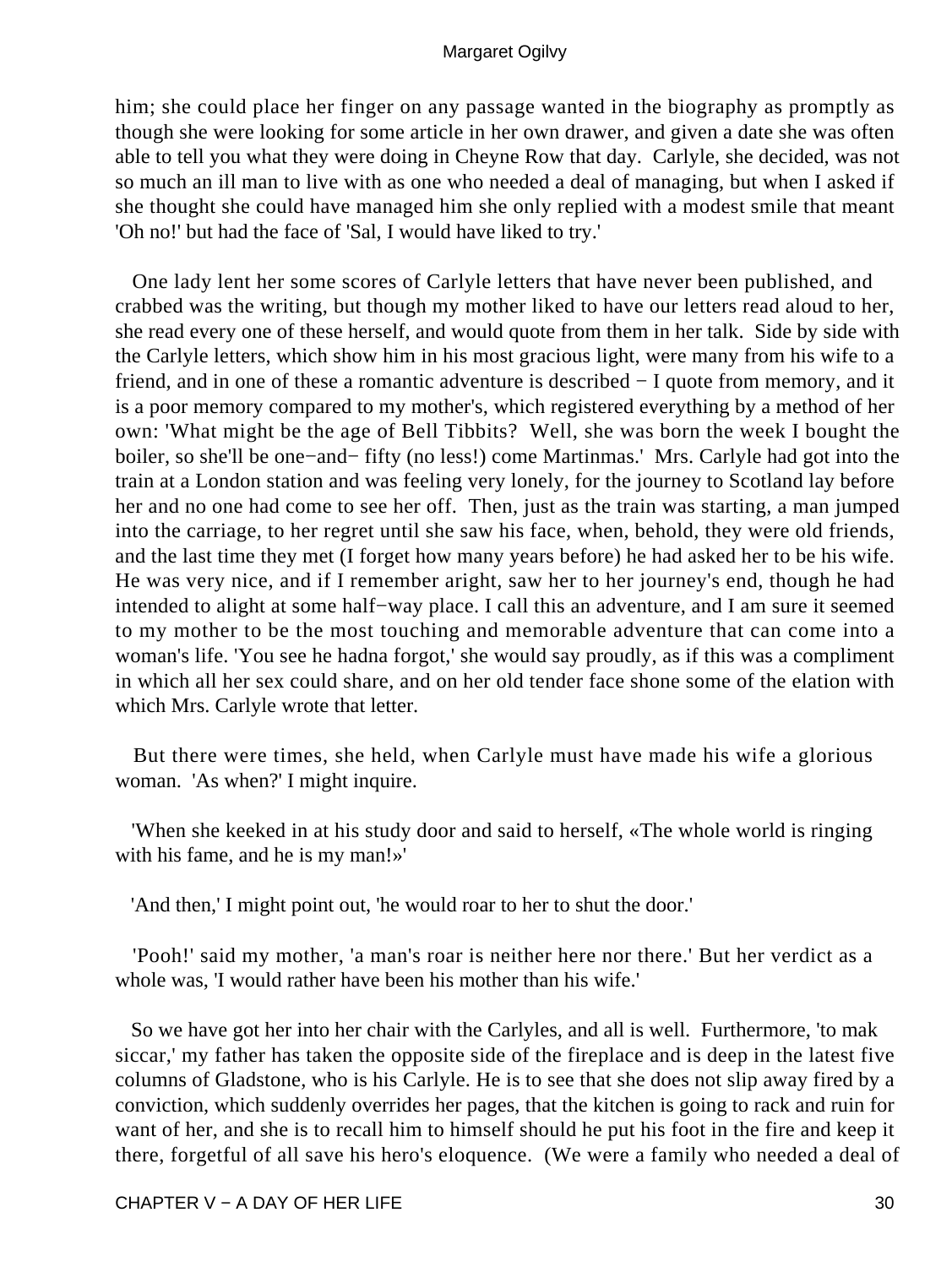watching.) She is not interested in what Mr. Gladstone has to say; indeed she could never be brought to look upon politics as of serious concern for grown folk (a class in which she scarcely included man), and she gratefully gave up reading 'leaders' the day I ceased to write them. But like want of reasonableness, a love for having the last word, want of humour and the like, politics were in her opinion a mannish attribute to be tolerated, and Gladstone was the name of the something which makes all our sex such queer characters. She had a profound faith in him as an aid to conversation, and if there were silent men in the company would give him to them to talk about, precisely as she divided a cake among children. And then, with a motherly smile, she would leave them to gorge on him. But in the idolising of Gladstone she recognised, nevertheless, a certain inevitability, and would no more have tried to contend with it than to sweep a shadow off the floor. Gladstone was, and there was an end of it in her practical philosophy. Nor did she accept him coldly; like a true woman she sympathised with those who suffered severely, and they knew it and took counsel of her in the hour of need. I remember one ardent Gladstonian who, as a general election drew near, was in sore straits indeed, for he disbelieved in Home Rule, and yet how could he vote against 'Gladstone's man'? His distress was so real that it gave him a hang−dog appearance. He put his case gloomily before her, and until the day of the election she riddled him with sarcasm; I think he only went to her because he found a mournful enjoyment in seeing a false Gladstonian tortured.

 It was all such plain−sailing for him, she pointed out; he did not like this Home Rule, and therefore he must vote against it.

She put it pitiful clear, he replied with a groan.

 But she was like another woman to him when he appeared before her on his way to the polling−booth.

 'This is a watery Sabbath to you, I'm thinking,' she said sympathetically, but without dropping her wires − for Home Rule or no Home Rule that stocking−foot must be turned before twelve o'clock.

 A watery Sabbath means a doleful day, and 'A watery Sabbath it is,' he replied with feeling. A silence followed, broken only by the click of the wires. Now and again he would mutter, 'Ay, well, I'll be going to vote − little did I think the day would come,' and so on, but if he rose it was only to sit down again, and at last she crossed over to him and said softly, (no sarcasm in her voice now), 'Away with you, and vote for Gladstone's man!' He jumped up and made off without a word, but from the east window we watched him strutting down the brae. I laughed, but she said, 'I'm no sure that it's a laughing matter,' and afterwards, 'I would have liked fine to be that Gladstone's mother.'

 It is nine o'clock now, a quarter−past nine, half−past nine − all the same moment to me, for I am at a sentence that will not write. I know, though I can't hear, what my sister has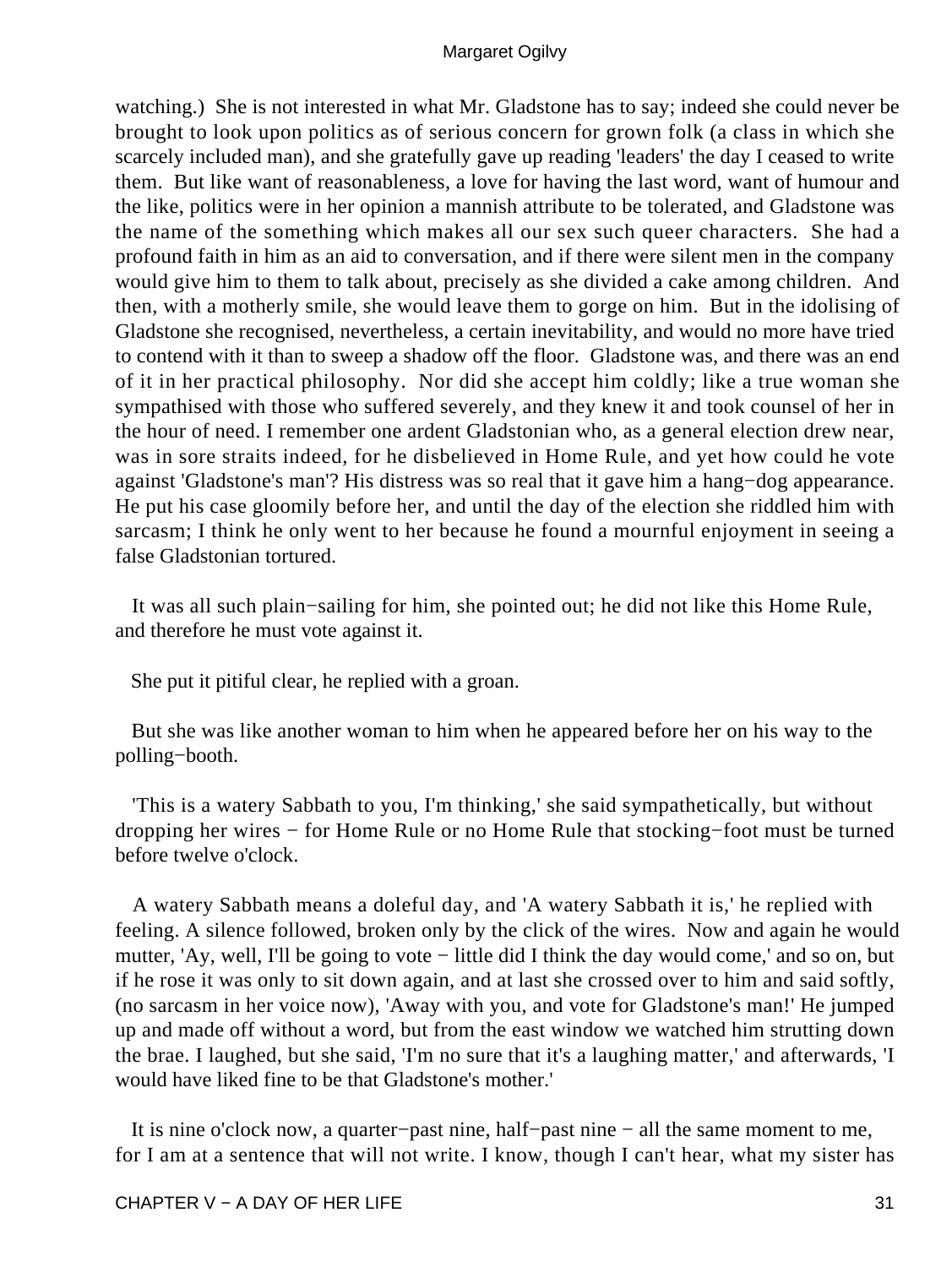gone upstairs to say to my mother:−

 'I was in at him at nine, and he said, «In five minutes,» so I put the steak on the brander, but I've been in thrice since then, and every time he says, «In five minutes,» and when I try to take the table−cover off, he presses his elbows hard on it, and growls. His supper will be completely spoilt.'

'Oh, that weary writing!'

'I can do no more, mother, so you must come down and stop him.'

 'I have no power over him,' my mother says, but she rises smiling, and presently she is opening my door.

 'In five minutes!' I cry, but when I see that it is she I rise and put my arm round her. 'What a full basket!' she says, looking at the waste−paper basket, which contains most of my work of the night and with a dear gesture she lifts up a torn page and kisses it. 'Poor thing,' she says to it, 'and you would have liked so fine to be printed!' and she puts her hand over my desk to prevent my writing more.

'In the last five minutes,' I begin, 'one can often do more than in the first hour.'

'Many a time I've said it in my young days,' she says slowly.

 'And proved it, too!' cries a voice from the door, the voice of one who was prouder of her even than I; it is true, and yet almost unbelievable, that any one could have been prouder of her than I.

 'But those days are gone,' my mother says solemnly, 'gone to come back no more. You'll put by your work now, man, and have your supper, and then you'll come up and sit beside your mother for a whiley, for soon you'll be putting her away in the kirk−yard.'

I hear such a little cry from near the door.

 So my mother and I go up the stair together. 'We have changed places,' she says; 'that was just how I used to help you up, but I'm the bairn now.'

 She brings out the Testament again; it was always lying within reach; it is the lock of hair she left me when she died. And when she has read for a long time she 'gives me a look,' as we say in the north, and I go out, to leave her alone with God. She had been but a child when her mother died, and so she fell early into the way of saying her prayers with no earthly listener. Often and often I have found her on her knees, but I always went softly away, closing the door. I never heard her pray, but I know very well how she prayed, and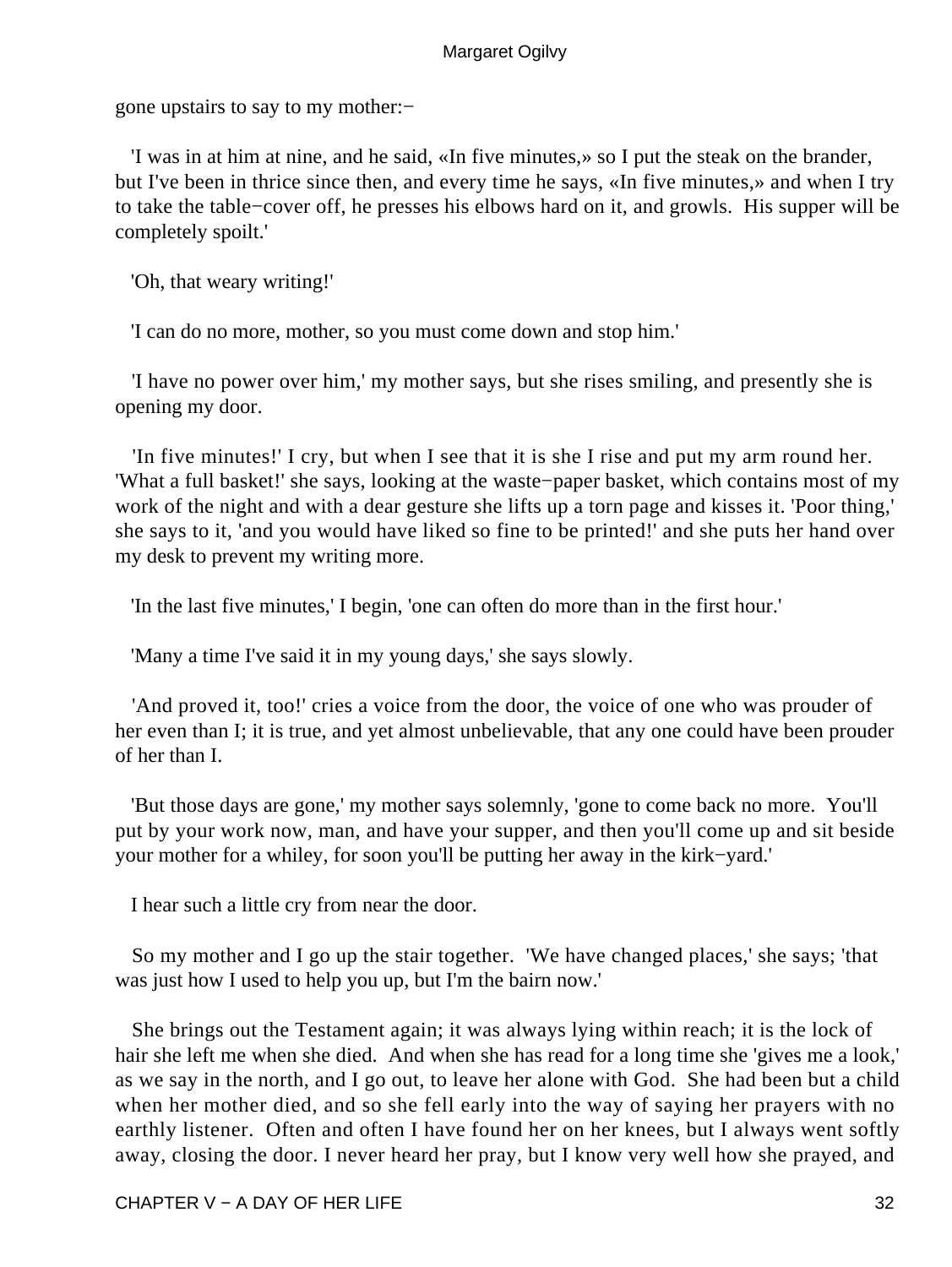that, when that door was shut, there was not a day in God's sight between the worn woman and the little child.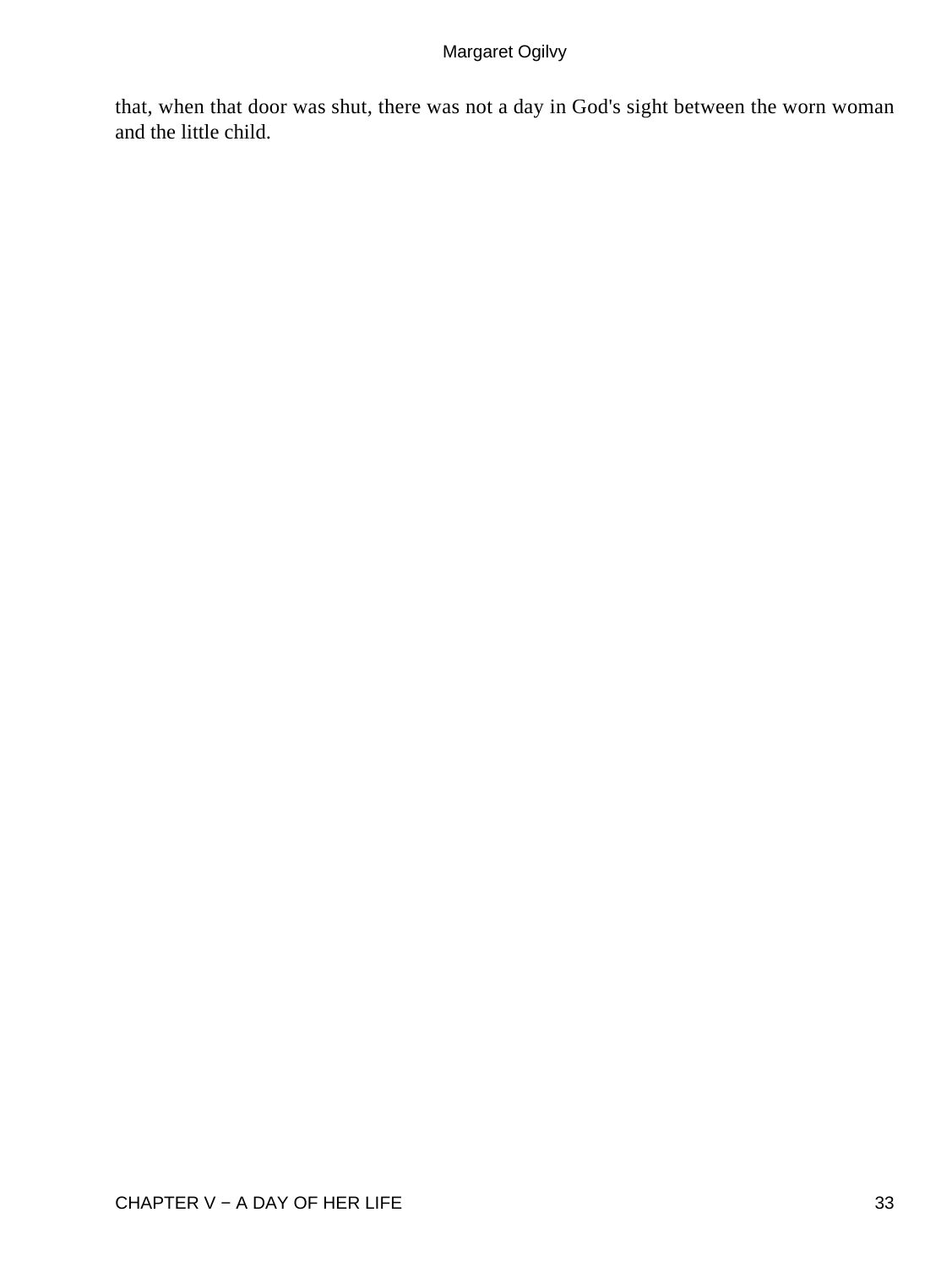### **[CHAPTER VI − HER MAID OF ALL WORK](#page-68-0)**

<span id="page-34-0"></span>*A* nd sometimes I was her maid of all work.

 It is early morn, and my mother has come noiselessly into my room. I know it is she, though my eyes are shut, and I am only half awake. Perhaps I was dreaming of her, for I accept her presence without surprise, as if in the awakening I had but seen her go out at one door to come in at another. But she is speaking to herself.

 'I'm sweer to waken him − I doubt he was working late − oh, that weary writing − no, I maunna waken him.'

 I start up. She is wringing her hands. 'What is wrong?' I cry, but I know before she answers. My sister is down with one of the headaches against which even she cannot fight, and my mother, who bears physical pain as if it were a comrade, is most woebegone when her daughter is the sufferer. 'And she winna let me go down the stair to make a cup of tea for her,' she groans.

'I will soon make the tea, mother.'

 'Will you?' she says eagerly. It is what she has come to me for, but 'It is a pity to rouse you,' she says.

'And I will take charge of the house to−day, and light the fires and wash the dishes − '

'Na, oh no; no, I couldna ask that of you, and you an author.'

'It won't be the first time, mother, since I was an author.'

 'More like the fiftieth!' she says almost gleefully, so I have begun well, for to keep up her spirits is the great thing to−day.

 Knock at the door. It is the baker. I take in the bread, looking so sternly at him that he dare not smile.

 Knock at the door. It is the postman. (I hope he did not see that I had the lid of the kettle in my other hand.)

Furious knocking in a remote part. This means that the author is in the coal cellar.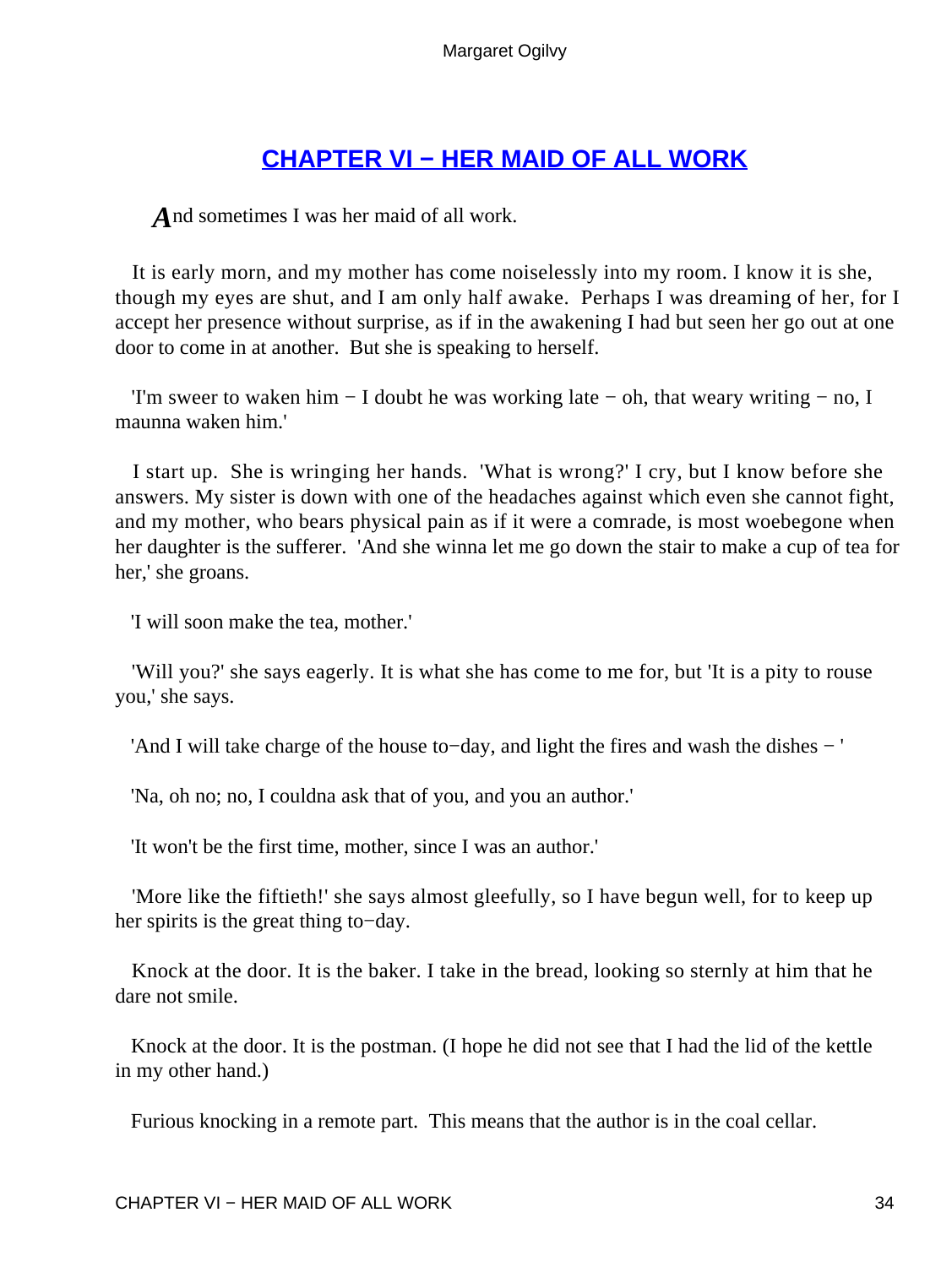Anon I carry two breakfasts upstairs in triumph. I enter the bedroom like no mere humdrum son, but after the manner of the Glasgow waiter. I must say more about him. He had been my mother's one waiter, the only manservant she ever came in contact with, and they had met in a Glasgow hotel which she was eager to see, having heard of the monstrous things, and conceived them to resemble country inns with another twelve bedrooms. I remember how she beamed − yet tried to look as if it was quite an ordinary experience − when we alighted at the hotel door, but though she said nothing I soon read disappointment in her face. She knew how I was exulting in having her there, so would not say a word to damp me, but I craftily drew it out of her. No, she was very comfortable, and the house was grand beyond speech, but − but − where was he? he had not been very hearty. 'He' was the landlord; she had expected him to receive us at the door and ask if we were in good health and how we had left the others, and then she would have asked him if his wife was well and how many children they had, after which we should all have sat down together to dinner. Two chambermaids came into her room and prepared it without a single word to her about her journey or on any other subject, and when they had gone, 'They are two haughty misses,' said my mother with spirit. But what she most resented was the waiter with his swagger black suit and short quick steps and the 'towel' over his arm. Without so much as a 'Welcome to Glasgow!' he showed us to our seats, not the smallest acknowledgment of our kindness in giving such munificent orders did we draw from him, he hovered around the table as if it would be unsafe to leave us with his knives and forks (he should have seen her knives and forks), when we spoke to each other he affected not to hear, we might laugh but this uppish fellow would not join in. We retired, crushed, and he had the final impudence to open the door for us. But though this hurt my mother at the time, the humour of our experiences filled her on reflection, and in her own house she would describe them with unction, sometimes to those who had been in many hotels, often to others who had been in none, and whoever were her listeners she made them laugh, though not always at the same thing.

 So now when I enter the bedroom with the tray, on my arm is that badge of pride, the towel; and I approach with prim steps to inform Madam that breakfast is ready, and she puts on the society manner and addresses me as 'Sir,' and asks with cruel sarcasm for what purpose (except to boast) I carry the towel, and I say 'Is there anything more I can do for Madam?' and Madam replies that there is one more thing I can do, and that is, eat her breakfast for her. But of this I take no notice, for my object is to fire her with the spirit of the game, so that she eats unwittingly.

 Now that I have washed up the breakfast things I should be at my writing, and I am anxious to be at it, as I have an idea in my head, which, if it is of any value, has almost certainly been put there by her. But dare I venture? I know that the house has not been properly set going yet, there are beds to make, the exterior of the teapot is fair, but suppose some one were to look inside? What a pity I knocked over the flour−barrel! Can I hope that for once my mother will forget to inquire into these matters? Is my sister willing to let disorder reign until to−morrow? I determine to risk it. Perhaps I have been at work for half an hour when I hear movements overhead. One or other of them is wondering why the house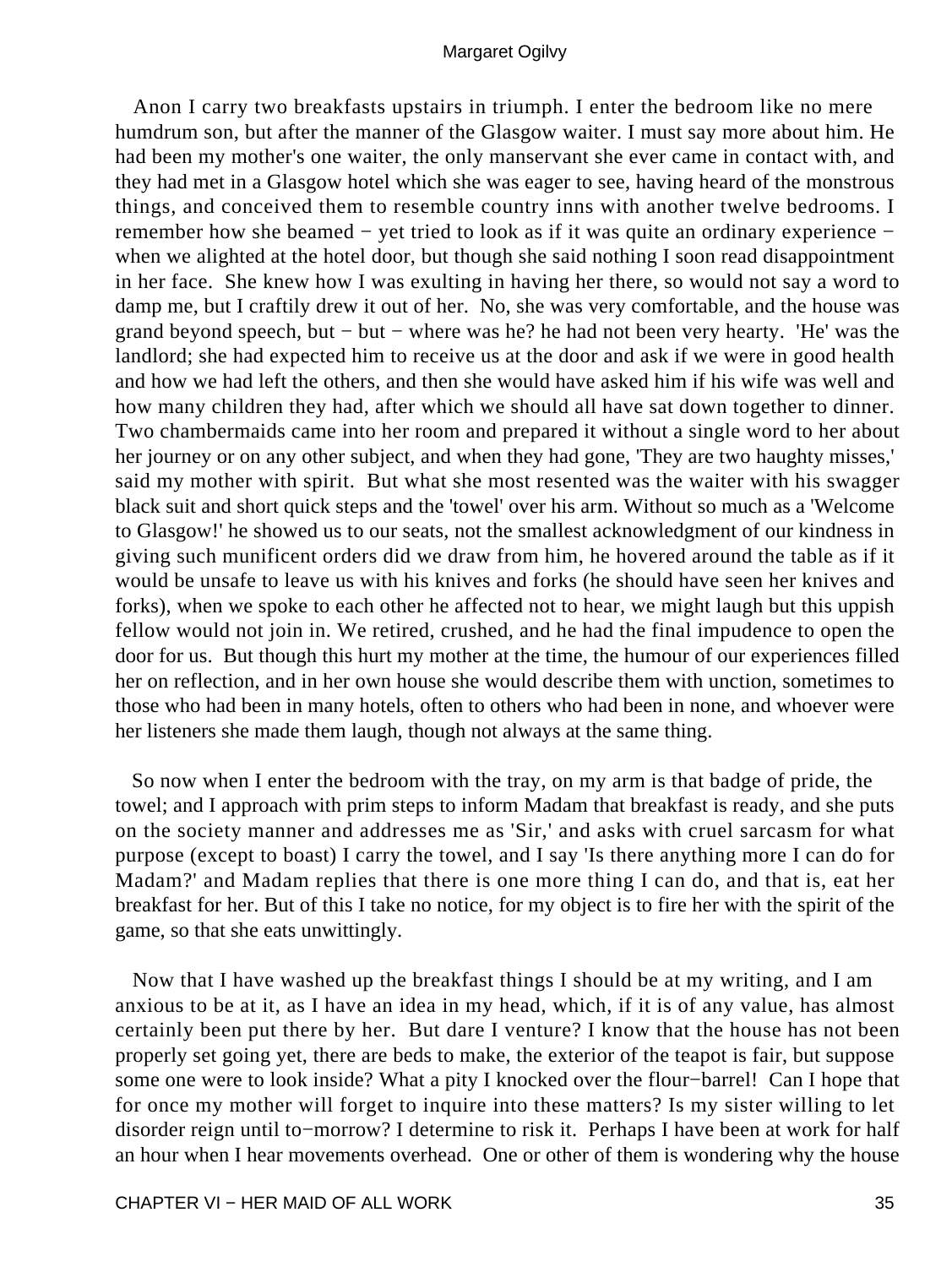is so quiet. I rattle the tongs, but even this does not satisfy them, so back into the desk go my papers, and now what you hear is not the scrape of a pen but the rinsing of pots and pans, or I am making beds, and making them thoroughly, because after I am gone my mother will come (I know her) and look suspiciously beneath the coverlet.

 The kitchen is now speckless, not an unwashed platter in sight, unless you look beneath the table. I feel that I have earned time for an hour's writing at last, and at it I go with vigour. One page, two pages, really I am making progress, when − was that a door opening? But I have my mother's light step on the brain, so I 'yoke' again, and next moment she is beside me. She has not exactly left her room, she gives me to understand; but suddenly a conviction had come to her that I was writing without a warm mat at my feet. She carries one in her hands. Now that she is here she remains for a time, and though she is in the arm−chair by the fire, where she sits bolt upright (she loved to have cushions on the unused chairs, but detested putting her back against them), and I am bent low over my desk, I know that contentment and pity are struggling for possession of her face: contentment wins when she surveys her room, pity when she looks at me. Every article of furniture, from the chairs that came into the world with me and have worn so much better, though I was new and they were second− hand, to the mantle−border of fashionable design which she sewed in her seventieth year, having picked up the stitch in half a lesson, has its story of fight and attainment for her, hence her satisfaction; but she sighs at sight of her son, dipping and tearing, and chewing the loathly pen.

#### 'Oh, that weary writing!'

 In vain do I tell her that writing is as pleasant to me as ever was the prospect of a tremendous day's ironing to her; that (to some, though not to me) new chapters are as easy to turn out as new bannocks. No, she maintains, for one bannock is the marrows of another, while chapters − and then, perhaps, her eyes twinkle, and says she saucily, 'But, sal, you may be right, for sometimes your bannocks are as alike as mine!'

 Or I may be roused from my writing by her cry that I am making strange faces again. It is my contemptible weakness that if I say a character smiled vacuously, I must smile vacuously; if he frowns or leers, I frown or leer; if he is a coward or given to contortions, I cringe, or twist my legs until I have to stop writing to undo the knot. I bow with him, eat with him, and gnaw my moustache with him. If the character be a lady with an exquisite laugh, I suddenly terrify you by laughing exquisitely. One reads of the astounding versatility of an actor who is stout and lean on the same evening, but what is he to the novelist who is a dozen persons within the hour? Morally, I fear, we must deteriorate − but this is a subject I may wisely edge away from.

We always spoke to each other in broad Scotch (I think in it still), but now and again she would use a word that was new to me, or I might hear one of her contemporaries use it. Now is my opportunity to angle for its meaning. If I ask, boldly, what was chat word she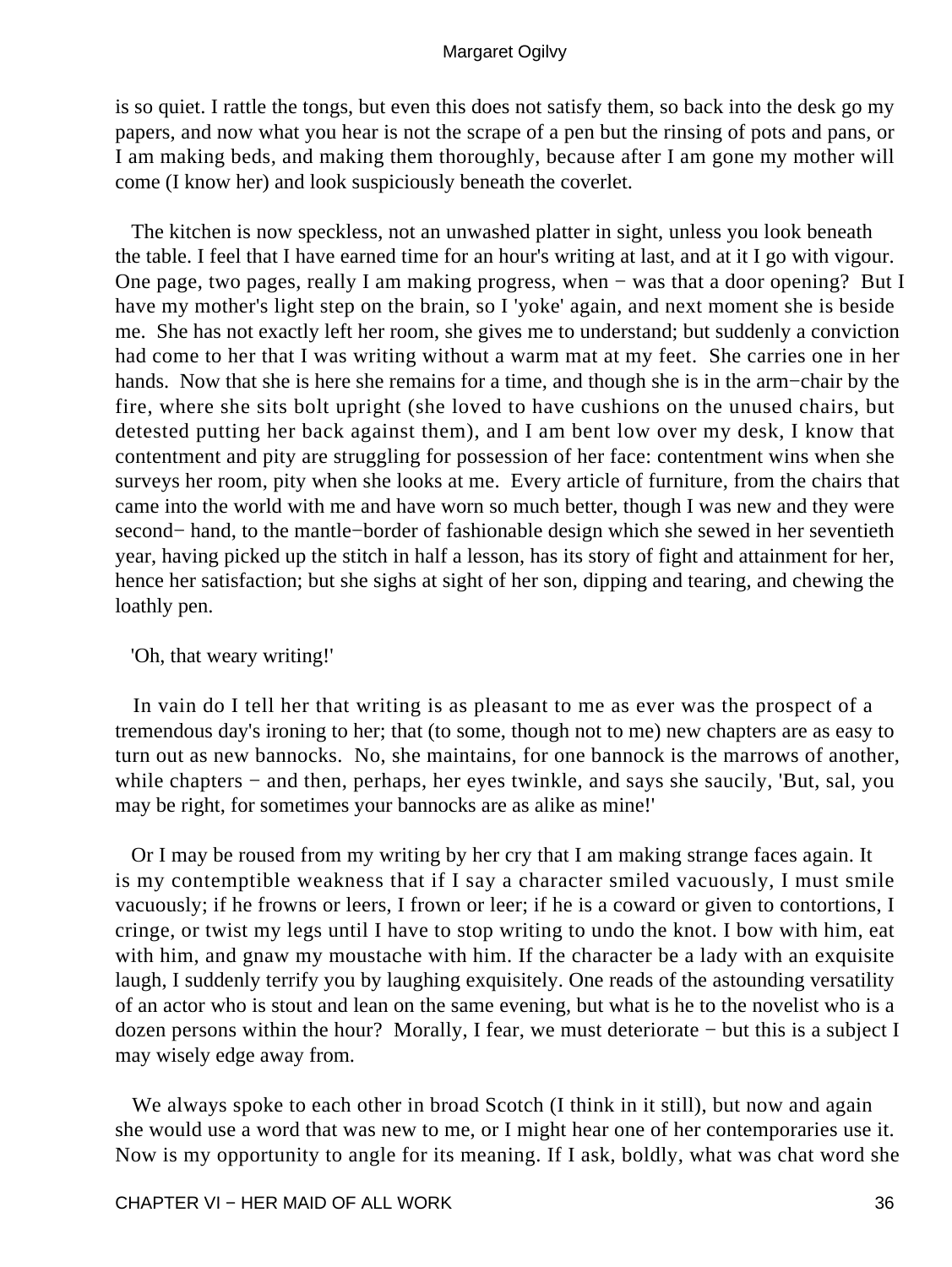used just now, something like 'bilbie' or 'silvendy'? she blushes, and says she never said anything so common, or hoots! it is some auld−farrant word about which she can tell me nothing. But if in the course of conversation I remark casually, 'Did he find bilbie?' or 'Was that quite silvendy?' (though the sense of the question is vague to me) she falls into the trap, and the words explain themselves in her replies. Or maybe to−day she sees whither I am leading her, and such is her sensitiveness that she is quite hurt. The humour goes out of her face (to find bilbie in some more silvendy spot), and her reproachful eyes − but now I am on the arm of her chair, and we have made it up. Nevertheless, I shall get no more old−world Scotch out of her this forenoon, she weeds her talk determinedly, and it is as great a falling away as when the mutch gives place to the cap.

 I am off for my afternoon walk, and she has promised to bar the door behind me and open it to none. When I return, – well, the door is still barred, but she is looking both furtive and elated. I should say that she is burning to tell me something, but cannot tell it without exposing herself. Has she opened the door, and if so, why? I don't ask, but I watch. It is she who is sly now.

 'Have you been in the east room since you came in?' she asks, with apparent indifference.

'No; why do you ask?'

'Oh, I just thought you might have looked in.'

'Is there anything new there?'

'I dinna say there is, but − but just go and see.'

'There can't be anything new if you kept the door barred,' I say cleverly.

 This crushes her for a moment; but her eagerness that I should see is greater than her fear. I set off for the east room, and she follows, affecting humility, but with triumph in her eye. How often those little scenes took place! I was never told of the new purchase, I was lured into its presence, and then she waited timidly for my start of surprise.

 'Do you see it?' she says anxiously, and I see it, and hear it, for this time it is a bran−new wicker chair, of the kind that whisper to themselves for the first six months.

 'A going−about body was selling them in a cart,' my mother begins, and what followed presents itself to my eyes before she can utter another word. Ten minutes at the least did she stand at the door argy−bargying with that man. But it would be cruelty to scold a woman so uplifted.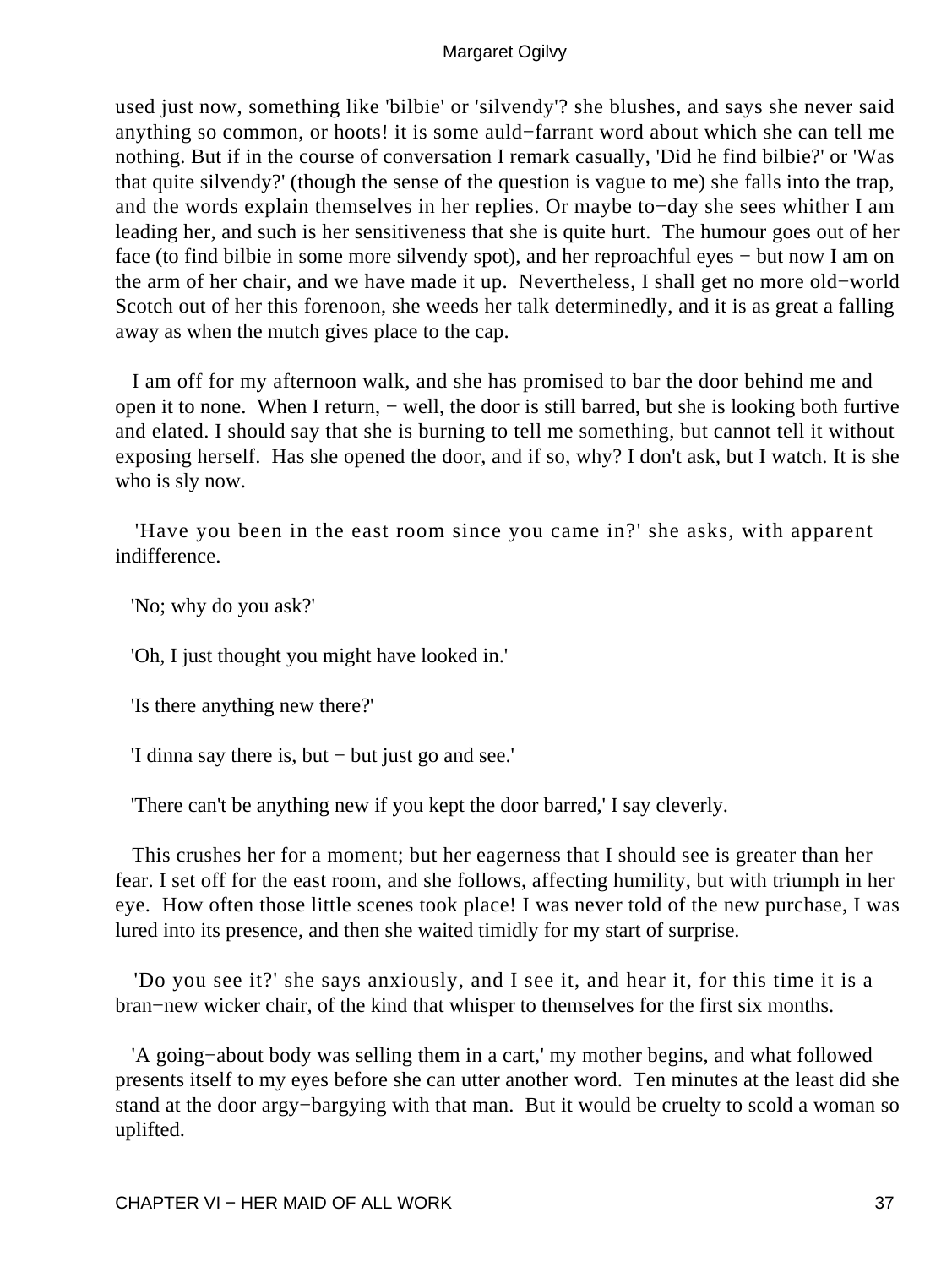'Fifteen shillings he wanted,' she cries, 'but what do you think I beat him down to?'

'Seven and sixpence?'

She claps her hands with delight. 'Four shillings, as I'm a living woman!' she crows: never was a woman fonder of a bargain.

 I gaze at the purchase with the amazement expected of me, and the chair itself crinkles and shudders to hear what it went for (or is it merely chuckling at her?). 'And the man said it cost himself five shillings,' my mother continues exultantly. You would have thought her the hardest person had not a knock on the wall summoned us about this time to my sister's side. Though in bed she has been listening, and this is what she has to say, in a voice that makes my mother very indignant, 'You drive a bargain! I'm thinking ten shillings was nearer what you paid.'

'Four shillings to a penny!' says my mother.

 'I daresay,' says my sister; 'but after you paid him the money I heard you in the little bedroom press. What were you doing there?'

 My mother winces. 'I may have given him a present of an old topcoat,' she falters. 'He looked ill−happit. But that was after I made the bargain.'

'Were there bairns in the cart?'

'There might have been a bit lassie in the cart.'

'I thought as much. What did you give her? I heard you in the pantry.'

 'Four shillings was what I got that chair for,' replies my mother firmly. If I don't interfere there will be a coldness between them for at least a minute. 'There is blood on your finger,' I say to my mother.

'So there is,' she says, concealing her hand.

 'Blood!' exclaims my sister anxiously, and then with a cry of triumph, 'I warrant it's jelly. You gave that lassie one of the jelly cans!'

 The Glasgow waiter brings up tea, and presently my sister is able to rise, and after a sharp fight I am expelled from the kitchen. The last thing I do as maid of all work is to lug upstairs the clothes−basket which has just arrived with the mangling. Now there is delicious linen for my mother to finger; there was always rapture on her face when the clothes−basket came in; it never failed to make her once more the active genius of the house. I may leave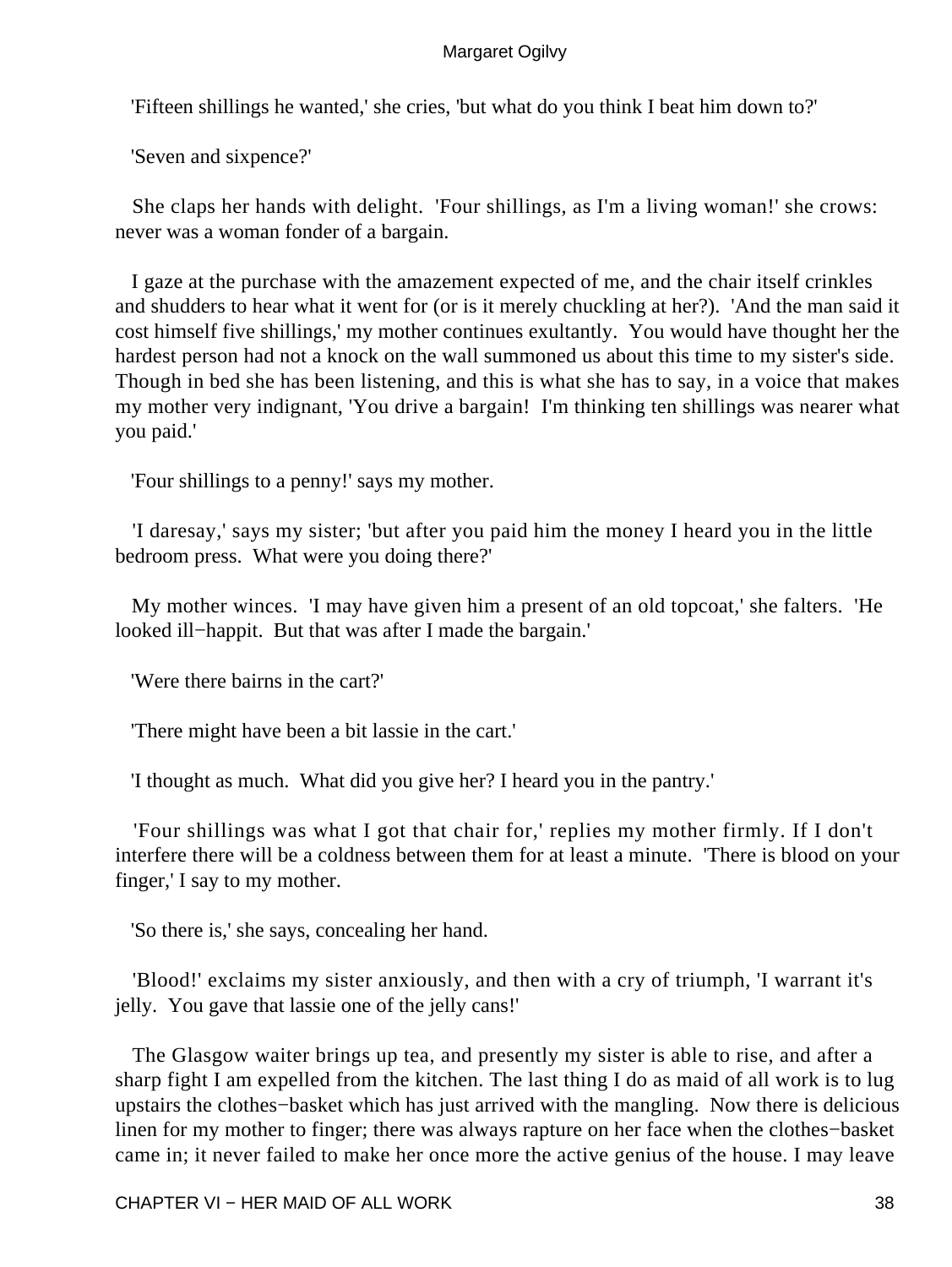her now with her sheets and collars and napkins and fronts. Indeed, she probably orders me to go. A son is all very well, but suppose he were to tread on that counterpane!

My sister is but and I am ben  $- I$  mean she is in the east end and I am in the west  $-$  tuts, tuts! let us get at the English of this by striving: she is in the kitchen and I am at my desk in the parlour. I hope I may not be disturbed, for to−night I must make my hero say 'Darling,' and it needs both privacy and concentration. In a word, let me admit (though I should like to beat about the bush) that I have sat down to a love−chapter. Too long has it been avoided, Albert has called Marion 'dear' only as yet (between you and me these are not their real names), but though the public will probably read the word without blinking, it went off in my hands with a bang. They tell me − the Sassenach tell me − that in time I shall be able without a blush to make Albert say 'darling,' and even gather her up in his arms, but I begin to doubt it; the moment sees me as shy as ever; I still find it advisable to lock the door, and then − no witness save the dog − I 'do' it dourly with my teeth clenched, while the dog retreats into the far corner and moans. The bolder Englishman (I am told) will write a love−chapter and then go out, quite coolly, to dinner, but such goings on are contrary to the Scotch nature; even the great novelists dared not. Conceive Mr. Stevenson left alone with a hero, a heroine, and a proposal impending (he does not know where to look). Sir Walter in the same circumstances gets out of the room by making his love− scenes take place between the end of one chapter and the beginning of the next, but he could afford to do anything, and the small fry must e'en to their task, moan the dog as he may. So I have yoked to mine when, enter my mother, looking wistful.

'I suppose you are terrible thrang,' she says.

'Well, I am rather busy, but − what is it you want me to do?'

'It would be a shame to ask you.'

'Still, ask me.'

'I am so terrified they may be filed.'

'You want me to − ?'

'If you would just come up, and help me to fold the sheets!'

 The sheets are folded and I return to Albert. I lock the door, and at last I am bringing my hero forward nicely (my knee in the small of his back), when this startling question is shot by my sister through the key−hole−

'Where did you put the carrot−grater?'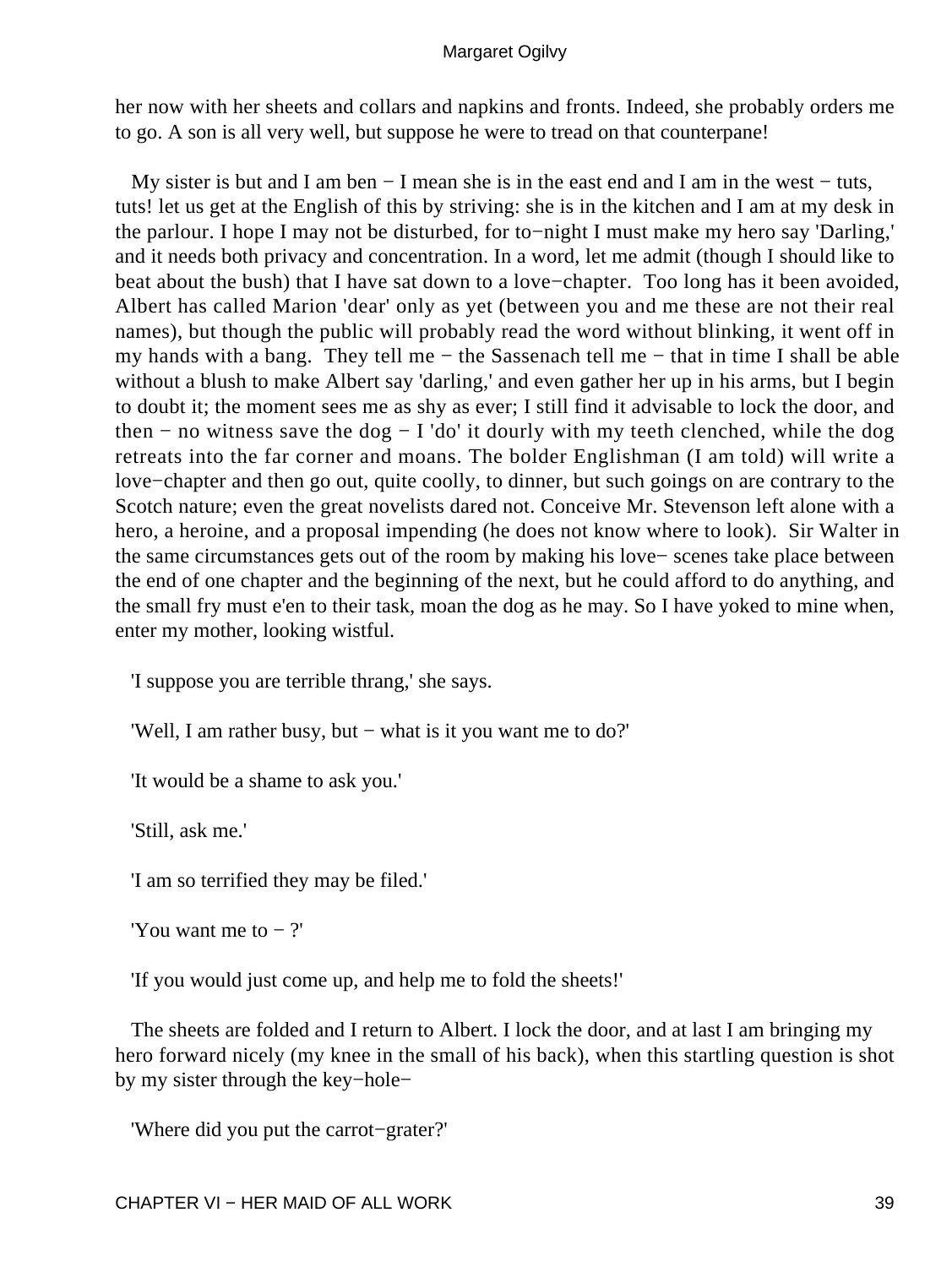It will all have to be done over again if I let Albert go for a moment, so, gripping him hard, I shout indignantly that I have not seen the carrot−grater.

 'Then what did you grate the carrots on?' asks the voice, and the door−handle is shaken just as I shake Albert.

 'On a broken cup,' I reply with surprising readiness, and I get to work again but am less engrossed, for a conviction grows on me that I put the carrot−grater in the drawer of the sewing−machine.

 I am wondering whether I should confess or brazen it out, when I hear my sister going hurriedly upstairs. I have a presentiment that she has gone to talk about me, and I basely open my door and listen.

'Just look at that, mother!'

'Is it a dish−cloth?'

'That's what it is now.'

'Losh behears! it's one of the new table−napkins.'

'That's what it was. He has been polishing the kitchen grate with it!'

(I remember!)

 'Woe's me! That is what comes of his not letting me budge from this room. O, it is a watery Sabbath when men take to doing women's work!'

'It defies the face of clay, mother, to fathom what makes him so senseless.'

'Oh, it's that weary writing.'

'And the worst of it is he will talk to−morrow as if he had done wonders.'

'That's the way with the whole clanjam−fray of them.'

'Yes, but as usual you will humour him, mother.'

 'Oh, well, it pleases him, you see,' says my mother, 'and we can have our laugh when his door's shut.'

'He is most terribly handless.'

CHAPTER VI – HER MAID OF ALL WORK 40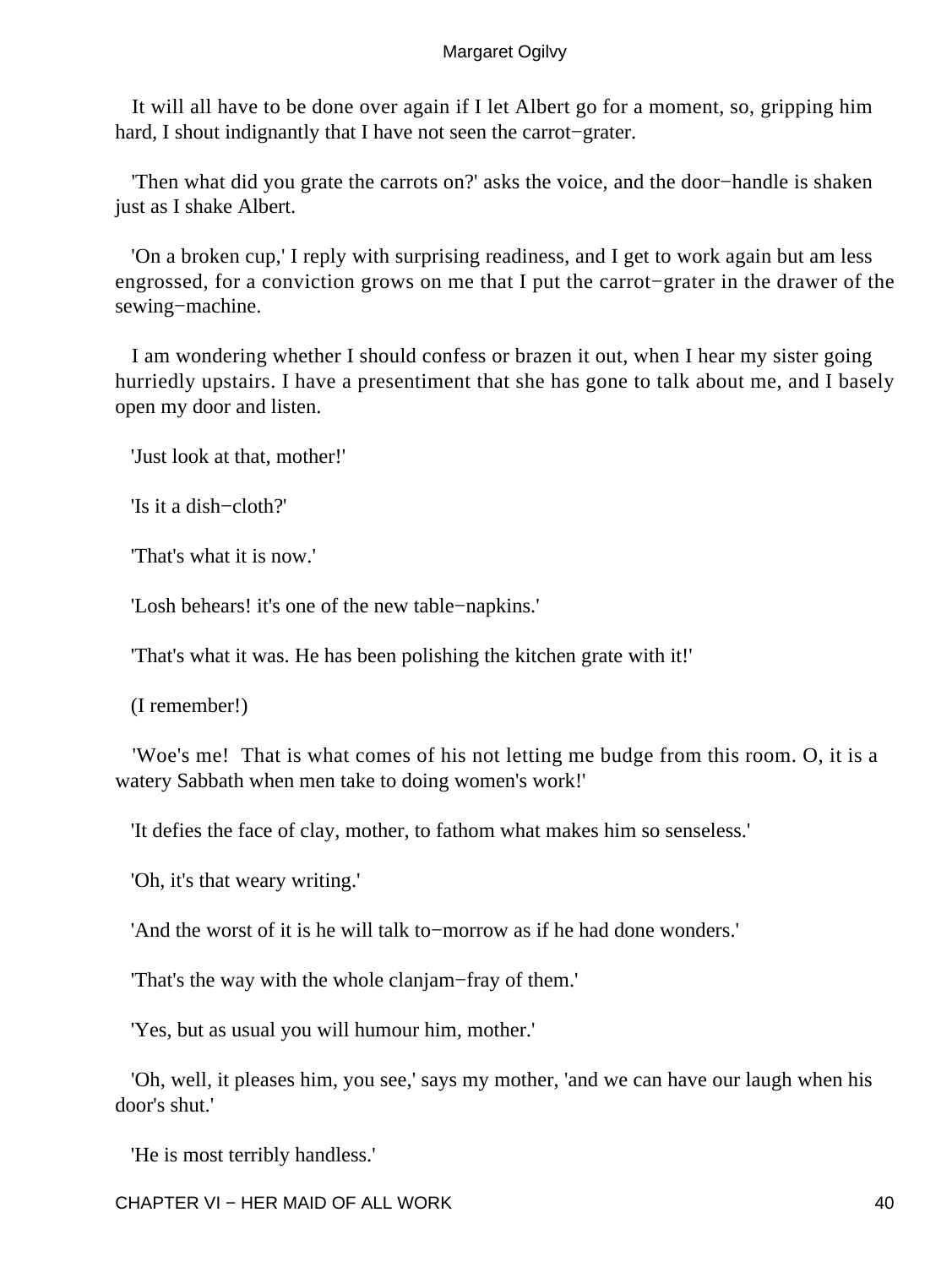'He is all that, but, poor soul, he does his best.'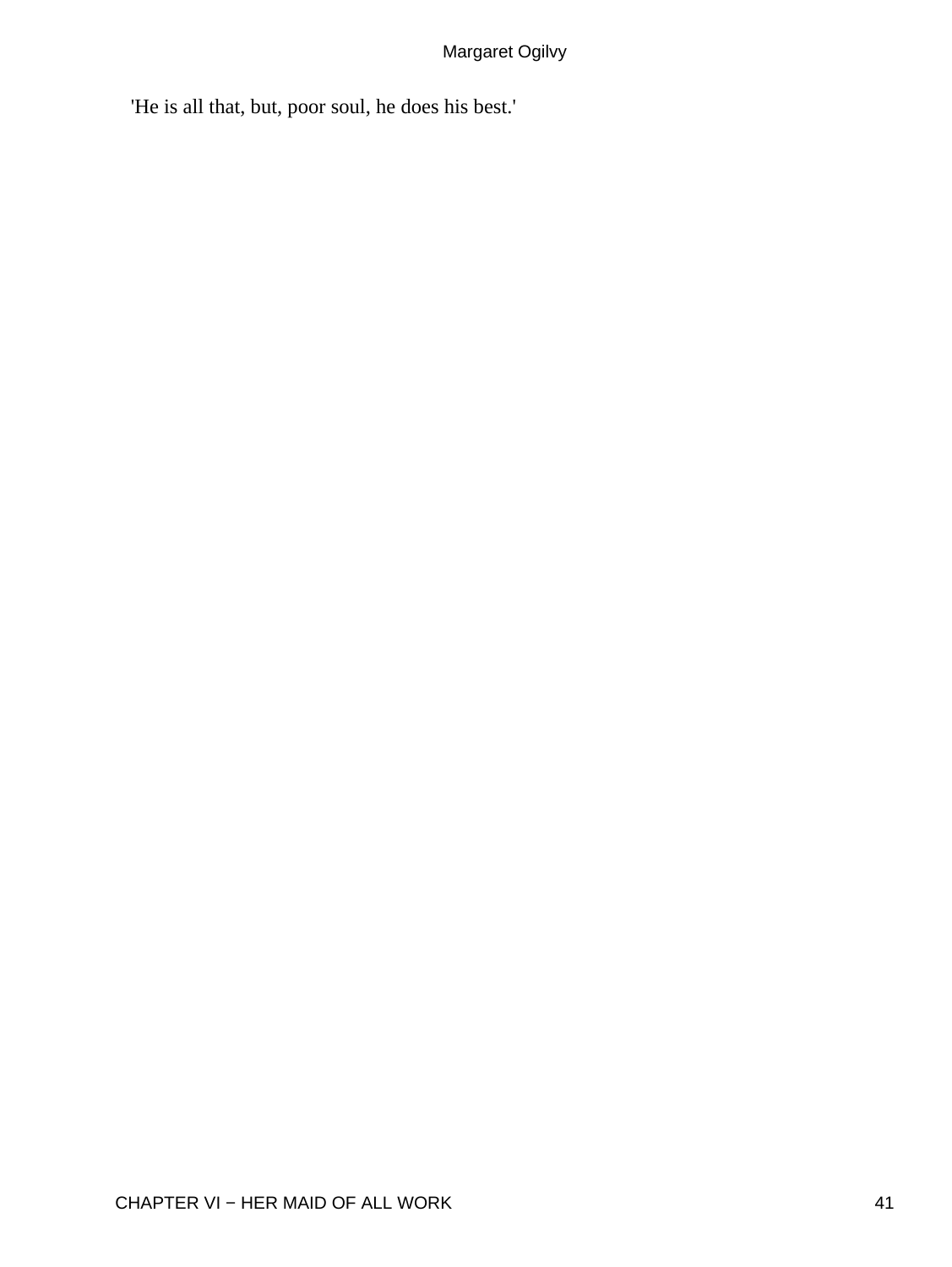### **[CHAPTER VII − R. L. S.](#page-68-0)**

<span id="page-42-0"></span>**These familiar initials are, I suppose, the best beloved in recent literature, certainly they** are the sweetest to me, but there was a time when my mother could not abide them. She said 'That Stevenson man' with a sneer, and, it was never easy to her to sneer. At thought of him her face would become almost hard, which seems incredible, and she would knit her lips and fold her arms, and reply with a stiff 'oh' if you mentioned his aggravating name. In the novels we have a way of writing of our heroine, 'she drew herself up haughtily,' and when mine draw themselves up haughtily I see my mother thinking of Robert Louis Stevenson. He knew her opinion of him, and would write, 'My ears tingled yesterday; I sair doubt she has been miscalling me again.' But the more she miscalled him the more he delighted in her, and she was informed of this, and at once said, 'The scoundrel!' If you would know what was his unpardonable crime, it was this: he wrote better books than mine.

 I remember the day she found it out, which was not, however, the day she admitted it. That day, when I should have been at my work, she came upon me in the kitchen, 'The Master of Ballantrae' beside me, but I was not reading: my head lay heavy on the table, and to her anxious eyes, I doubt not, I was the picture of woe. 'Not writing!' I echoed, no, I was not writing, I saw no use in ever trying to write again. And down, I suppose, went my head once more. She misunderstood, and thought the blow had fallen; I had awakened to the discovery, always dreaded by her, that I had written myself dry; I was no better than an empty ink−bottle. She wrung her hands, but indignation came to her with my explanation, which was that while R. L. S. was at it we others were only 'prentices cutting our fingers on his tools. 'I could never thole his books,' said my mother immediately, and indeed vindictively.

'You have not read any of them,' I reminded her.

'And never will,' said she with spirit.

 And I have no doubt that she called him a dark character that very day. For weeks too, if not for months, she adhered to her determination not to read him, though I, having come to my senses and seen that there is a place for the 'prentice, was taking a pleasure, almost malicious, in putting 'The Master of Ballantrae' in her way. I would place it on her table so that it said good− morning to her when she rose. She would frown, and carrying it downstairs, as if she had it in the tongs, replace it on its book− shelf. I would wrap it up in the cover she had made for the latest Carlyle: she would skin it contemptuously and again bring it down. I would hide her spectacles in it, and lay it on top of the clothes−basket and prop it up invitingly open against her tea−pot. And at last I got her, though I forget by which of many contrivances. What I recall vividly is a key−hole view, to which another member of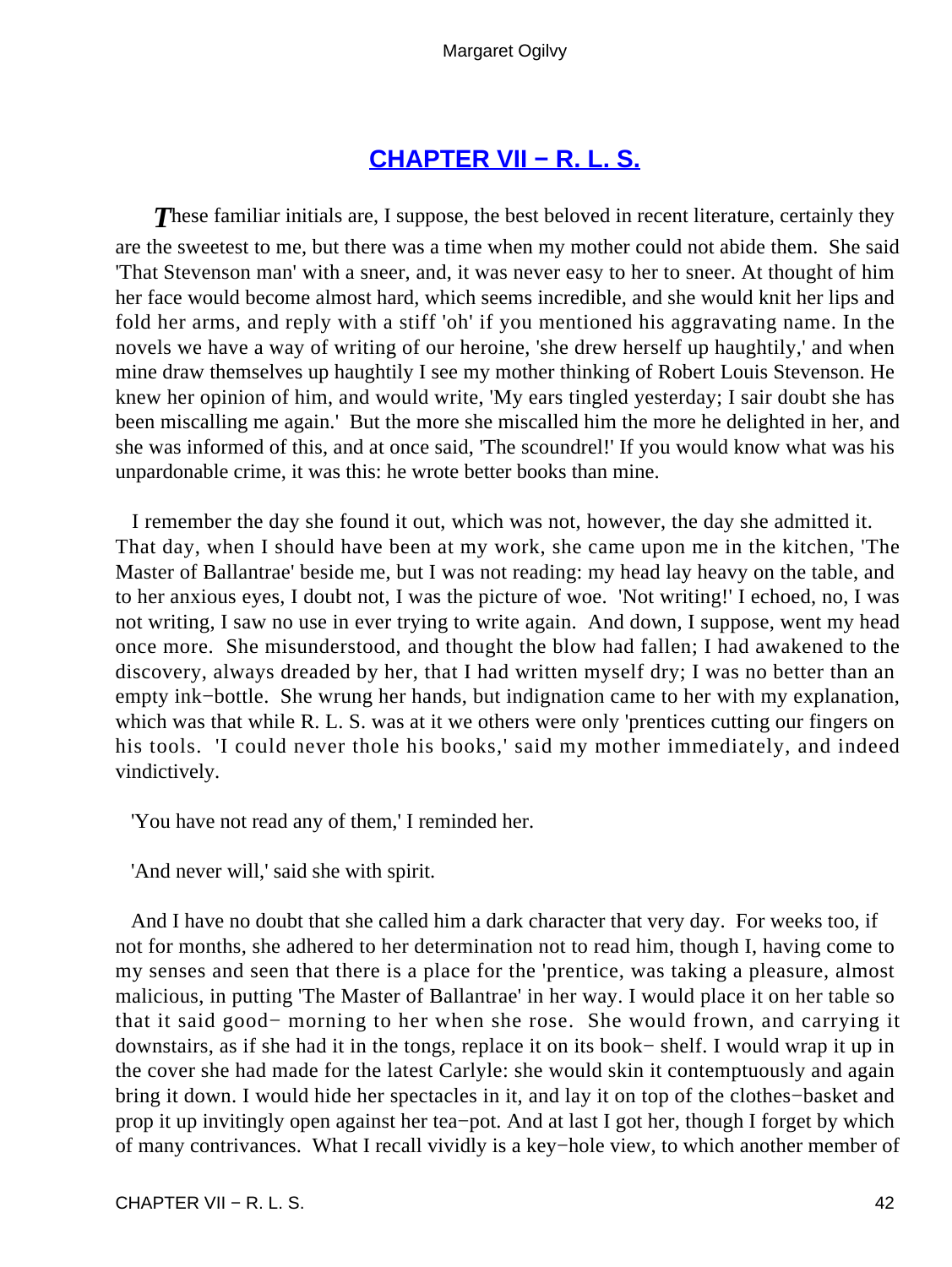the family invited me. Then I saw my mother wrapped up in 'The Master of Ballantrae' and muttering the music to herself, nodding her head in approval, and taking a stealthy glance at the foot of each page before she began at the top. Nevertheless she had an ear for the door, for when I bounced in she had been too clever for me; there was no book to be seen, only an apron on her lap and she was gazing out at the window. Some such conversation as this followed:−

'You have been sitting very quietly, mother.'

'I always sit quietly, I never do anything, I'm just a finished stocking.'

'Have you been reading?'

'Do I ever read at this time of day?'

'What is that in your lap?'

'Just my apron.'

'Is that a book beneath the apron?'

'It might be a book.'

'Let me see.'

'Go away with you to your work.'

But I lifted the apron. 'Why, it's «The Master of Ballantrae!»' I exclaimed, shocked.

 'So it is!' said my mother, equally surprised. But I looked sternly at her, and perhaps she blushed.

'Well what do you think: not nearly equal to mine?' said I with humour.

'Nothing like them,' she said determinedly.

 'Not a bit,' said I, though whether with a smile or a groan is immaterial; they would have meant the same thing. Should I put the book back on its shelf? I asked, and she replied that I could put it wherever I liked for all she cared, so long as I took it out of her sight (the implication was that it had stolen on to her lap while she was looking out at the window). My behaviour may seem small, but I gave her a last chance, for I said that some people found it a book there was no putting down until they reached the last page.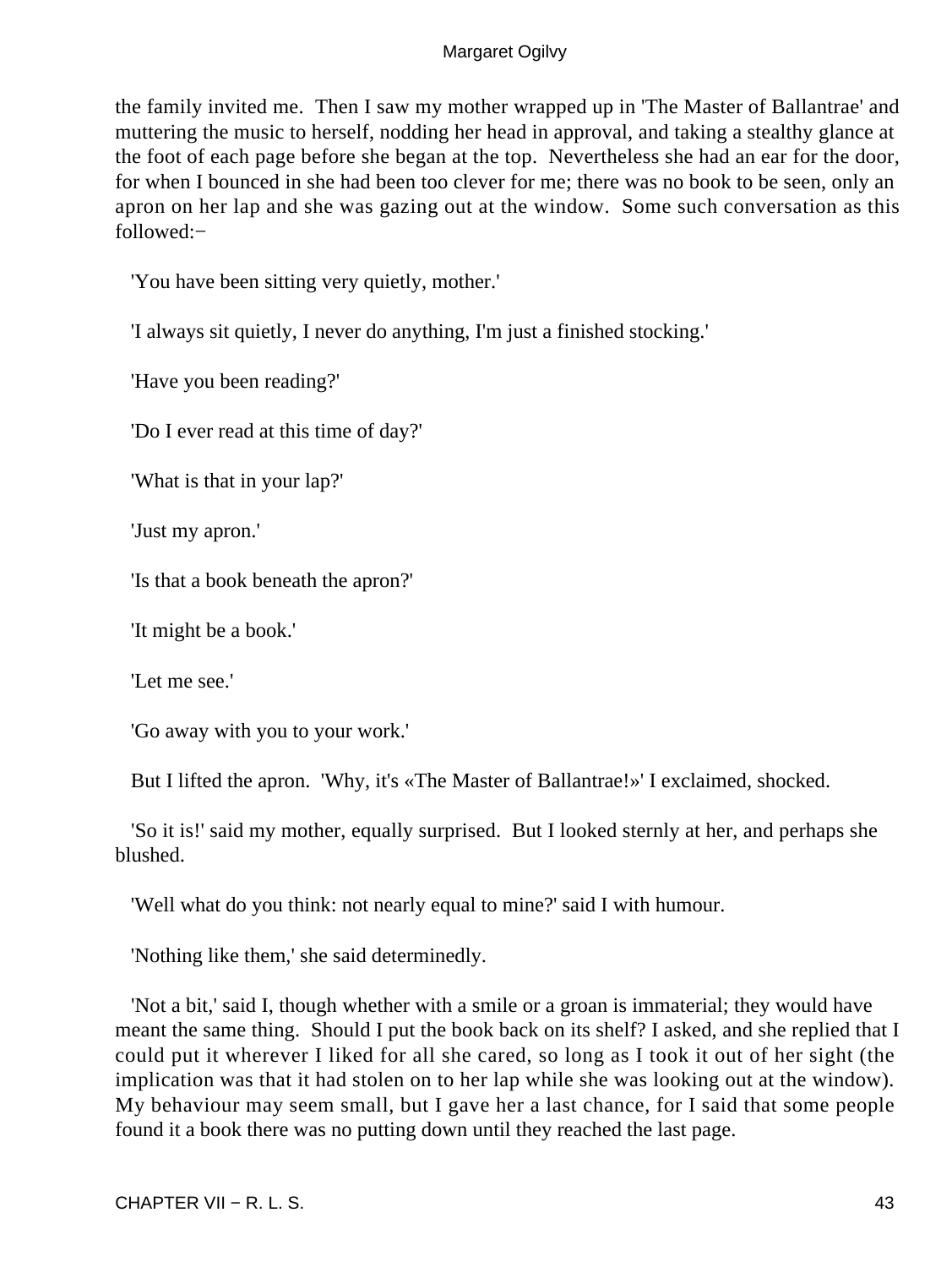'I'm no that kind,' replied my mother.

 Nevertheless our old game with the haver of a thing, as she called it, was continued, with this difference, that it was now she who carried the book covertly upstairs, and I who replaced it on the shelf, and several times we caught each other in the act, but not a word said either of us; we were grown self−conscious. Much of the play no doubt I forget, but one incident I remember clearly. She had come down to sit beside me while I wrote, and sometimes, when I looked up, her eye was not on me, but on the shelf where 'The Master of Ballantrae' stood inviting her. Mr. Stevenson's books are not for the shelf, they are for the hand; even when you lay them down, let it be on the table for the next comer. Being the most sociable that man has penned in our time, they feel very lonely up there in a stately row. I think their eye is on you the moment you enter the room, and so you are drawn to look at them, and you take a volume down with the impulse that induces one to unchain the dog. And the result is not dissimilar, for in another moment you two are at play. Is there any other modern writer who gets round you in this way? Well, he had given my mother the look which in the ball−room means, 'Ask me for this waltz,' and she ettled to do it, but felt that her more dutiful course was to sit out the dance with this other less entertaining partner. I wrote on doggedly, but could hear the whispering.

 'Am I to be a wall−flower?' asked James Durie reproachfully. (It must have been leap−year.)

'Speak lower,' replied my mother, with an uneasy look at me.

'Pooh!' said James contemptuously, 'that kail−runtle!'

'I winna have him miscalled,' said my mother, frowning.

 'I am done with him,' said James (wiping his cane with his cambric handkerchief), and his sword clattered deliciously (I cannot think this was accidental), which made my mother sigh. Like the man he was, he followed up his advantage with a comparison that made me dip viciously.

 'A prettier sound that,' said he, clanking his sword again, 'than the clack−clack of your young friend's shuttle.'

'Whist!' cried my mother, who had seen me dip.

'Then give me your arm,' said James, lowering his voice.

'I dare not,' answered my mother. 'He's so touchy about you.'

'Come, come,' he pressed her, 'you are certain to do it sooner or later, so why not now?'

CHAPTER VII − R. L. S. 44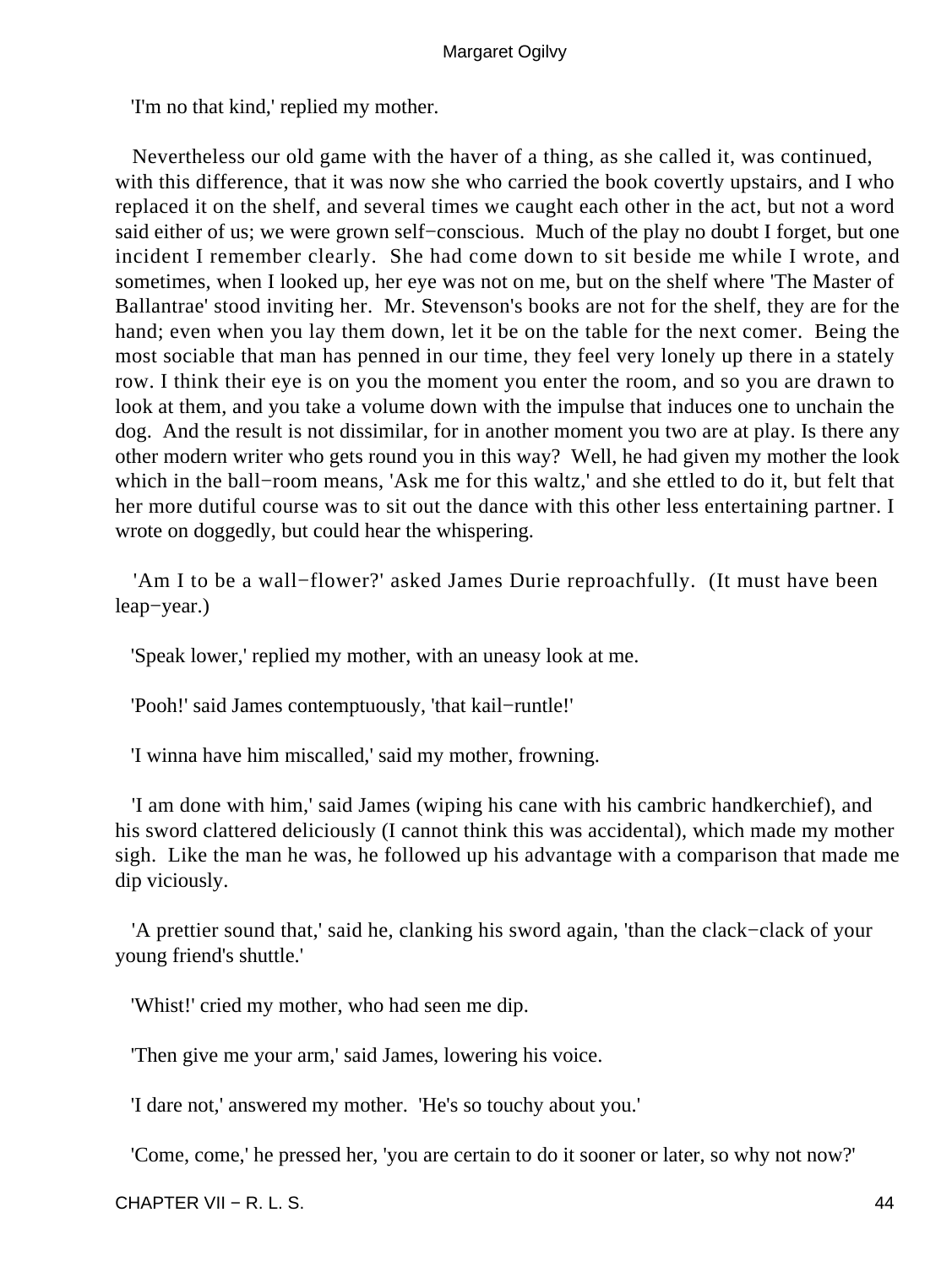'Wait till he has gone for his walk,' said my mother; 'and, forbye that, I'm ower old to dance with you.'

'How old are you?' he inquired.

'You're gey an' pert!' cried my mother.

'Are you seventy?'

'Off and on,' she admitted.

'Pooh,' he said, 'a mere girl!'

 She replied instantly, 'I'm no' to be catched with chaff'; but she smiled and rose as if he had stretched out his hand and got her by the finger−tip.

 After that they whispered so low (which they could do as they were now much nearer each other) that I could catch only one remark. It came from James, and seems to show the tenor of their whisperings, for his words were, 'Easily enough, if you slip me beneath your shawl.'

 That is what she did, and furthermore she left the room guiltily, muttering something about redding up the drawers. I suppose I smiled wanly to myself, or conscience must have been nibbling at my mother, for in less than five minutes she was back, carrying her accomplice openly, and she thrust him with positive viciousness into the place where my Stevenson had lost a tooth (as the writer whom he most resembled would have said). And then like a good mother she took up one of her son's books and read it most determinedly. It had become a touching incident to me, and I remember how we there and then agreed upon a compromise: she was to read the enticing thing just to convince herself of its inferiority.

 'The Master of Ballantrae' is not the best. Conceive the glory, which was my mother's, of knowing from a trustworthy source that there are at least three better awaiting you on the same shelf. She did not know Alan Breck yet, and he was as anxious to step down as Mr. Bally himself. John Silver was there, getting into his leg, so that she should not have to wait a moment, and roaring, 'I'll lay to that!' when she told me consolingly that she could not thole pirate stories. Not to know these gentlemen, what is it like? It is like never having been in love. But they are in the house! That is like knowing that you will fall in love to−morrow morning. With one word, by drawing one mournful face, I could have got my mother to abjure the jam−shelf − nay, I might have managed it by merely saying that she had enjoyed 'The Master of Ballantrae.' For you must remember that she only read it to persuade herself (and me) of its unworthiness, and that the reason she wanted to read the others was to get further proof. All this she made plain to me, eyeing me a little anxiously the while, and of course I accepted the explanation. Alan is the biggest child of them all, and I doubt not that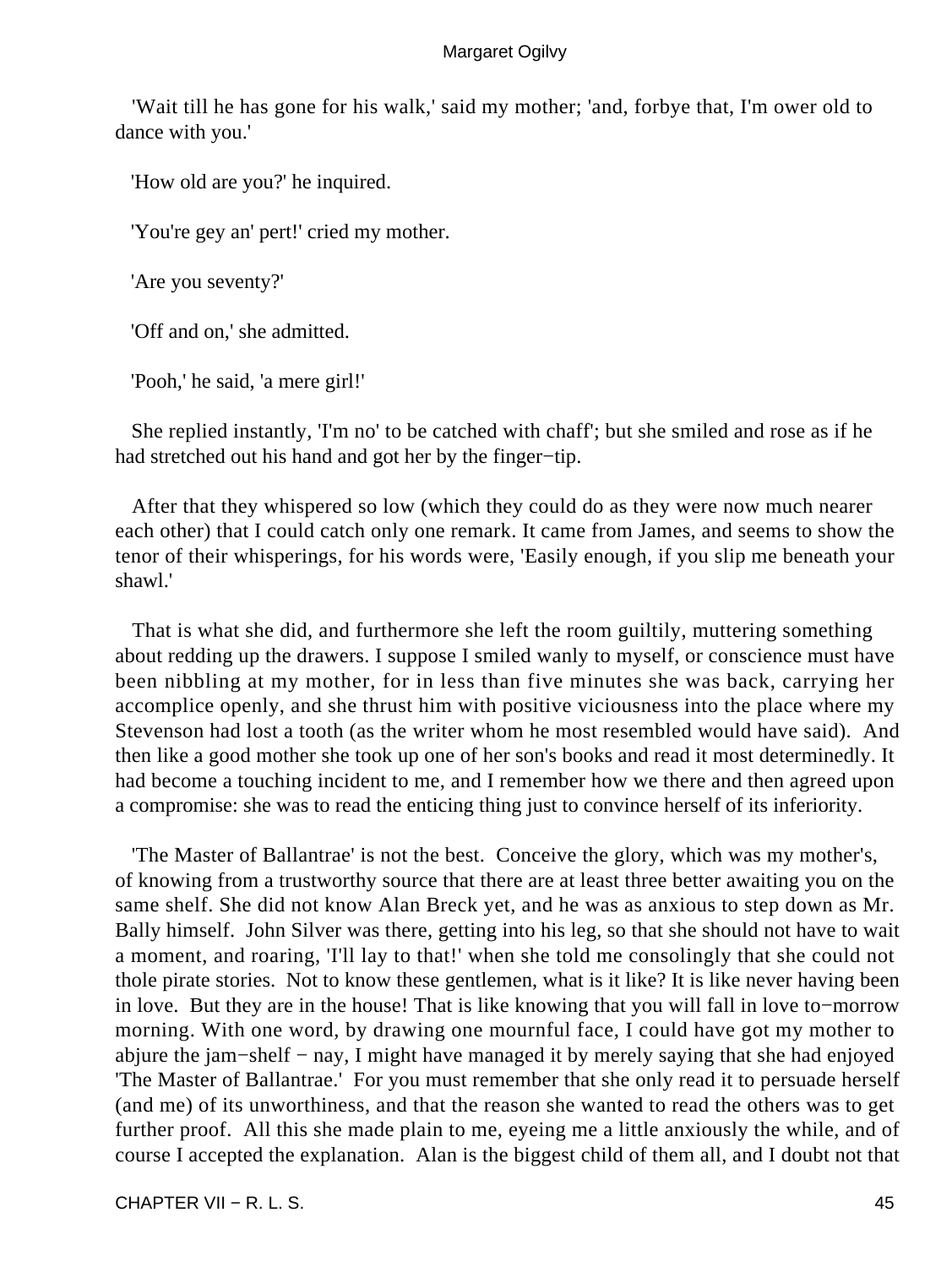she thought so, but curiously enough her views of him are among the things I have forgotten. But how enamoured she was of 'Treasure Island,' and how faithful she tried to be to me all the time she was reading it! I had to put my hands over her eyes to let her know that I had entered the room, and even then she might try to read between my fingers, coming to herself presently, however, to say 'It's a haver of a book.'

 'Those pirate stories are so uninteresting,' I would reply without fear, for she was too engrossed to see through me. 'Do you think you will finish this one?'

 'I may as well go on with it since I have begun it,' my mother says, so slyly that my sister and I shake our heads at each other to imply, 'Was there ever such a woman!'

'There are none of those one−legged scoundrels in my books,' I say.

'Better without them,' she replies promptly.

'I wonder, mother, what it is about the man that so infatuates the public?'

'He takes no hold of me,' she insists. 'I would a hantle rather read your books.'

 I offer obligingly to bring one of them to her, and now she looks at me suspiciously. 'You surely believe I like yours best,' she says with instant anxiety, and I soothe her by assurances, and retire advising her to read on, just to see if she can find out how he misleads the public. 'Oh, I may take a look at it again by−and− by,' she says indifferently, but nevertheless the probability is that as the door shuts the book opens, as if by some mechanical contrivance. I remember how she read 'Treasure Island,' holding it close to the ribs of the fire (because she could not spare a moment to rise and light the gas), and how, when bed−time came, and we coaxed, remonstrated, scolded, she said quite fiercely, clinging to the book, 'I dinna lay my head on a pillow this night till I see how that laddie got out of the barrel.'

 After this, I think, he was as bewitching as the laddie in the barrel to her − Was he not always a laddie in the barrel himself, climbing in for apples while we all stood around, like gamins, waiting for a bite? He was the spirit of boyhood tugging at the skirts of this old world of ours and compelling it to come back and play. And I suppose my mother felt this, as so many have felt it: like others she was a little scared at first to find herself skipping again, with this masterful child at the rope, but soon she gave him her hand and set off with him for the meadow, not an apology between the two of them for the author left behind. But near to the end did she admit (in words) that he had a way with him which was beyond her son. 'Silk and sacking, that is what we are,' she was informed, to which she would reply obstinately, 'Well, then, I prefer sacking.'

'But if he had been your son?'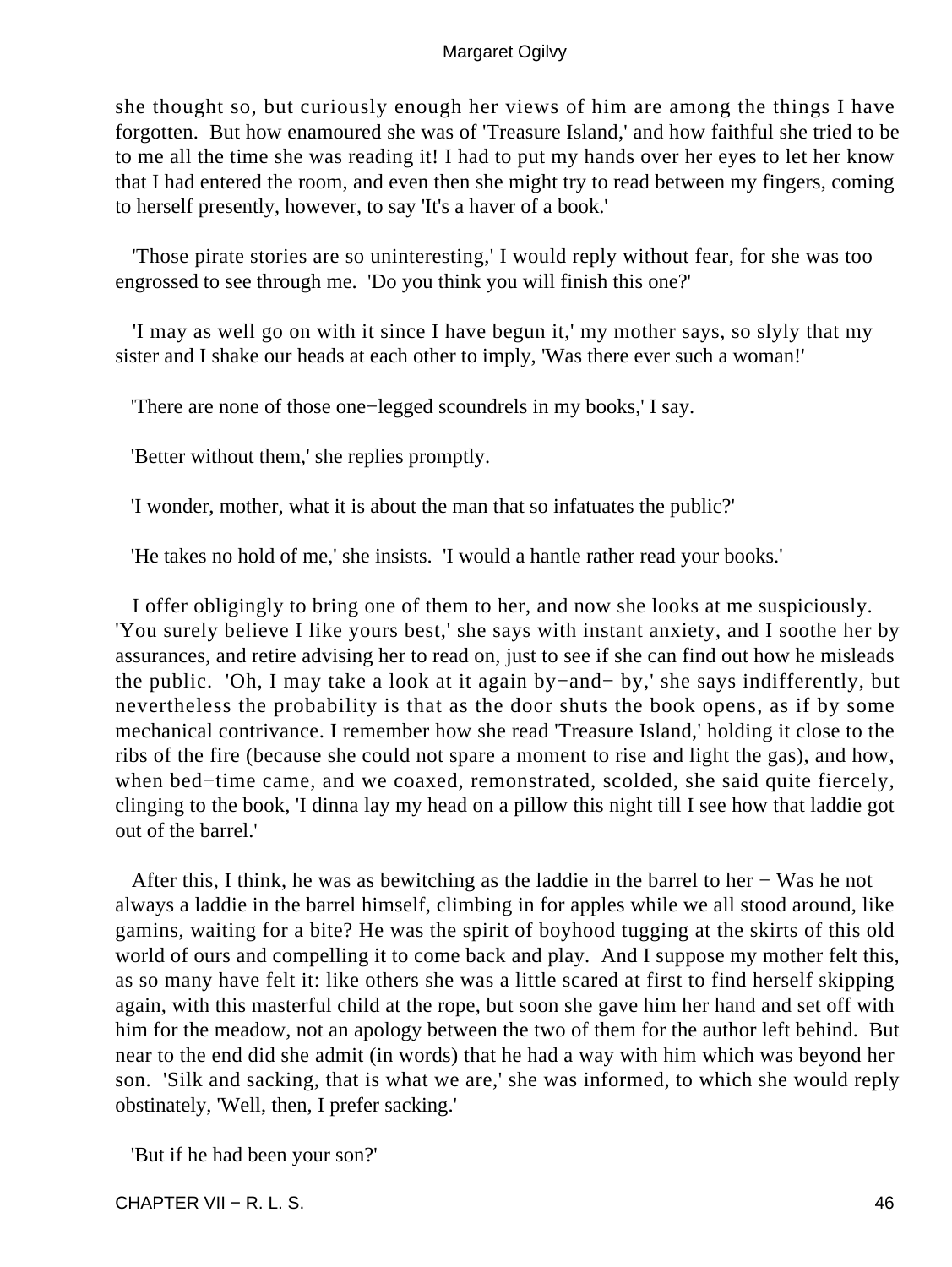'But he is not.'

'You wish he were?'

'I dinna deny but what I could have found room for him.'

 And still at times she would smear him with the name of black (to his delight when he learned the reason). That was when some podgy red−sealed blue−crossed letter arrived from Vailima, inviting me to journey thither. (His directions were, 'You take the boat at San Francisco, and then my place is the second to the left.') Even London seemed to her to carry me so far away that I often took a week to the journey (the first six days in getting her used to the idea), and these letters terrified her. It was not the finger of Jim Hawkins she now saw beckoning me across the seas, it was John Silver, waving a crutch. Seldom, I believe, did I read straight through one of these Vailima letters; when in the middle I suddenly remembered who was upstairs and what she was probably doing, and I ran to her, three steps at a jump, to find her, lips pursed, hands folded, a picture of gloom.

'I have a letter from − '

'So I have heard.'

'Would you like to hear it?'

'No.'

'Can you not abide him?'

'I cauna thole him.'

'Is he a black?'

'He is all that.'

 Well, Vailima was the one spot on earth I had any great craving to visit, but I think she always knew I would never leave her. Sometime, she said, she should like me to go, but not until she was laid away. 'And how small I have grown this last winter. Look at my wrists. It canna be long now.' No, I never thought of going, was never absent for a day from her without reluctance, and never walked so quickly as when I was going back. In the meantime that happened which put an end for ever to my scheme of travel. I shall never go up the Road of Loving Hearts now, on 'a wonderful clear night of stars,' to meet the man coming toward me on a horse. It is still a wonderful clear night of stars, but the road is empty. So I never saw the dear king of us all. But before he had written books he was in my part of the country with a fishing−wand in his hand, and I like to think that I was the boy who met him

CHAPTER VII − R. L. S. 47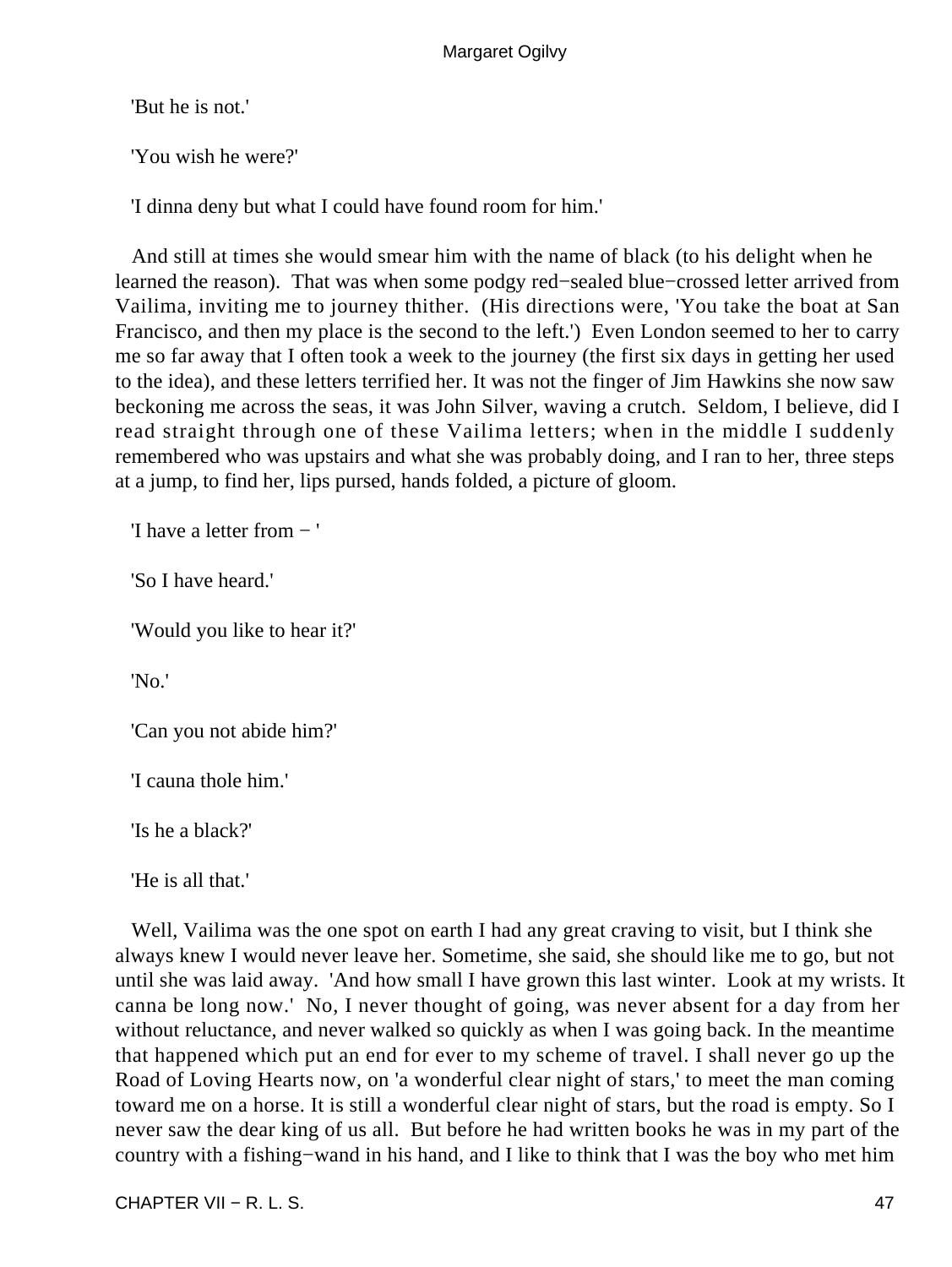that day by Queen Margaret's burn, where the rowans are, and busked a fly for him, and stood watching, while his lithe figure rose and fell as he cast and hinted back from the crystal waters of Noran−side.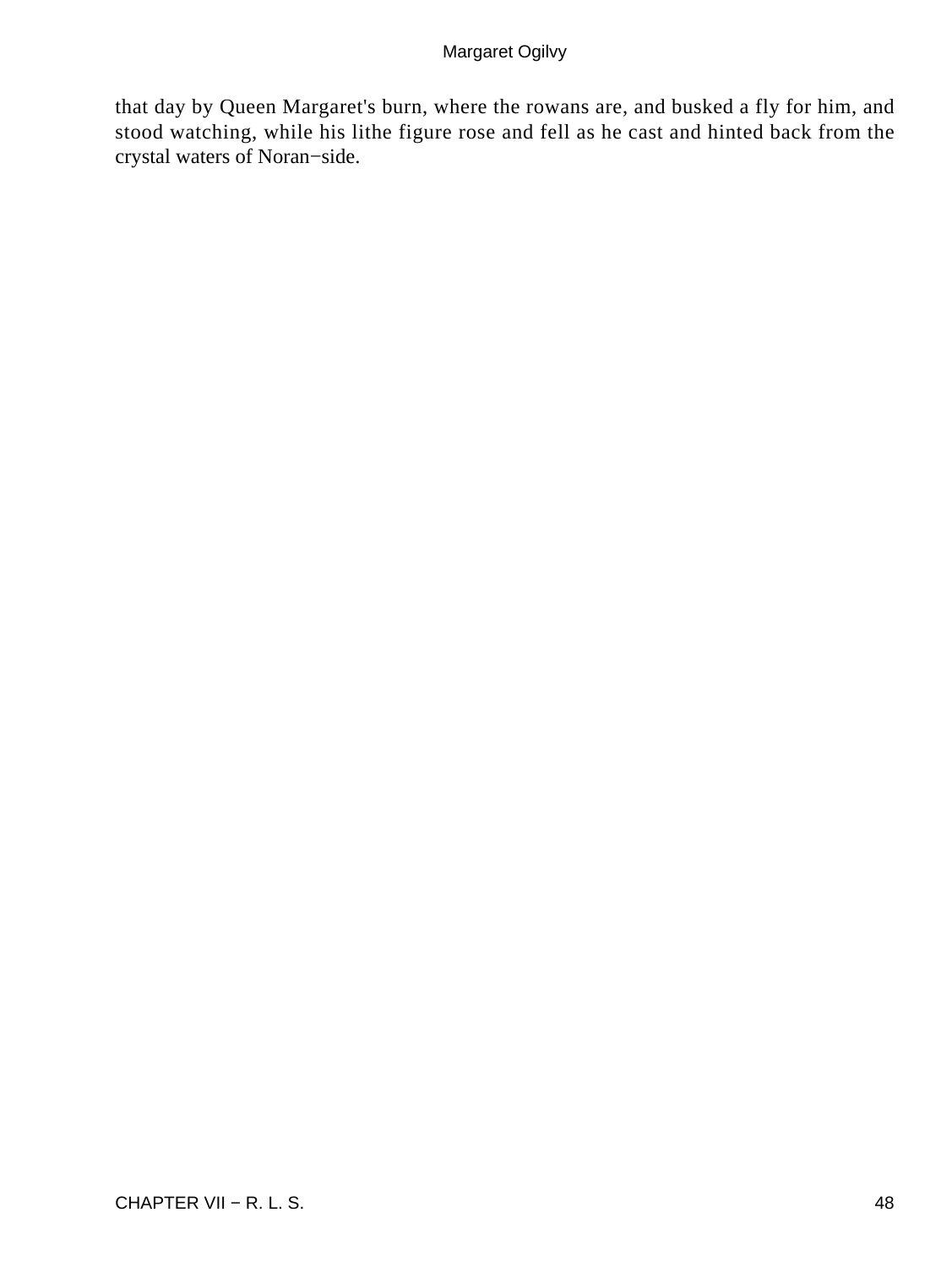### **[CHAPTER VIII − A PANIC IN THE HOUSE](#page-68-0)**

<span id="page-49-0"></span>*I* was sitting at my desk in London when a telegram came announcing that my mother was again dangerously ill, and I seized my hat and hurried to the station. It is not a memory of one night only. A score of times, I am sure, I was called north thus suddenly, and reached our little town trembling, head out at railway−carriage window for a glance at a known face which would answer the question on mine. These illnesses came as regularly as the backend of the year, but were less regular in going, and through them all, by night and by day, I see my sister moving so unwearyingly, so lovingly, though with failing strength, that I bow my head in reverence for her. She was wearing herself done. The doctor advised us to engage a nurse, but the mere word frightened my mother, and we got between her and the door as if the woman was already on the stair. To have a strange woman in my mother's room − you who are used to them cannot conceive what it meant to us.

 Then we must have a servant. This seemed only less horrible. My father turned up his sleeves and clutched the besom. I tossed aside my papers, and was ready to run the errands. He answered the door, I kept the fires going, he gave me a lesson in cooking, I showed him how to make beds, one of us wore an apron. It was not for long. I was led to my desk, the newspaper was put into my father's hand. 'But a servant!' we cried, and would have fallen to again. 'No servant, comes into this house,' said my sister quite fiercely, and, oh, but my mother was relieved to hear her! There were many such scenes, a year of them, I daresay, before we yielded.

 I cannot say which of us felt it most. In London I was used to servants, and in moments of irritation would ring for them furiously, though doubtless my manner changed as they opened the door. I have even held my own with gentlemen in plush, giving one my hat, another my stick, and a third my coat, and all done with little more trouble than I should have expended in putting the three articles on the chair myself. But this bold deed, and other big things of the kind, I did that I might tell my mother of them afterwards, while I sat on the end of her bed, and her face beamed with astonishment and mirth.

 From my earliest days I had seen servants. The manse had a servant, the bank had another; one of their uses was to pounce upon, and carry away in stately manner, certain naughty boys who played with me. The banker did not seem really great to me, but his servant – oh yes. Her boots cheeped all the way down the church aisle; it was common report that she had flesh every day for her dinner; instead of meeting her lover at the pump she walked him into the country, and he returned with wild roses in his buttonhole, his hand up to hide them, and on his face the troubled look of those who know that if they take this lady they must give up drinking from the saucer for evermore. For the lovers were really common men, until she gave them that glance over the shoulder which, I have noticed, is the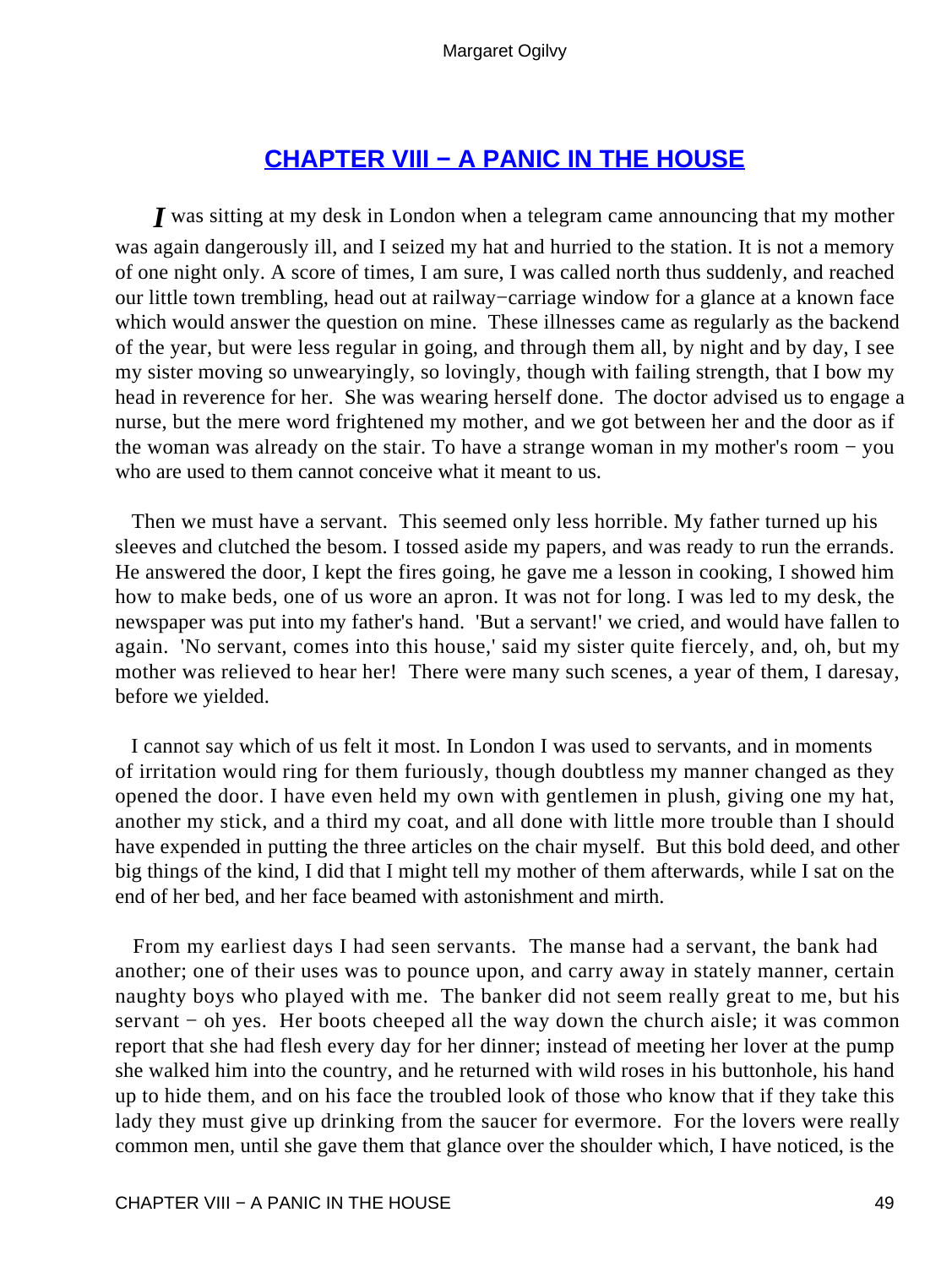fatal gift of servants.

 According to legend we once had a servant − in my childhood I could show the mark of it on my forehead, and even point her out to other boys, though she was now merely a wife with a house of her own. But even while I boasted I doubted. Reduced to life−size she may have been but a woman who came in to help. I shall say no more about her, lest some one comes forward to prove that she went home at night.

 Never shall I forget my first servant. I was eight or nine, in velveteen, diamond socks ('Cross your legs when they look at you,' my mother had said, 'and put your thumb in your pocket and leave the top of your handkerchief showing'), and I had travelled by rail to visit a relative. He had a servant, and as I was to be his guest she must be my servant also for the time being − you may be sure I had got my mother to put this plainly before me ere I set off. My relative met me at the station, but I wasted no time in hoping I found him well. I did not even cross my legs for him, so eager was I to hear whether she was still there. A sister greeted me at the door, but I chafed at having to be kissed; at once I made for the kitchen, where, I knew, they reside, and there she was, and I crossed my legs and put one thumb in my pocket, and the handkerchief was showing. Afterwards I stopped strangers on the highway with an offer to show her to them through the kitchen window, and I doubt not the first letter I ever wrote told my mother what they are like when they are so near that you can put your fingers into them.

 But now when we could have servants for ourselves I shrank from the thought. It would not be the same house; we should have to dissemble; I saw myself speaking English the long day through. You only know the shell of a Scot until you have entered his home circle; in his office, in clubs, at social gatherings where you and he seem to be getting on so well he is really a house with all the shutters closed and the door locked. He is not opaque of set purpose, often it is against his will − it is certainly against mine, I try to keep my shutters open and my foot in the door but they will bang to. In many ways my mother was as reticent as myself, though her manners were as gracious as mine were rough (in vain, alas! all the honest oiling of them), and my sister was the most reserved of us all; you might at times see a light through one of my chinks: she was double−shuttered. Now, it seems to be a law of nature that we must show our true selves at some time, and as the Scot must do it at home, and squeeze a day into an hour, what follows is that there he is self−revealing in the superlative degree, the feelings so long dammed up overflow, and thus a Scotch family are probably better acquainted with each other, and more ignorant of the life outside their circle, than any other family in the world. And as knowledge is sympathy, the affection existing between them is almost painful in its intensity; they have not more to give than their neighbours, but it is bestowed upon a few instead of being distributed among many; they are reputed niggardly, but for family affection at least they pay in gold. In this, I believe, we shall find the true explanation why Scotch literature, since long before the days of Burns, has been so often inspired by the domestic hearth, and has treated it with a passionate understanding.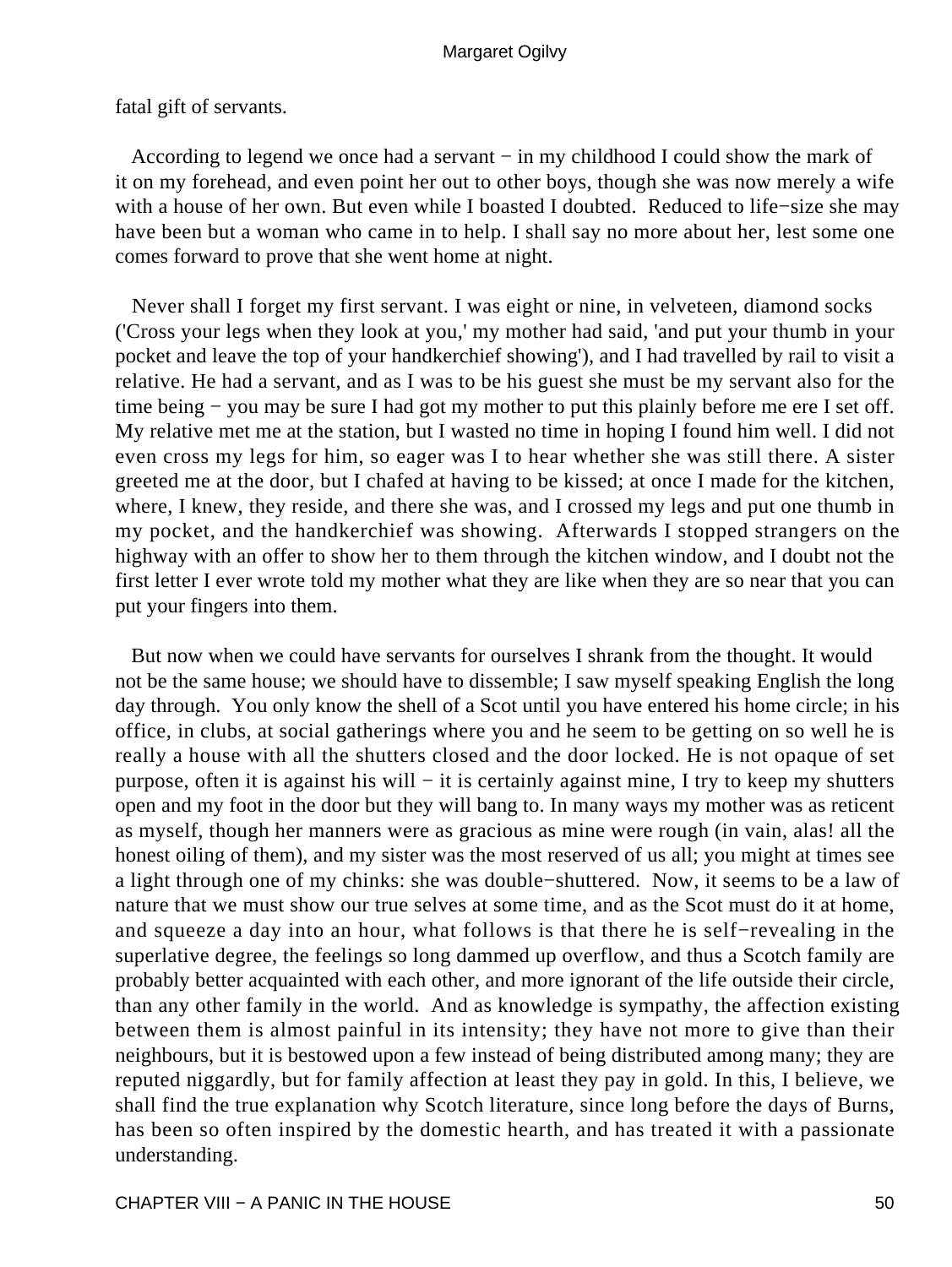Must a woman come into our house and discover that I was not such a dreary dog as I had the reputation of being? Was I to be seen at last with the veil of dourness lifted? My company voice is so low and unimpressive that my first remark is merely an intimation that I am about to speak (like the whir of the clock before it strikes): must it be revealed that I had another voice, that there was one door I never opened without leaving my reserve on the mat? Ah, that room, must its secrets be disclosed? So joyous they were when my mother was well, no wonder we were merry. Again and again she had been given back to us; it was for the glorious to−day we thanked God; in our hearts we knew and in our prayers confessed that the fill of delight had been given us, whatever might befall. We had not to wait till all was over to know its value; my mother used to say, 'We never understand how little we need in this world until we know the loss of it,' and there can be few truer sayings, but during her last years we exulted daily in the possession of her as much as we can exult in her memory. No wonder, I say, that we were merry, but we liked to show it to God alone, and to Him only our agony during those many night−alarms, when lights flickered in the house and white faces were round my mother's bedside. Not for other eyes those long vigils when, night about, we sat watching, nor the awful nights when we stood together, teeth clenched − waiting − it must be now. And it was not then; her hand became cooler, her breathing more easy; she smiled to us. Once more I could work by snatches, and was glad, but what was the result to me compared to the joy of hearing that voice from the other room? There lay all the work I was ever proud of, the rest is but honest craftsmanship done to give her coal and food and softer pillows. My thousand letters that she so carefully preserved, always sleeping with the last beneath the sheet, where one was found when she died − they are the only writing of mine of which I shall ever boast. I would not there had been one less though I could have written an immortal book for it.

How my sister toiled – to prevent a stranger's getting any footing in the house! And how, with the same object, my mother strove to 'do for herself' once more. She pretended that she was always well now, and concealed her ailments so craftily that we had to probe for them:−

'I think you are not feeling well to−day?'

'I am perfectly well.'

'Where is the pain?'

'I have no pain to speak of.'

'Is it at your heart?'

'No.'

'Is your breathing hurting you?'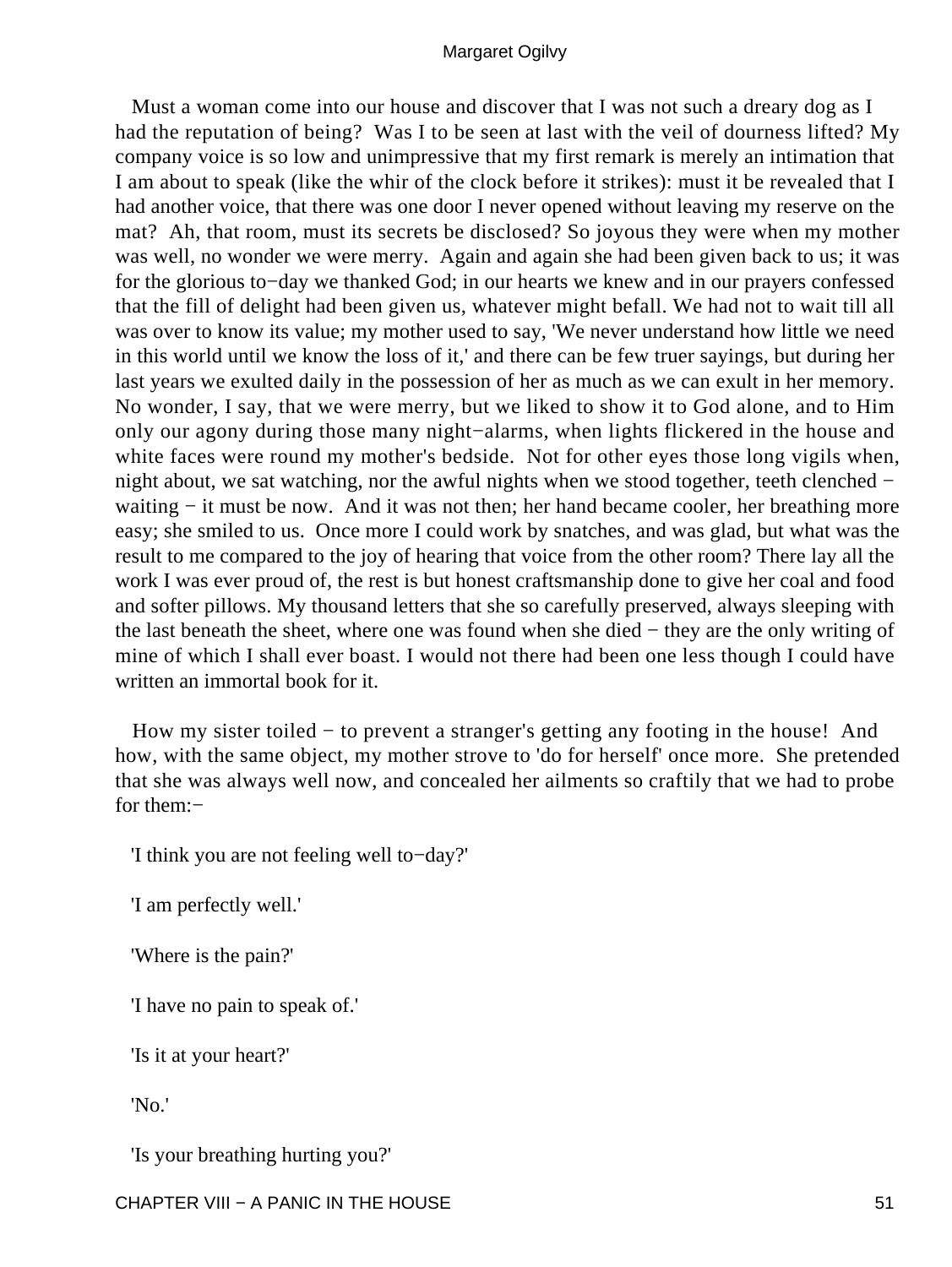'Not it.'

'Do you feel those stounds in your head again?'

'No, no, I tell you there is nothing the matter with me.'

'Have you a pain in your side?'

 'Really, it's most provoking I canna put my hand to my side without your thinking I have a pain there.'

'You have a pain in your side!'

'I might have a pain in my side.'

'And you were trying to hide it! Is it very painful?'

'It's − it's no so bad but what I can bear it.'

Which of these two gave in first I cannot tell, though to me fell the duty of persuading them, for whichever she was she rebelled as soon as the other showed signs of yielding, so that sometimes I had two converts in the week but never both on the same day. I would take them separately, and press the one to yield for the sake of the other, but they saw so easily through my artifice. My mother might go bravely to my sister and say, 'I have been thinking it over, and I believe I would like a servant fine − once we got used to her.'

'Did he tell you to say that?' asks my sister sharply.

'I say it of my own free will.'

 'He put you up to it, I am sure, and he told you not to let on that you did it to lighten my work.'

'Maybe he did, but I think we should get one.'

 'Not for my sake,' says my sister obstinately, and then my mother comes ben to me to say delightedly, 'She winna listen to reason!'

 But at last a servant was engaged; we might be said to be at the window, gloomily waiting for her now, and it was with such words as these that we sought to comfort each other and ourselves:−

'She will go early to her bed.'

CHAPTER VIII − A PANIC IN THE HOUSE 52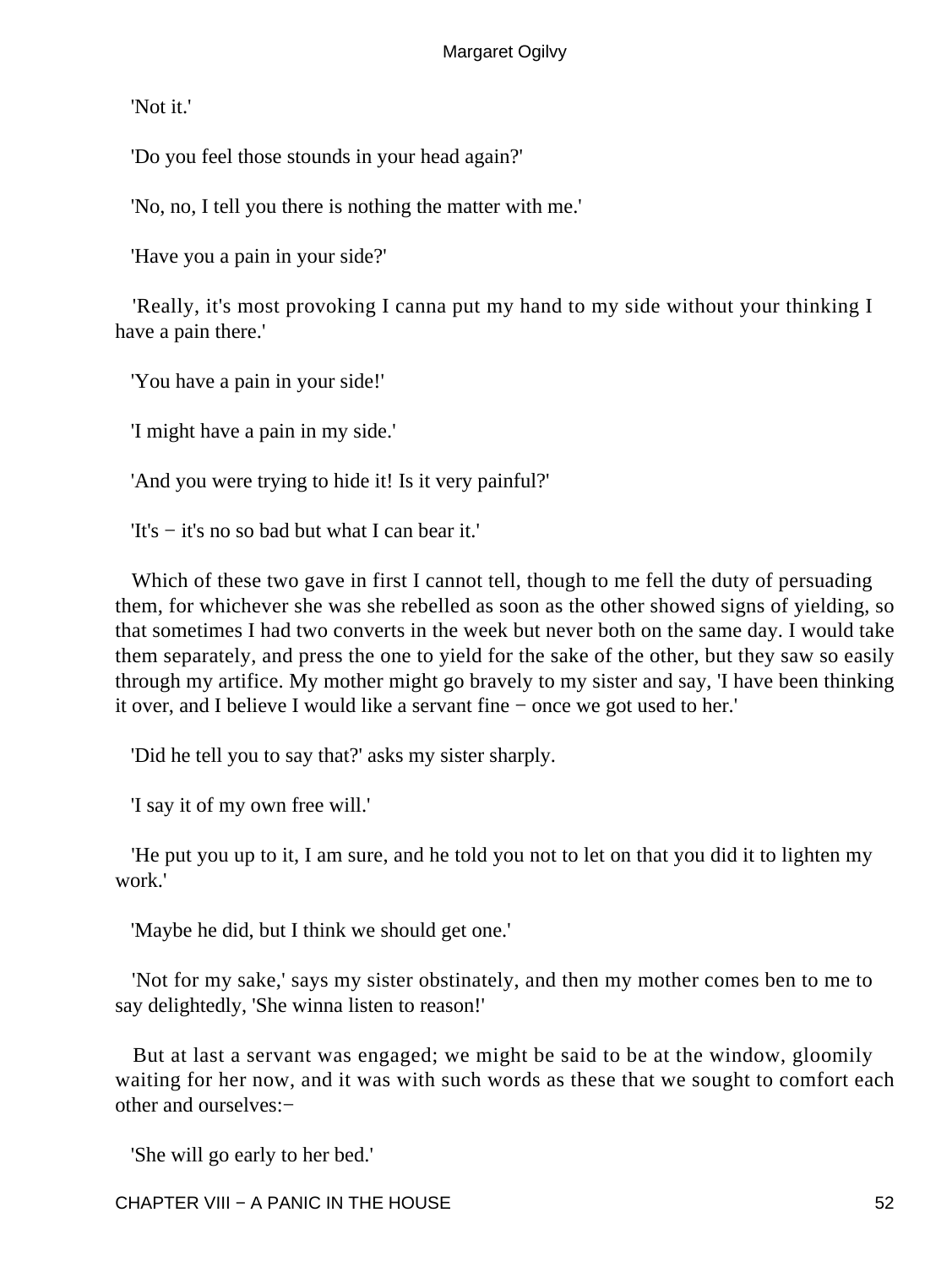'She needna often be seen upstairs.'

'We'll set her to the walking every day.'

'There will be a many errands for her to run. We'll tell her to take her time over them.'

 'Three times she shall go to the kirk every Sabbath, and we'll egg her on to attending the lectures in the hall.'

'She is sure to have friends in the town. We'll let her visit them often.'

'If she dares to come into your room, mother!'

'Mind this, every one of you, servant or no servant, I fold all the linen mysel.'

'She shall not get cleaning out the east room.'

'Nor putting my chest of drawers in order.'

'Nor tidying up my manuscripts.'

 'I hope she's a reader, though. You could set her down with a book, and then close the door canny on her.'

 And so on. Was ever servant awaited so apprehensively? And then she came − at an anxious time, too, when her worth could be put to the proof at once − and from first to last she was a treasure. I know not what we should have done without her.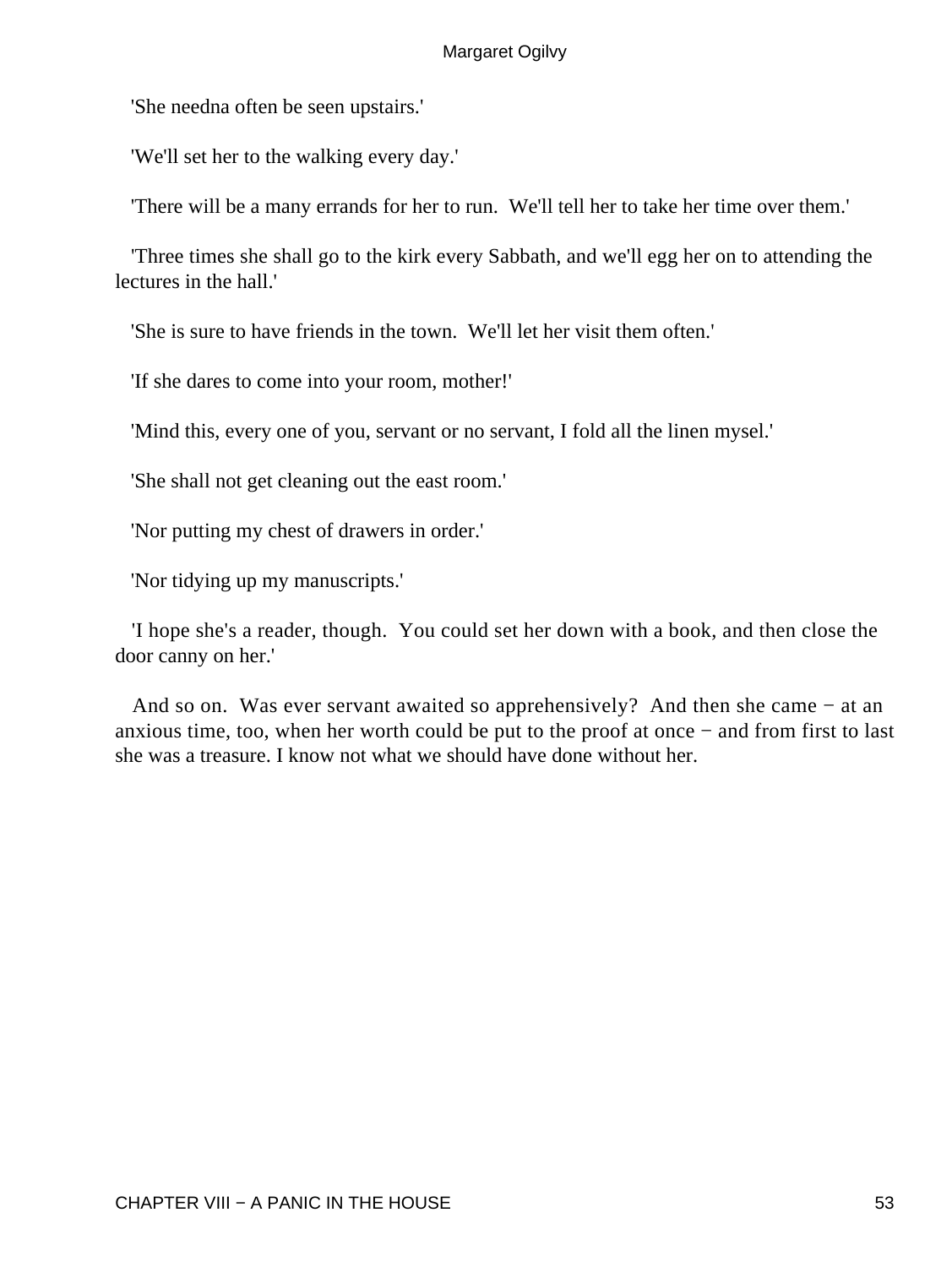### **[CHAPTER IX − MY HEROINE.](#page-68-0)**

<span id="page-54-0"></span>**When** it was known that I had begun another story my mother might ask what it was to be about this time.

'Fine we can guess who it is about,' my sister would say pointedly.

 'Maybe you can guess, but it is beyond me,' says my mother, with the meekness of one who knows that she is a dull person.

 My sister scorned her at such times. 'What woman is in all his books?' she would demand.

 'I'm sure I canna say,' replies my mother determinedly. 'I thought the women were different every time.'

'Mother, I wonder you can be so audacious! Fine you know what woman I mean.'

 'How can I know? What woman is it? You should bear in mind that I hinna your cleverness' (they were constantly giving each other little knocks).

 'I won't give you the satisfaction of saying her name. But this I will say, it is high time he was keeping her out of his books.'

 And then as usual my mother would give herself away unconsciously. 'That is what I tell him,' she says chuckling, 'and he tries to keep me out, but he canna; it's more than he can do!'

 On an evening after my mother had gone to bed, the first chapter would be brought upstairs, and I read, sitting at the foot of the bed, while my sister watched to make my mother behave herself, and my father cried H'sh! when there were interruptions. All would go well at the start, the reflections were accepted with a little nod of the head, the descriptions of scenery as ruts on the road that must be got over at a walking pace (my mother did not care for scenery, and that is why there is so little of it in my books). But now I am reading too quickly, a little apprehensively, because I know that the next paragraph begins with − let us say with, 'Along this path came a woman': I had intended to rush on here in a loud bullying voice, but 'Along this path came a woman' I read, and stop. Did I hear a faint sound from the other end of the bed? Perhaps I did not; I may only have been listening for it, but I falter and look up. My sister and I look sternly at my mother. She bites her under−lip and clutches the bed with both hands, really she is doing her best for me, but first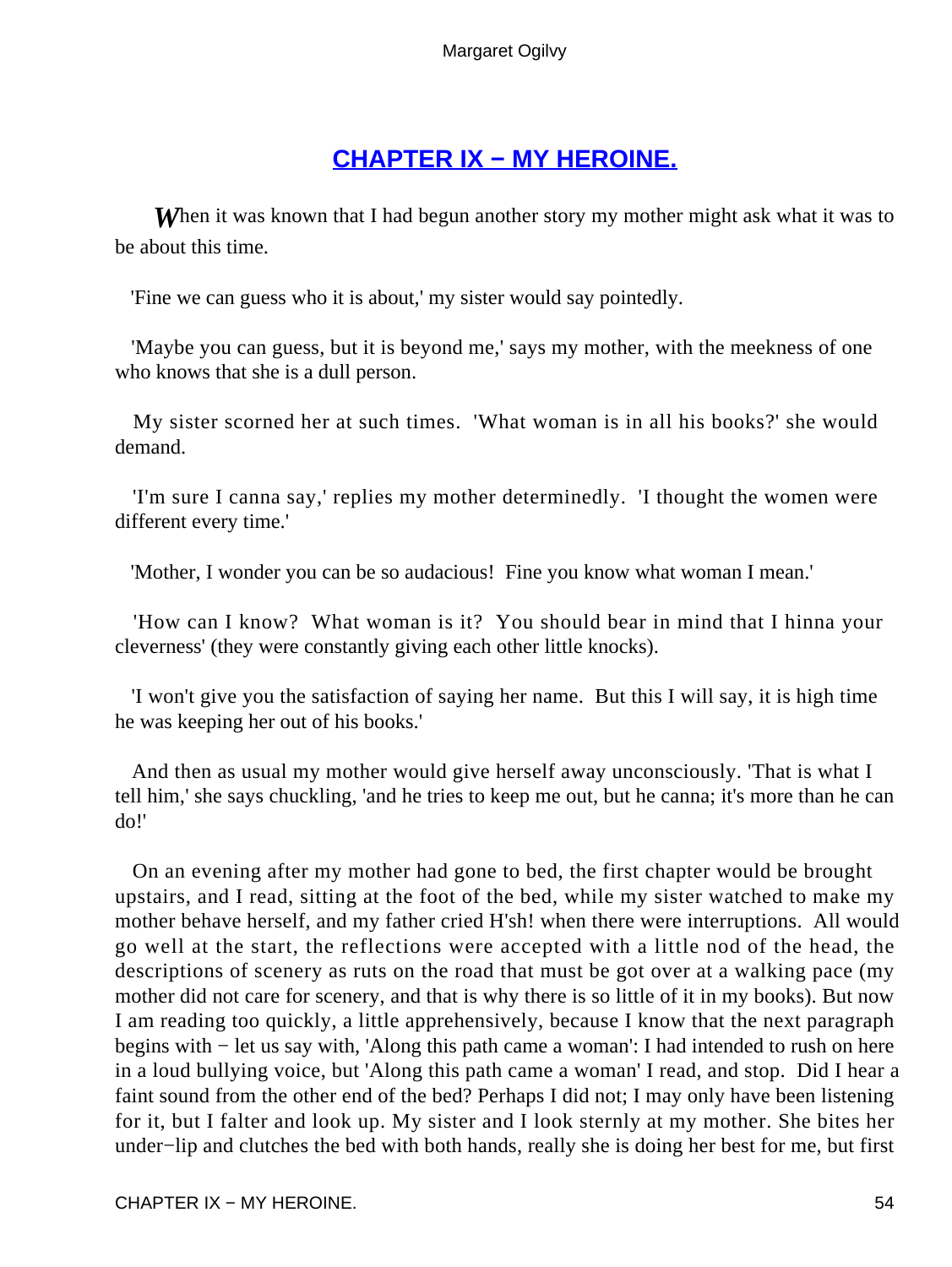comes a smothered gurgling sound, then her hold on herself relaxes and she shakes with mirth.

'That's a way to behave!' cries my sister.

'I cannot help it,' my mother gasps.

'And there's nothing to laugh at.'

'It's that woman,' my mother explains unnecessarily.

'Maybe she's not the woman you think her,' I say, crushed.

'Maybe not,' says my mother doubtfully. 'What was her name?'

 'Her name,' I answer with triumph, 'was not Margaret'; but this makes her ripple again. 'I have so many names nowadays,' she mutters.

'H'sh!' says my father, and the reading is resumed.

 Perhaps the woman who came along the path was of tall and majestic figure, which should have shown my mother that I had contrived to start my train without her this time. But it did not.

 'What are you laughing at now?' says my sister severely. 'Do you not hear that she was a tall, majestic woman?'

'It's the first time I ever heard it said of her,' replies my mother.

'But she is.'

'Ke fy, havers!'

'The book says it.'

'There will be a many queer things in the book. What was she wearing?'

 I have not described her clothes. 'That's a mistake,' says my mother. 'When I come upon a woman in a book, the first thing I want to know about her is whether she was good−looking, and the second, how she was put on.'

The woman on the path was eighteen years of age, and of remarkable beauty.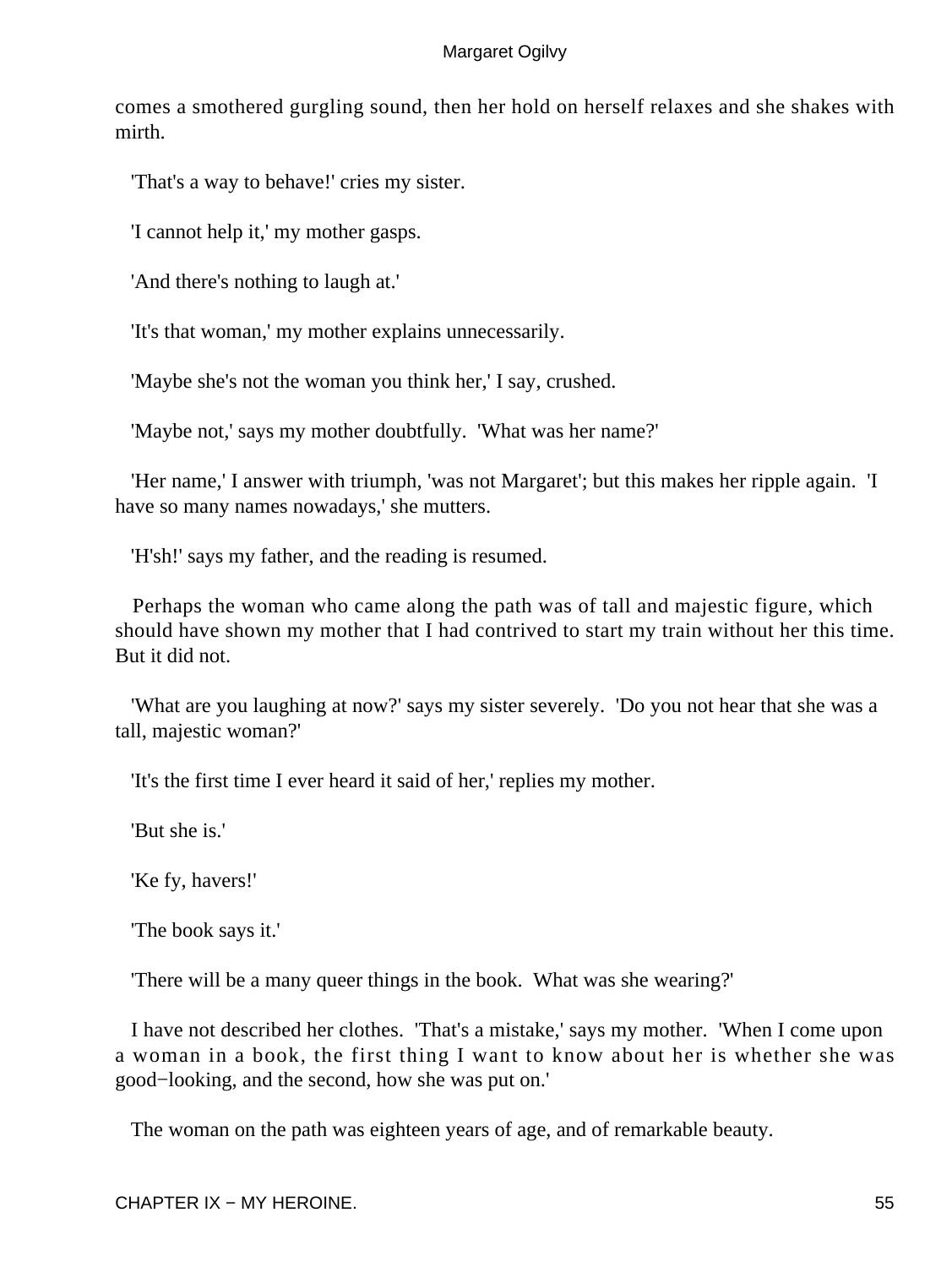'That settles you,' says my sister.

 'I was no beauty at eighteen,' my mother admits, but here my father interferes unexpectedly. 'There wasna your like in this countryside at eighteen,' says he stoutly.

'Pooh!' says she, well pleased.

'Were you plain, then?' we ask.

'Sal,' she replies briskly, 'I was far from plain.'

'H'sh!'

Perhaps in the next chapter this lady (or another) appears in a carriage.

 'I assure you we're mounting in the world,' I hear my mother murmur, but I hurry on without looking up. The lady lives in a house where there are footmen − but the footmen have come on the scene too hurriedly. 'This is more than I can stand,' gasps my mother, and just as she is getting the better of a fit of laughter, 'Footman, give me a drink of water,' she cries, and this sets her off again. Often the readings had to end abruptly because her mirth brought on violent fits of coughing.

 Sometimes I read to my sister alone, and she assured me that she could not see my mother among the women this time. This she said to humour me. Presently she would slip upstairs to announce triumphantly, 'You are in again!'

 Or in the small hours I might make a confidant of my father, and when I had finished reading he would say thoughtfully, 'That lassie is very natural. Some of the ways you say she had − your mother had them just the same. Did you ever notice what an extraordinary woman your mother is?'

 Then would I seek my mother for comfort. She was the more ready to give it because of her profound conviction that if I was found out – that is, if readers discovered how frequently and in how many guises she appeared in my books − the affair would become a public scandal.

'You see Jess is not really you,' I begin inquiringly.

 'Oh no, she is another kind of woman altogether,' my mother says, and then spoils the compliment by adding naively, 'She had but two rooms and I have six.'

I sigh. 'Without counting the pantry, and it's a great big pantry,' she mutters.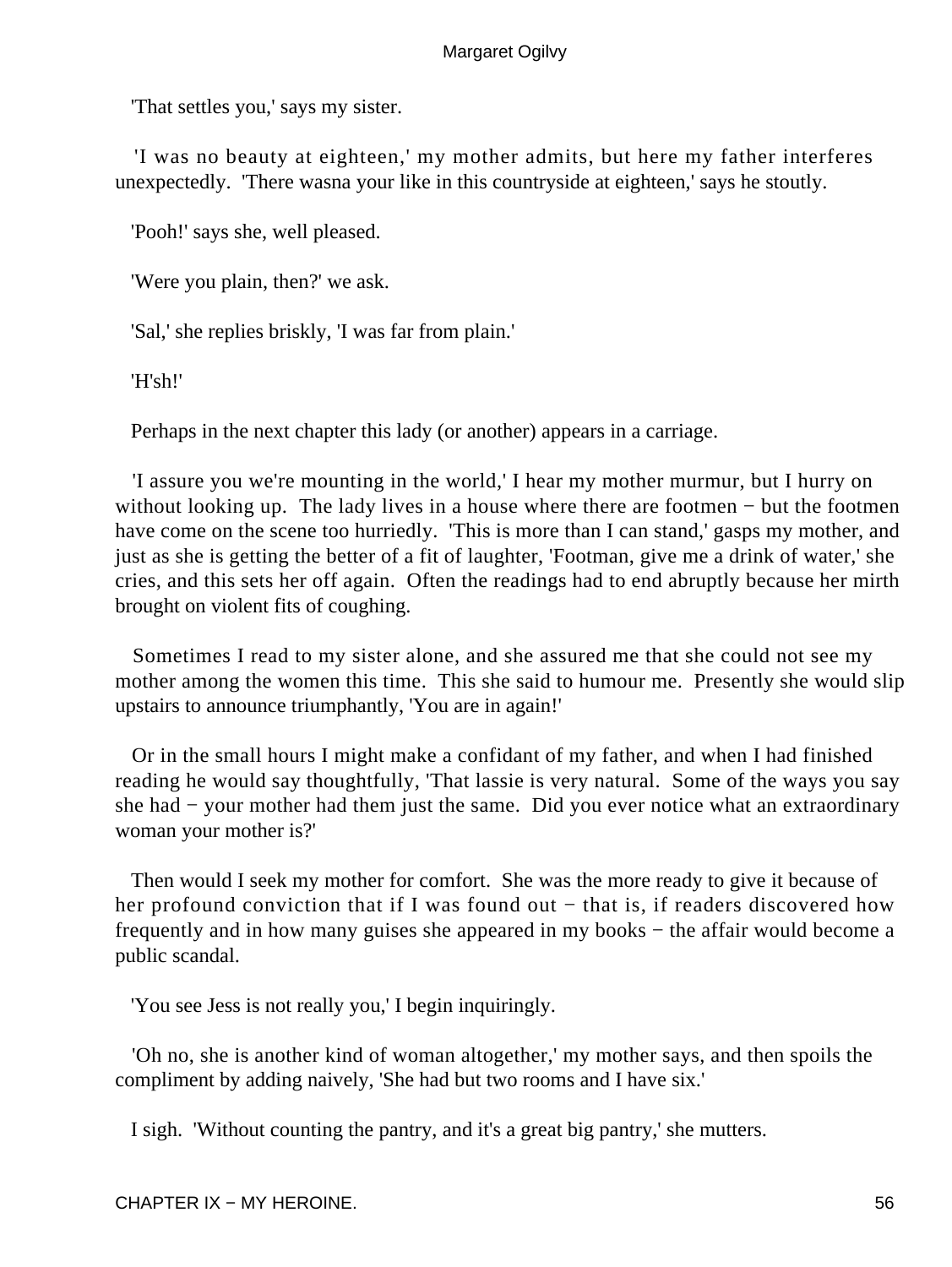This was not the sort of difference I could greatly plume myself upon, and honesty would force me to say, 'As far as that goes, there was a time when you had but two rooms yourself − '

 'That's long since,' she breaks in. 'I began with an up−the−stair, but I always had it in my mind − I never mentioned it, but there it was − to have the down−the−stair as well. Ay, and I've had it this many a year.'

'Still, there is no denying that Jess had the same ambition.'

 'She had, but to her two−roomed house she had to stick all her born days. Was that like me?'

'No, but she wanted − '

 'She wanted, and I wanted, but I got and she didna. That's the difference betwixt her and me.'

'If that is all the difference, it is little credit I can claim for having created her.'

 My mother sees that I need soothing. 'That is far from being all the difference,' she would say eagerly. 'There's my silk, for instance. Though I say it mysel, there's not a better silk in the valley of Strathmore. Had Jess a silk of any kind − not to speak of a silk like that?'

'Well, she had no silk, but you remember how she got that cloak with beads.'

 'An eleven and a bit! Hoots, what was that to boast of! I tell you, every single yard of my silk cost − '

'Mother, that is the very way Jess spoke about her cloak!'

 She lets this pass, perhaps without hearing it, for solicitude about her silk has hurried her to the wardrobe where it hangs.

'Ah, mother, I am afraid that was very like Jess!'

 'How could it be like her when she didna even have a wardrobe? I tell you what, if there had been a real Jess and she had boasted to me about her cloak with beads, I would have said to her in a careless sort of voice, «Step across with me, Jess and I'll let you see something that is hanging in my wardrobe.» That would have lowered her pride!'

'I don't believe that is what you would have done, mother.'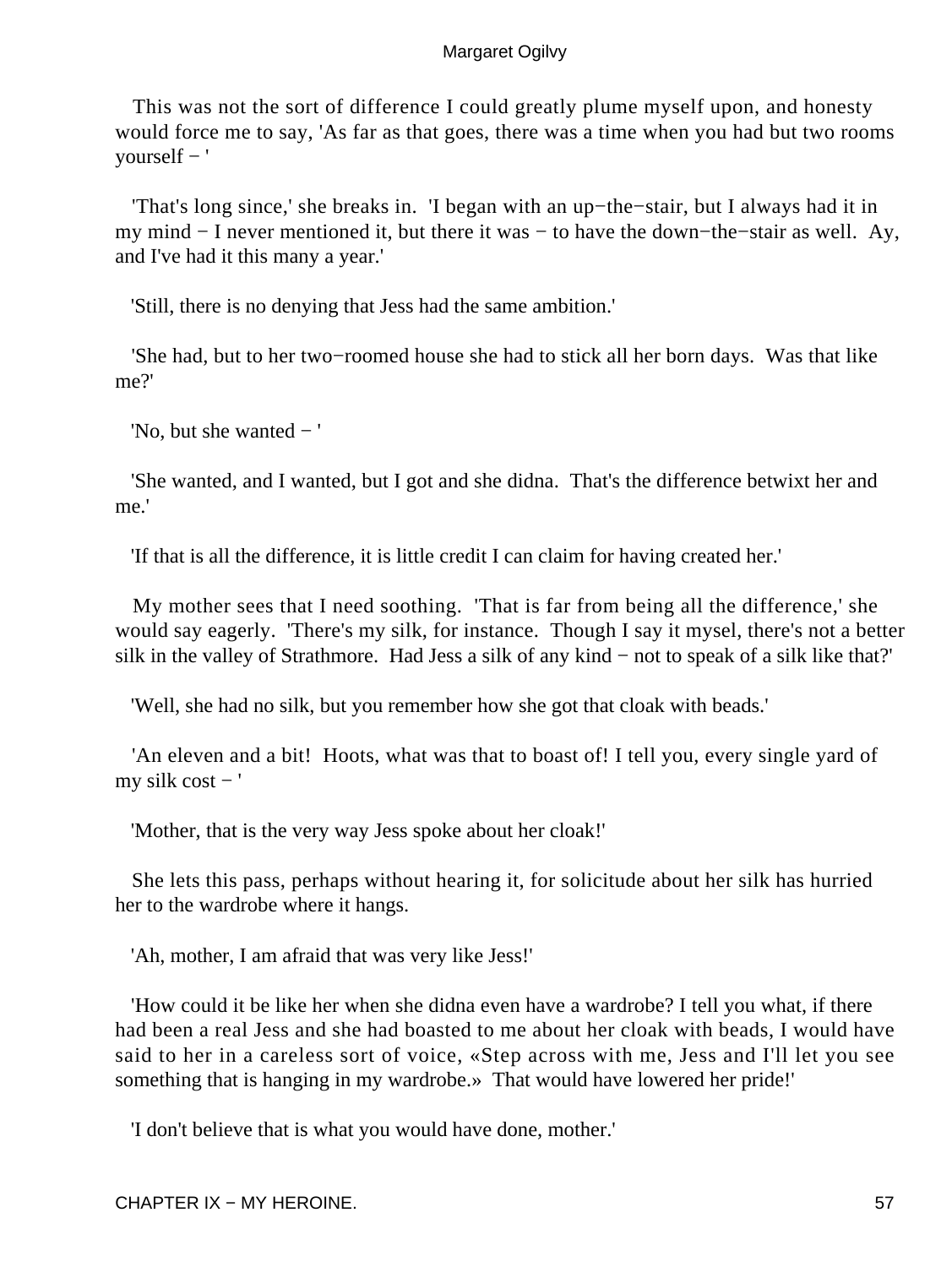Then a sweeter expression would come into her face. 'No,' she would say reflectively, 'it's not.'

'What would you have done? I think I know.'

 'You canna know. But I'm thinking I would have called to mind that she was a poor woman, and ailing, and terrible windy about her cloak, and I would just have said it was a beauty and that I wished I had one like it.'

 'Yes, I am certain that is what you would have done. But oh, mother, that is just how Jess would have acted if some poorer woman than she had shown her a new shawl.'

'Maybe, but though I hadna boasted about my silk I would have wanted to do it.'

'Just as Jess would have been fidgeting to show off her eleven and a bit!'

 It seems advisable to jump to another book; not to my first, because − well, as it was my first there would naturally be something of my mother in it, and not to the second, as it was my first novel and not much esteemed even in our family. (But the little touches of my mother in it are not so bad.) Let us try the story about the minister.

 My mother's first remark is decidedly damping. 'Many a time in my young days,' she says, 'I played about the Auld Licht manse, but I little thought I should live to be the mistress of it!'

'But Margaret is not you.'

 'N−no, oh no. She had a very different life from mine. I never let on to a soul that she is me!'

 'She was not meant to be you when I began. Mother, what a way you have of coming creeping in!'

'You should keep better watch on yourself.'

'Perhaps if I had called Margaret by some other name − '

 'I should have seen through her just the same. As soon as I heard she was the mother I began to laugh. In some ways, though, she's no' so very like me. She was long in finding out about Babbie. I'se uphaud I should have been quicker.'

'Babbie, you see, kept close to the garden−wall.'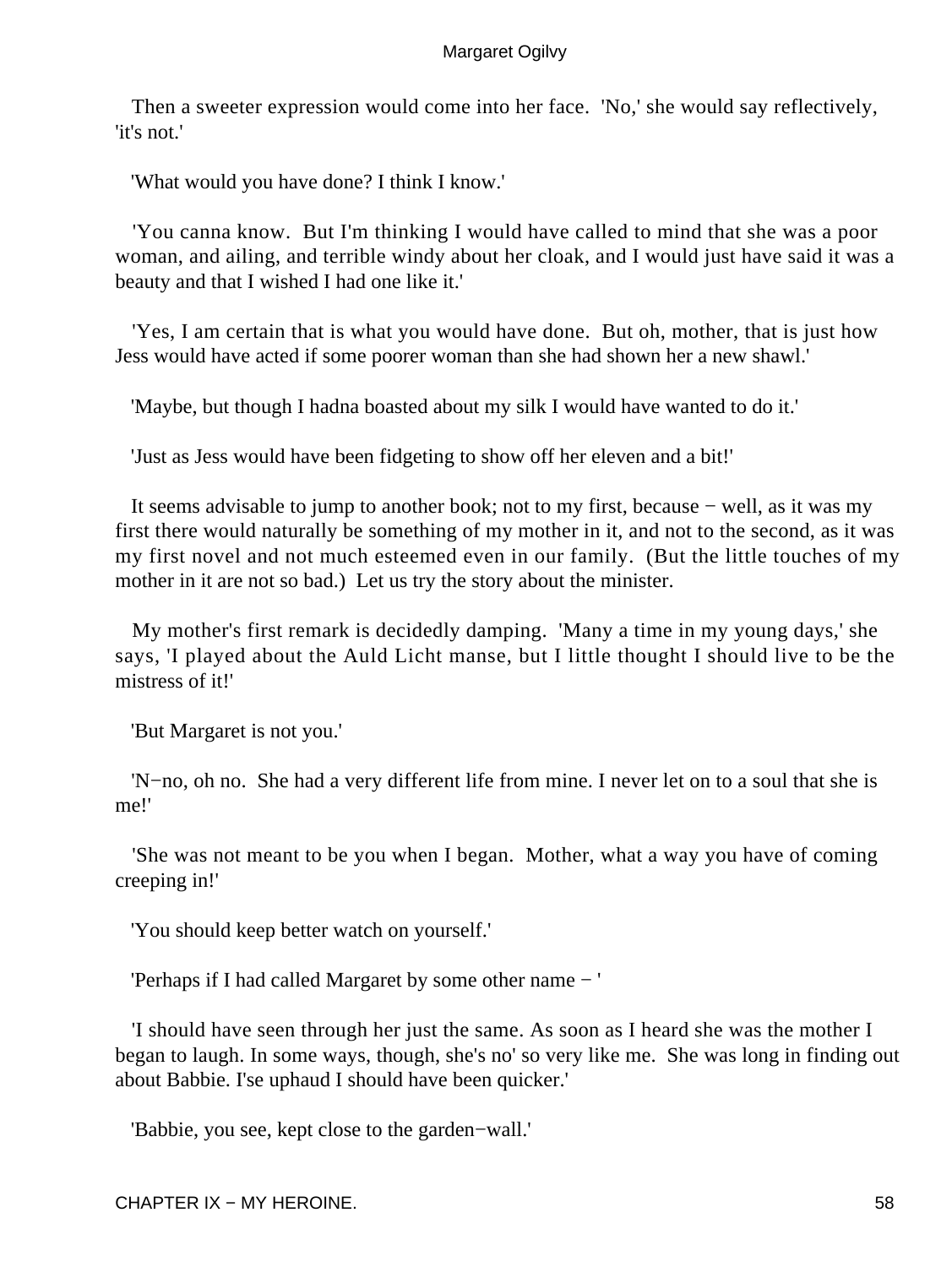'It's not the wall up at the manse that would have hidden her from me.'

'She came out in the dark.'

'I'm thinking she would have found me looking for her with a candle.'

'And Gavin was secretive.'

'That would have put me on my mettle.'

'She never suspected anything.'

'I wonder at her.'

But my new heroine is to be a child. What has madam to say to that?

A child! Yes, she has something to say even to that. 'This beats all!' are the words.

'Come, come, mother, I see what you are thinking, but I assure you that this time − '

 'Of course not,' she says soothingly, 'oh no, she canna be me'; but anon her real thoughts are revealed by the artless remark, 'I doubt, though, this is a tough job you have on hand − it is so long since I was a bairn.'

We came very close to each other in those talks. 'It is a queer thing,' she would say softly, 'that near everything you write is about this bit place. You little expected that when you began. I mind well the time when it never entered your head, any more than mine, that you could write a page about our squares and wynds. I wonder how it has come about?'

 There was a time when I could not have answered that question, but that time had long passed. 'I suppose, mother, it was because you were most at home in your own town, and there was never much pleasure to me in writing of people who could not have known you, nor of squares and wynds you never passed through, nor of a country−side where you never carried your father's dinner in a flagon. There is scarce a house in all my books where I have not seemed to see you a thousand times, bending over the fireplace or winding up the clock.'

 'And yet you used to be in such a quandary because you knew nobody you could make your women−folk out of! Do you mind that, and how we both laughed at the notion of your having to make them out of me?'

'I remember.'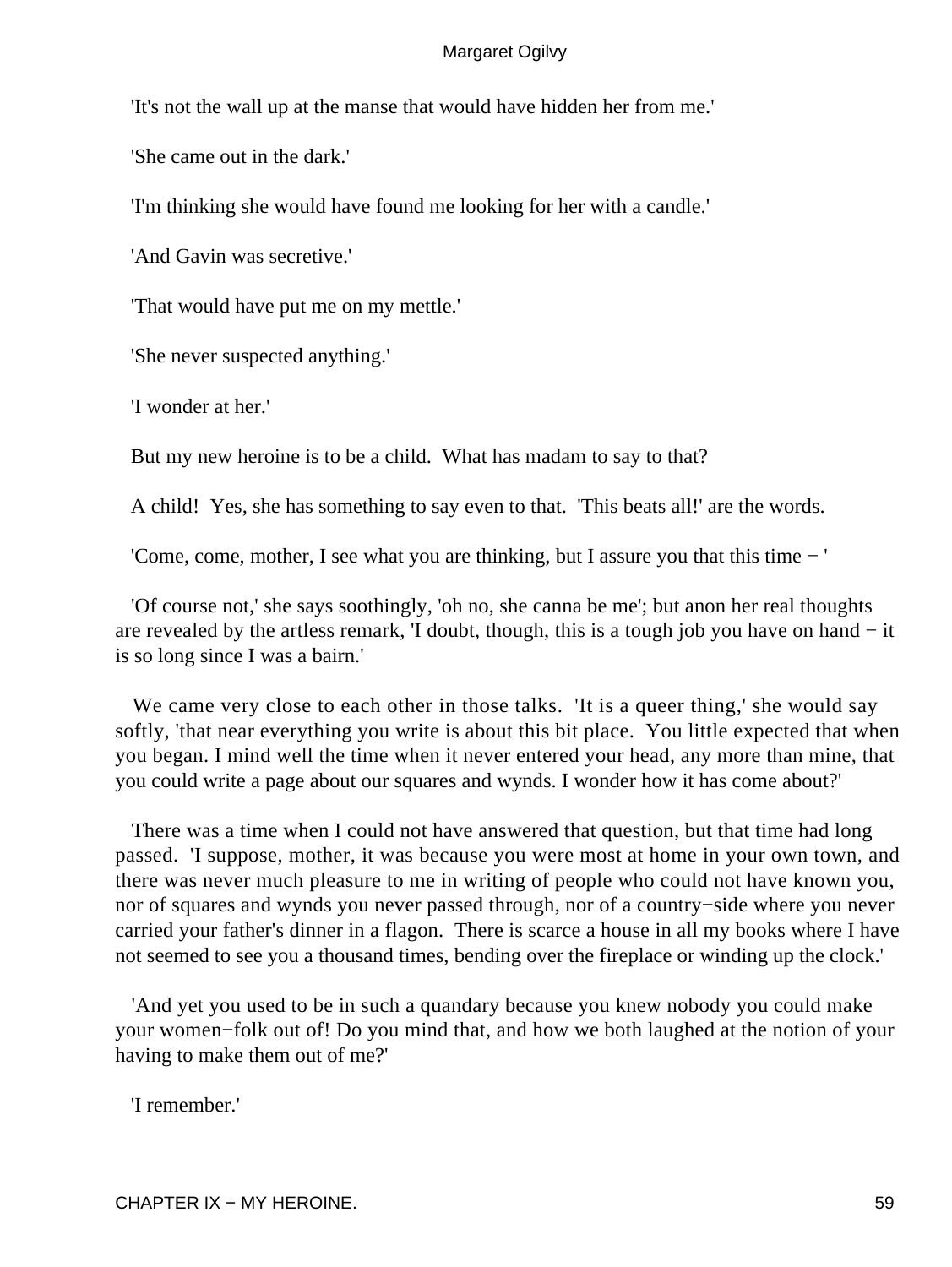'And now you've gone back to my father's time. It's more than sixty years since I carried his dinner in a flagon through the long parks of Kinnordy.'

 'I often go into the long parks, mother, and sit on the stile at the edge of the wood till I fancy I see a little girl coming toward me with a flagon in her hand.'

 'Jumping the burn (I was once so proud of my jumps!) and swinging the flagon round so quick that what was inside hadna time to fall out. I used to wear a magenta frock and a white pinafore. Did I ever tell you that?'

'Mother, the little girl in my story wears a magenta frock and a white pinafore.'

 'You minded that! But I'm thinking it wasna a lassie in a pinafore you saw in the long parks of Kinnordy, it was just a gey done auld woman.'

 'It was a lassie in a pinafore, mother, when she was far away, but when she came near it was a gey done auld woman.'

'And a fell ugly one!'

'The most beautiful one I shall ever see.'

'I wonder to hear you say it. Look at my wrinkled auld face.'

'It is the sweetest face in all the world.'

'See how the rings drop off my poor wasted finger.'

'There will always be someone nigh, mother, to put them on again.'

 'Ay, will there! Well I know it. Do you mind how when you were but a bairn you used to say, «Wait till I'm a man, and you'll never have a reason for greeting again?»'

I remembered.

 'You used to come running into the house to say, «There's a proud dame going down the Marywellbrae in a cloak that is black on one side and white on the other; wait till I'm a man, and you'll have one the very same.» And when I lay on gey hard beds you said, «When I'm a man you'll lie on feathers.» You saw nothing bonny, you never heard of my setting my heart on anything, but what you flung up your head and cried, «Wait till I'm a man.» You fair shamed me before the neighbours, and yet I was windy, too. And now it has all come true like a dream. I can call to mind not one little thing I ettled for in my lusty days that hasna been put into my hands in my auld age; I sit here useless, surrounded by the gratification of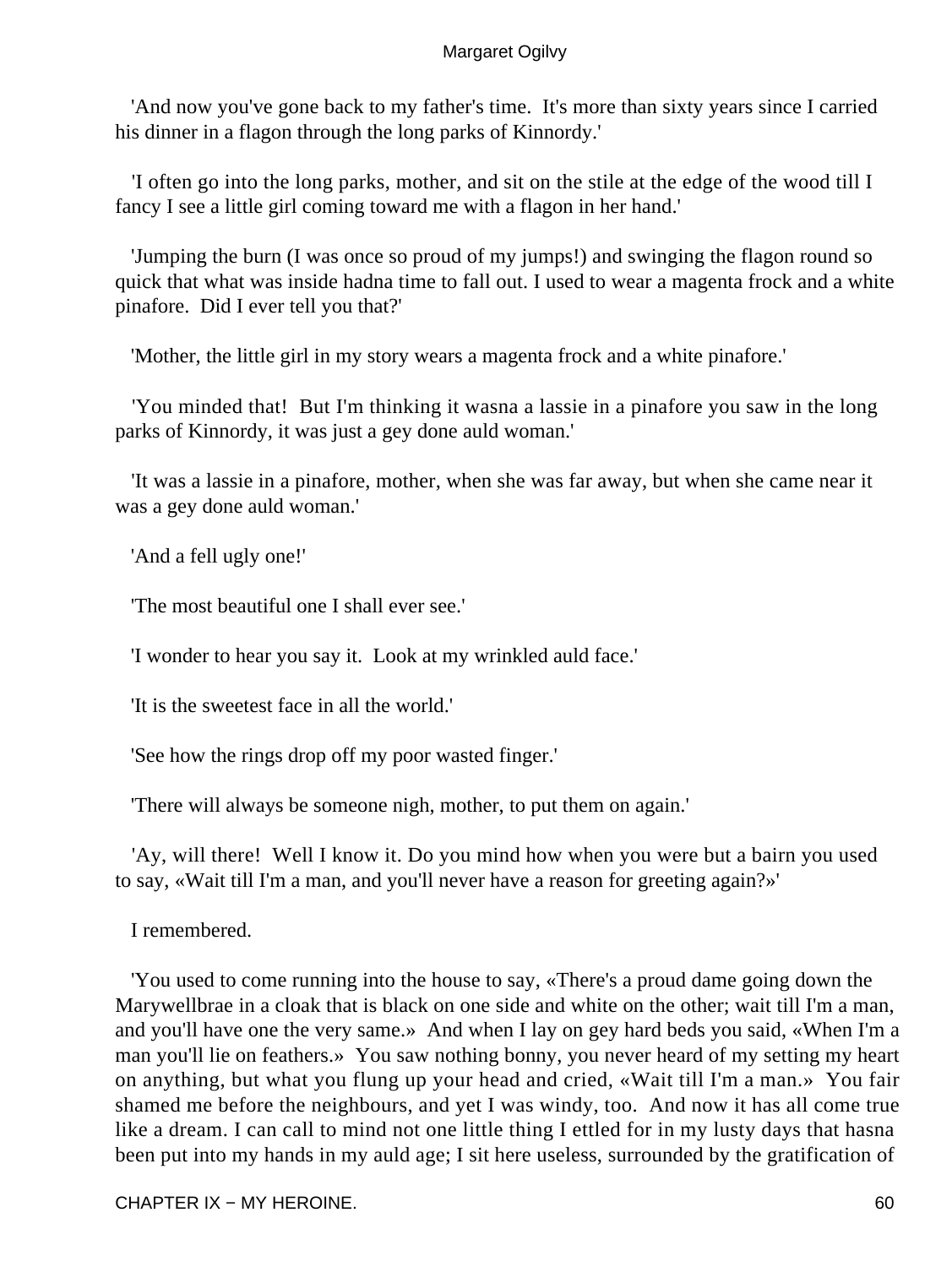all my wishes and all my ambitions, and at times I'm near terrified, for it's as if God had mista'en me for some other woman.'

 'Your hopes and ambitions were so simple,' I would say, but she did not like that. 'They werena that simple,' she would answer, flushing.

 I am reluctant to leave those happy days, but the end must be faced, and as I write I seem to see my mother growing smaller and her face more wistful, and still she lingers with us, as if God had said, 'Child of mine, your time has come, be not afraid.' And she was not afraid, but still she lingered, and He waited, smiling. I never read any of that last book to her; when it was finished she was too heavy with years to follow a story. To me this was as if my book must go out cold into the world (like all that may come after it from me), and my sister, who took more thought for others and less for herself than any other human being I have known, saw this, and by some means unfathomable to a man coaxed my mother into being once again the woman she had been. On a day but three weeks before she died my father and I were called softly upstairs. My mother was sitting bolt upright, as she loved to sit, in her old chair by the window, with a manuscript in her hands. But she was looking about her without much understanding. 'Just to please him,' my sister whispered, and then in a low, trembling voice my mother began to read. I looked at my sister. Tears of woe were stealing down her face. Soon the reading became very slow and stopped. After a pause, 'There was something you were to say to him,' my sister reminded her. 'Luck,' muttered a voice as from the dead, 'luck.' And then the old smile came running to her face like a lamp−lighter, and she said to me, 'I am ower far gone to read, but I'm thinking I am in it again!' My father put her Testament in her hands, and it fell open − as it always does − at the Fourteenth of John. She made an effort to read but could not. Suddenly she stooped and kissed the broad page. 'Will that do instead?' she asked.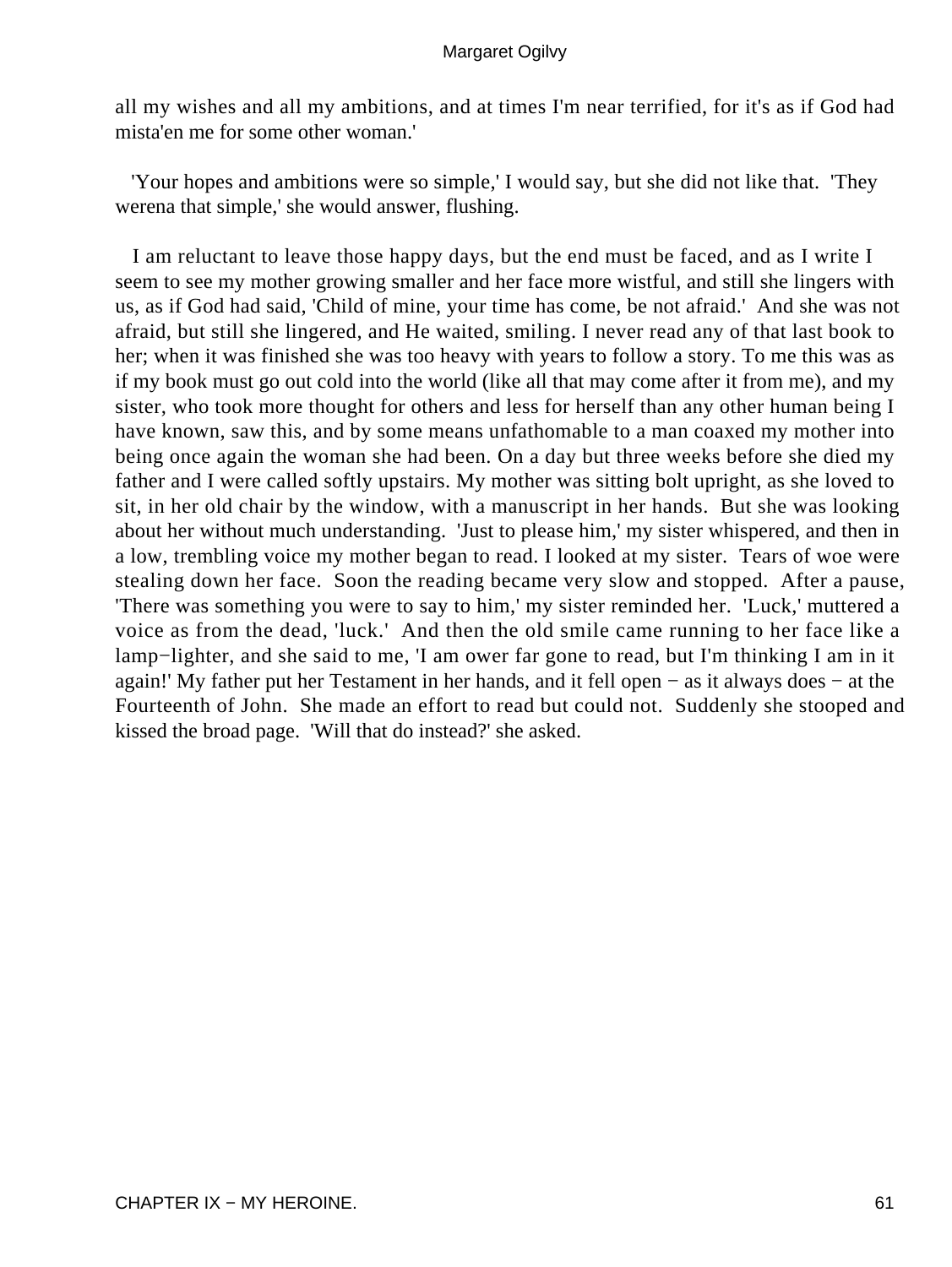### <span id="page-62-0"></span>**[CHAPTER X − ART THOU AFRAID HIS POWER SHALL FAIL?](#page-68-0)**

*F* or years I had been trying to prepare myself for my mother's death, trying to foresee how she would die, seeing myself when she was dead. Even then I knew it was a vain thing I did, but I am sure there was no morbidness in it. I hoped I should be with her at the end, not as the one she looked at last but as him from whom she would turn only to look upon her best−beloved, not my arm but my sister's should be round her when she died, not my hand but my sister's should close her eyes. I knew that I might reach her too late; I saw myself open a door where there was none to greet me, and go up the old stair into the old room. But what I did not foresee was that which happened. I little thought it could come about that I should climb the old stair, and pass the door beyond which my mother lay dead, and enter another room first, and go on my knees there.

 My mother's favourite paraphrase is one known in our house as David's because it was the last he learned to repeat. It was also the last thing she read−

 Art thou afraid his power shall fail When comes thy evil day? And can an all−creating arm Grow weary or decay?

 I heard her voice gain strength as she read it, I saw her timid face take courage, but when came my evil day, then at the dawning, alas for me, I was afraid.

 In those last weeks, though we did not know it, my sister was dying on her feet. For many years she had been giving her life, a little bit at a time, for another year, another month, latterly for another day, of her mother, and now she was worn out. 'I'll never leave you, mother.' − 'Fine I know you'll never leave me.' I thought that cry so pathetic at the time, but I was not to know its full significance until it was only the echo of a cry. Looking at these two then it was to me as if my mother had set out for the new country, and my sister held her back. But I see with a clearer vision now. It is no longer the mother but the daughter who is in front, and she cries, 'Mother, you are lingering so long at the end, I have ill waiting for you.'

 But she knew no more than we how it was to be; if she seemed weary when we met her on the stair, she was still the brightest, the most active figure in my mother's room; she never complained, save when she had to depart on that walk which separated them for half an hour. How reluctantly she put on her bonnet, how we had to press her to it, and how often, having gone as far as the door, she came back to stand by my mother's side. Sometimes as we watched from the window, I could not but laugh, and yet with a pain at my heart, to see her hasting doggedly onward, not an eye for right or left, nothing in her head but the return. There was always my father in the house, than whom never was a more devoted husband,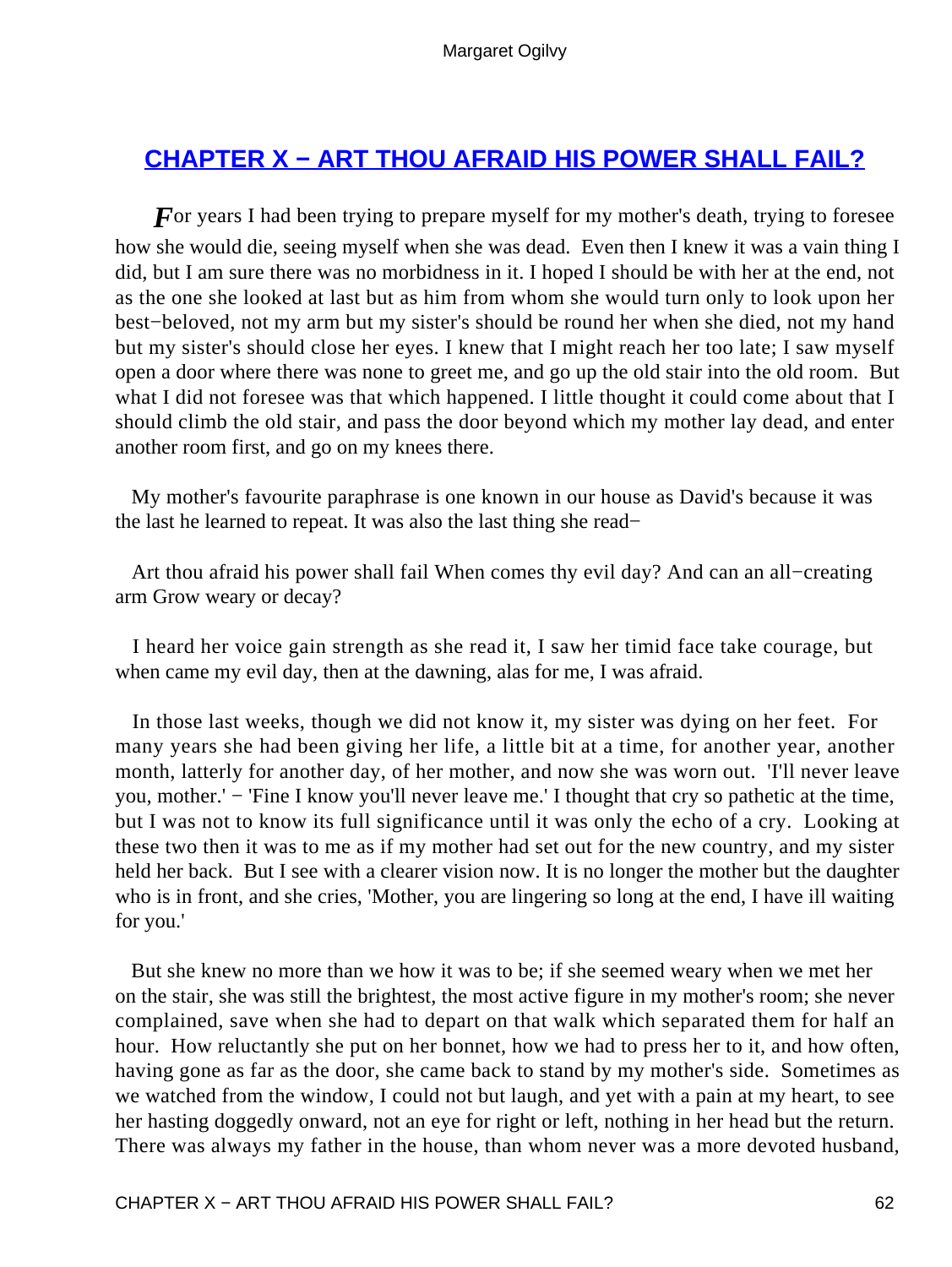and often there were others, one daughter in particular, but they scarce dared tend my mother − this one snatched the cup jealously from their hands. My mother liked it best from her. We all knew this. 'I like them fine, but I canna do without you.' My sister, so unselfish in all other things, had an unwearying passion for parading it before us. It was the rich reward of her life.

 The others spoke among themselves of what must come soon, and they had tears to help them, but this daughter would not speak of it, and her tears were ever slow to come. I knew that night and day she was trying to get ready for a world without her mother in it, but she must remain dumb; none of us was so Scotch as she, she must bear her agony alone, a tragic solitary Scotchwoman. Even my mother, who spoke so calmly to us of the coming time, could not mention it to her. These two, the one in bed, and the other bending over her, could only look long at each other, until slowly the tears came to my sister's eyes, and then my mother would turn away her wet face. And still neither said a word, each knew so well what was in the other's thoughts, so eloquently they spoke in silence, 'Mother, I am loath to let you go,' and 'Oh my daughter, now that my time is near, I wish you werena quite so fond of me.' But when the daughter had slipped away my mother would grip my hand and cry, 'I leave her to you; you see how she has sown, it will depend on you how she is to reap.' And I made promises, but I suppose neither of us saw that she had already reaped.

 In the night my mother might waken and sit up in bed, confused by what she saw. While she slept, six decades or more had rolled back and she was again in her girlhood; suddenly recalled from it she was dizzy, as with the rush of the years. How had she come into this room? When she went to bed last night, after preparing her father's supper, there had been a dresser at the window: what had become of the salt−bucket, the meal−tub, the hams that should be hanging from the rafters? There were no rafters; it was a papered ceiling. She had often heard of open beds, but how came she to be lying in one? To fathom these things she would try to spring out of bed and be startled to find it a labour, as if she had been taken ill in the night. Hearing her move I might knock on the wall that separated us, this being a sign, prearranged between us, that I was near by, and so all was well, but sometimes the knocking seemed to belong to the past, and she would cry, 'That is my father chapping at the door, I maun rise and let him in.' She seemed to see him − and it was one much younger than herself that she saw – covered with snow, kicking clods of it from his boots, his hands swollen and chapped with sand and wet. Then I would hear − it was a common experience of the night − my sister soothing her lovingly, and turning up the light to show her where she was, helping her to the window to let her see that it was no night of snow, even humouring her by going downstairs, and opening the outer door, and calling into the darkness, 'Is anybody there?' and if that was not sufficient, she would swaddle my mother in wraps and take her through the rooms of the house, lighting them one by one, pointing out familiar objects, and so guiding her slowly through the sixty odd years she had jumped too quickly. And perhaps the end of it was that my mother came to my bedside and said wistfully, 'Am I an auld woman?'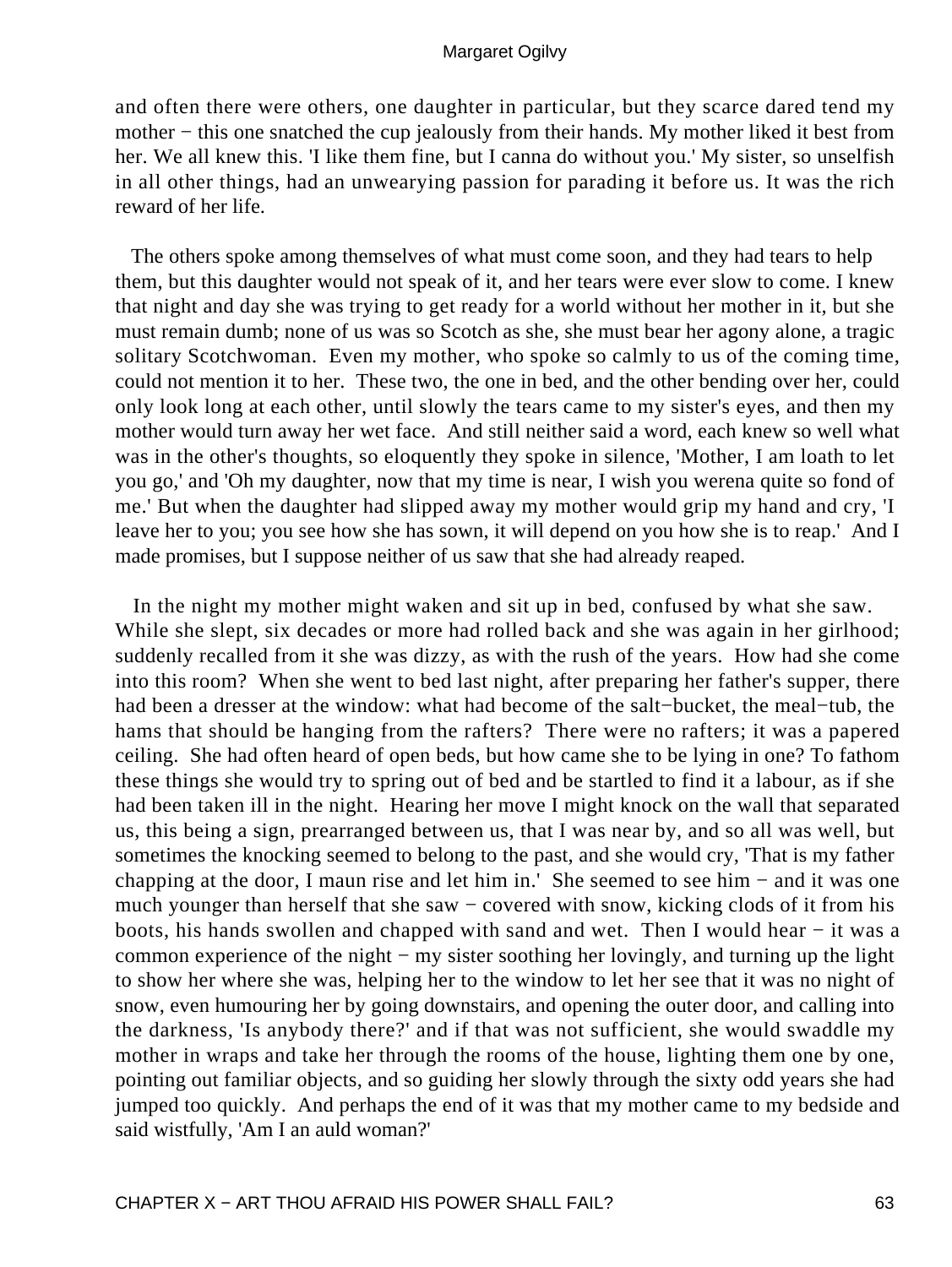But with daylight, even during the last week in which I saw her, she would be up and doing, for though pitifully frail she no longer suffered from any ailment. She seemed so well comparatively that I, having still the remnants of an illness to shake off, was to take a holiday in Switzerland, and then return for her, when we were all to go to the much−loved manse of her much−loved brother in the west country. So she had many preparations on her mind, and the morning was the time when she had any strength to carry them out. To leave her house had always been a month's work for her, it must be left in such perfect order, every corner visited and cleaned out, every chest probed to the bottom, the linen lifted out, examined and put back lovingly as if to make it lie more easily in her absence, shelves had to be re−papered, a strenuous week devoted to the garret. Less exhaustively, but with much of the old exultation in her house, this was done for the last time, and then there was the bringing out of her own clothes, and the spreading of them upon the bed and the pleased fingering of them, and the consultations about which should be left behind. Ah, beautiful dream! I clung to it every morning; I would not look when my sister shook her head at it, but long before each day was done I too knew that it could never be. It had come true many times, but never again. We two knew it, but when my mother, who must always be prepared so long beforehand, called for her trunk and band−boxes we brought them to her, and we stood silent, watching, while she packed.

 The morning came when I was to go away. It had come a hundred times, when I was a boy, when I was an undergraduate, when I was a man, when she had seemed big and strong to me, when she was grown so little and it was I who put my arms round her. But always it was the same scene. I am not to write about it, of the parting and the turning back on the stair, and two people trying to smile, and the setting off again, and the cry that brought me back. Nor shall I say more of the silent figure in the background, always in the background, always near my mother. The last I saw of these two was from the gate. They were at the window which never passes from my eyes. I could not see my dear sister's face, for she was bending over my mother, pointing me out to her, and telling her to wave her hand and smile, because I liked it so. That action was an epitome of my sister's life.

 I had been gone a fortnight when the telegram was put into my hands. I had got a letter from my sister, a few hours before, saying that all was well at home. The telegram said in five words that she had died suddenly the previous night. There was no mention of my mother, and I was three days' journey from home.

 The news I got on reaching London was this: my mother did not understand that her daughter was dead, and they were waiting for me to tell her.

 I need not have been such a coward. This is how these two died − for, after all, I was too late by twelve hours to see my mother alive.

 Their last night was almost gleeful. In the old days that hour before my mother's gas was lowered had so often been the happiest that my pen steals back to it again and again as I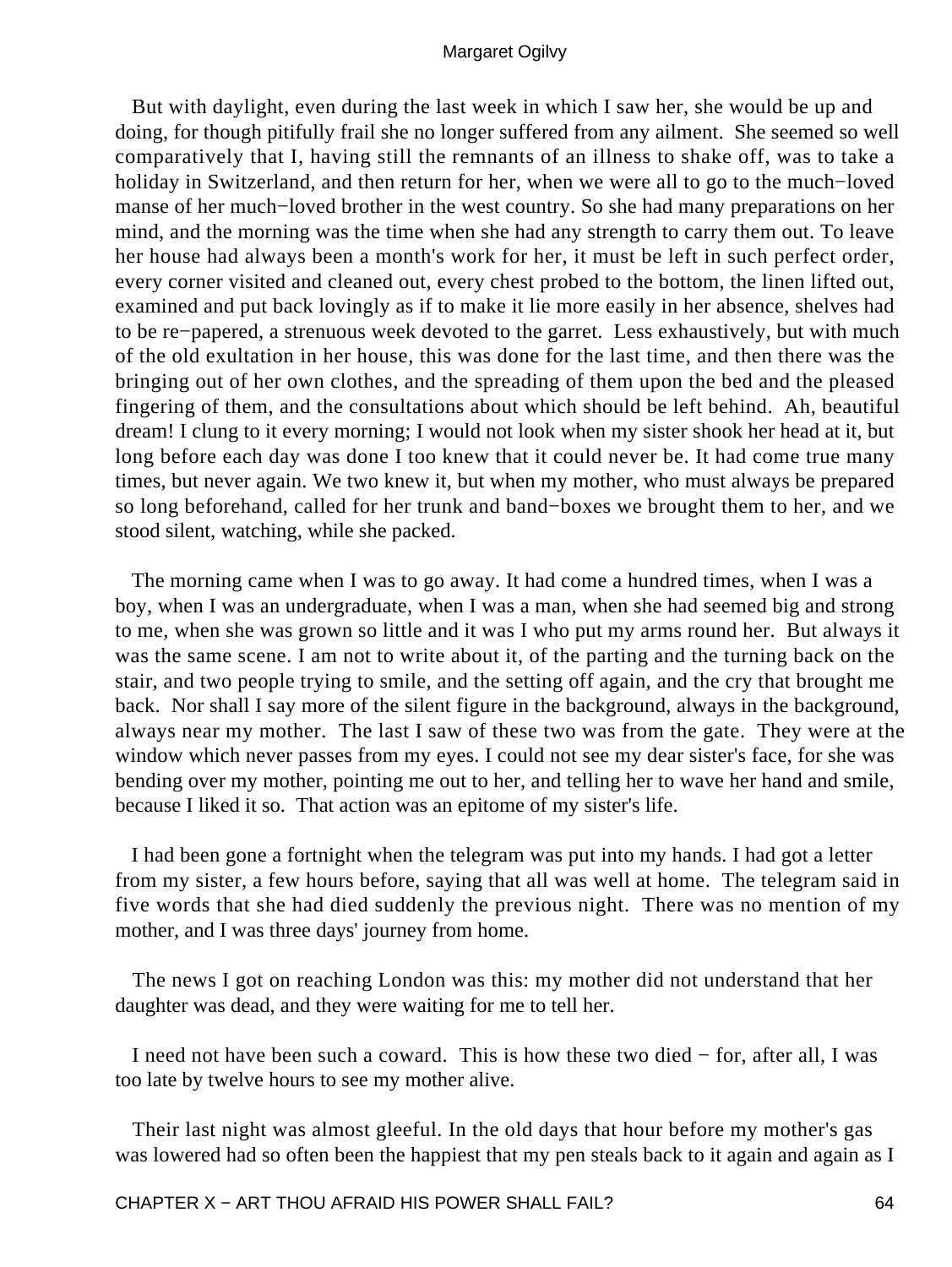write: it was the time when my mother lay smiling in bed and we were gathered round her like children at play, our reticence scattered on the floor or tossed in sport from hand to hand, the author become so boisterous that in the pauses they were holding him in check by force. Rather woful had been some attempts latterly to renew those evenings, when my mother might be brought to the verge of them, as if some familiar echo called her, but where she was she did not clearly know, because the past was roaring in her ears like a great sea. But this night was a last gift to my sister. The joyousness of their voices drew the others in the house upstairs, where for more than an hour my mother was the centre of a merry party and so clear of mental eye that they, who were at first cautious, abandoned themselves to the sport, and whatever they said, by way of humorous rally, she instantly capped as of old, turning their darts against themselves until in self−defence they were three to one, and the three hard pressed. How my sister must have been rejoicing. Once again she could cry, 'Was there ever such a woman!' They tell me that such a happiness was on the daughter's face that my mother commented on it, that having risen to go they sat down again, fascinated by the radiance of these two. And when eventually they went, the last words they heard were, 'They are gone, you see, mother, but I am here, I will never leave you,' and 'Na, you winna leave me; fine I know that.' For some time afterwards their voices could be heard from downstairs, but what they talked of is not known. And then came silence. Had I been at home I should have been in the room again several times, turning the handle of the door softly, releasing it so that it did not creak, and standing looking at them. It had been so a thousand times. But that night, would I have slipped out again, mind at rest, or should I have seen the change coming while they slept?

 Let it be told in the fewest words. My sister awoke next morning with a headache. She had always been a martyr to headaches, but this one, like many another, seemed to be unusually severe. Nevertheless she rose and lit my mother's fire and brought up her breakfast, and then had to return to bed. She was not able to write her daily letter to me, saying how my mother was, and almost the last thing she did was to ask my father to write it, and not to let on that she was ill, as it would distress me. The doctor was called, but she rapidly became unconscious. In this state she was removed from my mother's bed to another. It was discovered that she was suffering from an internal disease. No one had guessed it. She herself never knew. Nothing could be done. In this unconsciousness she passed away, without knowing that she was leaving her mother. Had I known, when I heard of her death, that she had been saved that pain, surely I could have gone home more bravely with the words,

Art thou afraid His power fail When comes thy evil day?

 Ah, you would think so, I should have thought so, but I know myself now. When I reached London I did hear how my sister died, but still I was afraid. I saw myself in my mother's room telling her why the door of the next room was locked, and I was afraid. God had done so much, and yet I could not look confidently to Him for the little that was left to do. 'O ye of little faith!' These are the words I seem to hear my mother saying to me now,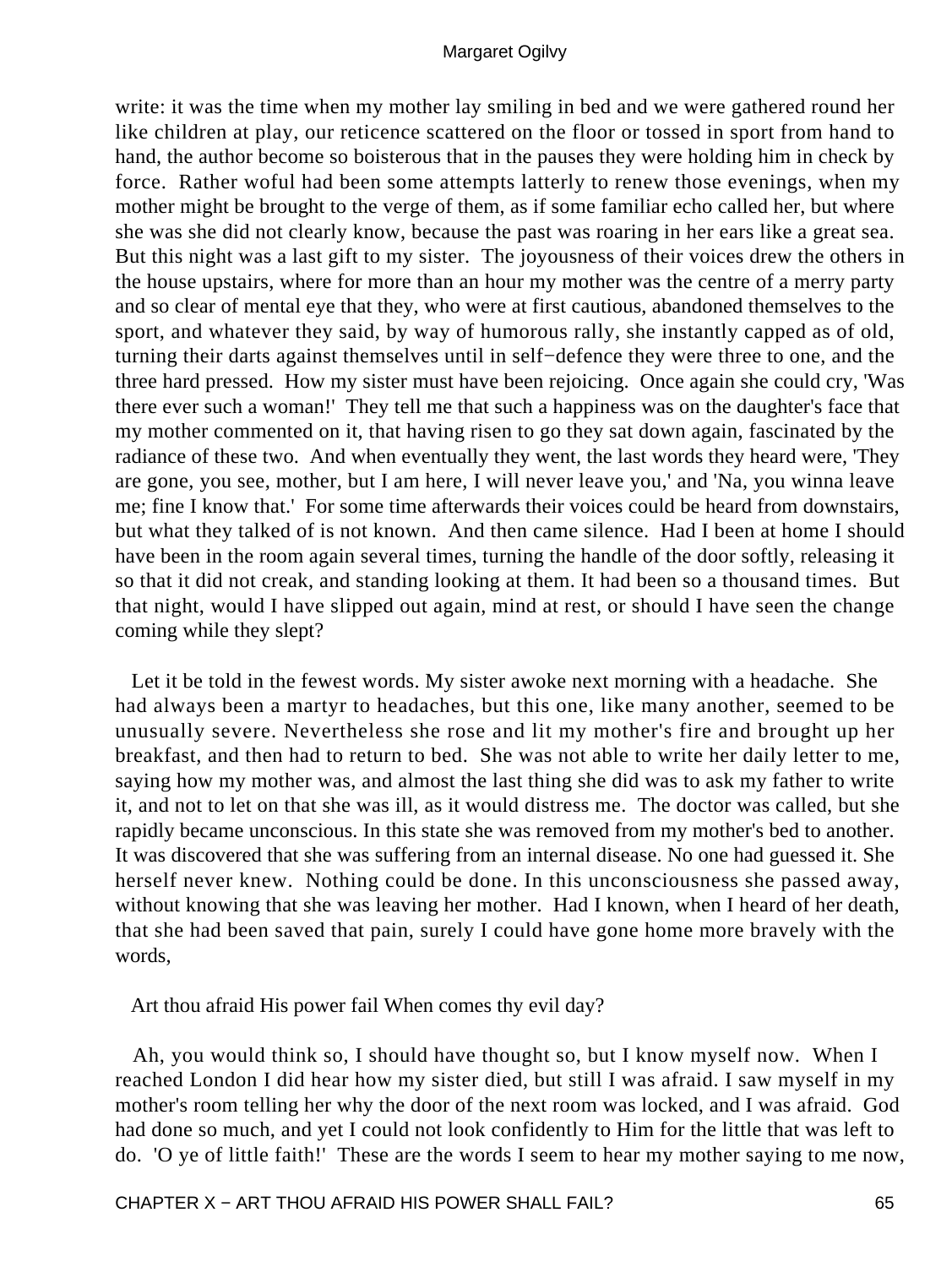and she looks at me so sorrowfully.

 He did it very easily, and it has ceased to seem marvellous to me because it was so plainly His doing. My timid mother saw the one who was never to leave her carried unconscious from the room, and she did not break down. She who used to wring her hands if her daughter was gone for a moment never asked for her again, they were afraid to mention her name; an awe fell upon them. But I am sure they need not have been so anxious. There are mysteries in life and death, but this was not one of them. A child can understand what happened. God said that my sister must come first, but He put His hand on my mother's eyes at that moment and she was altered.

 They told her that I was on my way home, and she said with a confident smile, 'He will come as quick as trains can bring him.' That is my reward, that is what I have got for my books. Everything I could do for her in this life I have done since I was a boy; I look back through the years and I cannot see the smallest thing left undone.

 They were buried together on my mother's seventy−sixth birthday, though there had been three days between their deaths. On the last day, my mother insisted on rising from bed and going through the house. The arms that had so often helped her on that journey were now cold in death, but there were others only less loving, and she went slowly from room to room like one bidding good−bye, and in mine she said, 'The beautiful rows upon rows of books, ant he said every one of them was mine, all mine!' and in the east room, which was her greatest triumph, she said caressingly, 'My nain bonny room!' All this time there seemed to be something that she wanted, but the one was dead who always knew what she wanted, and they produced many things at which she shook her head. They did not know then that she was dying, but they followed her through the house in some apprehension, and after she returned to bed they saw that she was becoming very weak. Once she said eagerly, 'Is that you, David?' and again she thought she heard her father knocking the snow off his boots. Her desire for that which she could not name came back to her, and at last they saw that what she wanted was the old christening robe. It was brought to her, and she unfolded it with trembling, exultant hands, and when she had made sure that it was still of virgin fairness her old arms went round it adoringly, and upon her face there was the ineffable mysterious glow of motherhood. Suddenly she said, 'Wha's bairn's dead? is a bairn of mine dead?' but those watching dared not speak, and then slowly as if with an effort of memory she repeated our names aloud in the order in which we were born. Only one, who should have come third among the ten, did she omit, the one in the next room, but at the end, after a pause, she said her name and repeated it again and again and again, lingering over it as if it were the most exquisite music and this her dying song. And yet it was a very commonplace name.

 They knew now that she was dying. She told them to fold up the christening robe and almost sharply she watched them put it away, and then for some time she talked of the long lovely life that had been hers, and of Him to whom she owed it. She said good−bye to them all, and at last turned her face to the side where her best− beloved had lain, and for over an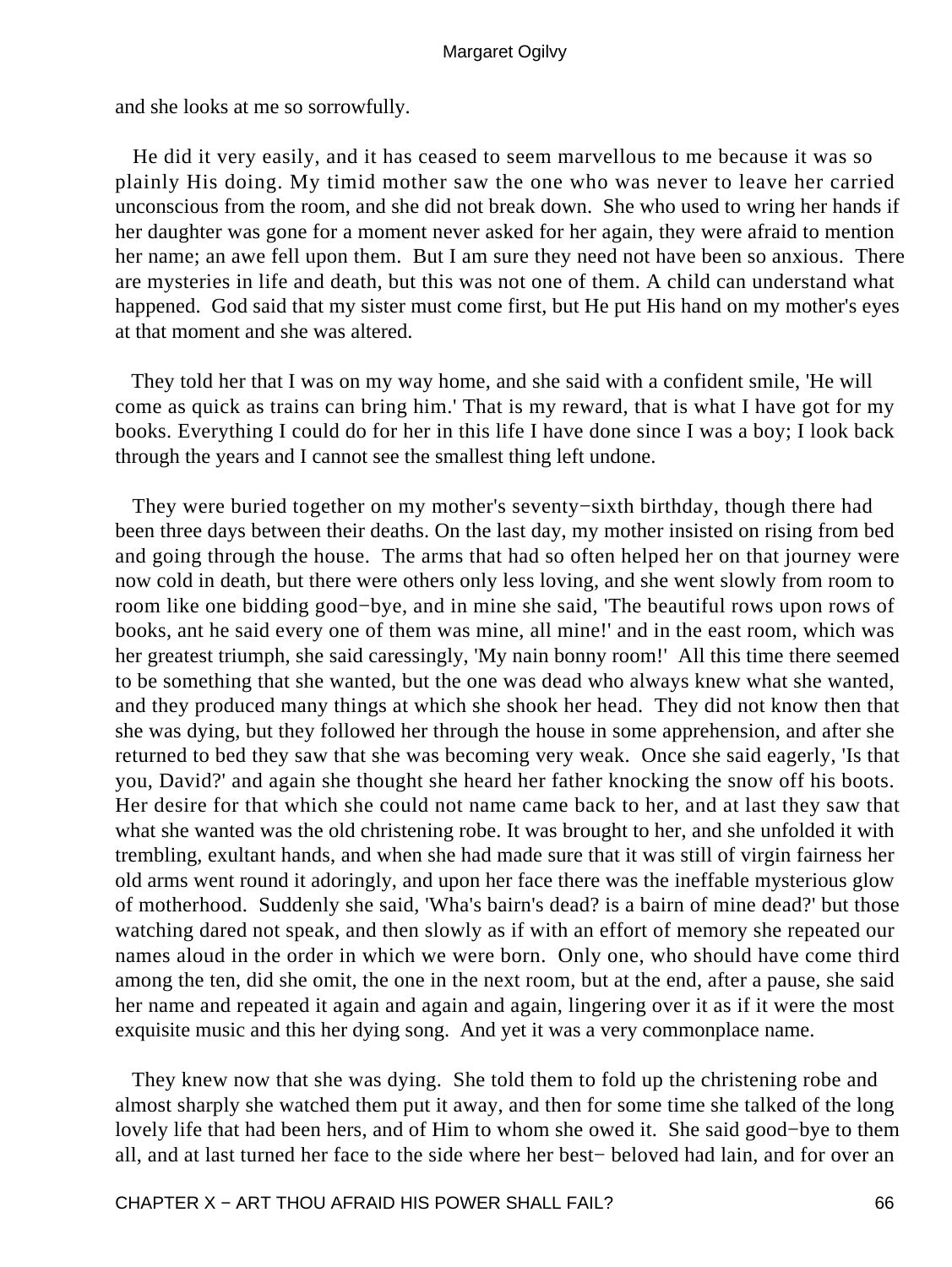hour she prayed. They only caught the words now and again, and the last they heard were 'God' and 'love.' I think God was smiling when He took her to Him, as He had so often smiled at her during those seventy−six years.

 I saw her lying dead, and her face was beautiful and serene. But it was the other room I entered first, and it was by my sister's side that I fell upon my knees. The rounded completeness of a woman's life that was my mother's had not been for her. She would not have it at the price. 'I'll never leave you, mother.' − 'Fine I know you'll never leave me.' The fierce joy of loving too much, it is a terrible thing. My sister's mouth was firmly closed, as if she had got her way.

 And now I am left without them, but I trust my memory will ever go back to those happy days, not to rush through them, but dallying here and there, even as my mother wanders through my books. And if I also live to a time when age must dim my mind and the past comes sweeping back like the shades of night over the bare road of the present it will not, I believe, be my youth I shall see but hers, not a boy clinging to his mother's skirt and crying, 'Wait till I'm a man, and you'll lie on feathers,' but a little girl in a magenta frock and a white pinafore, who comes toward me through the long parks, singing to herself, and carrying her father's dinner in a flagon.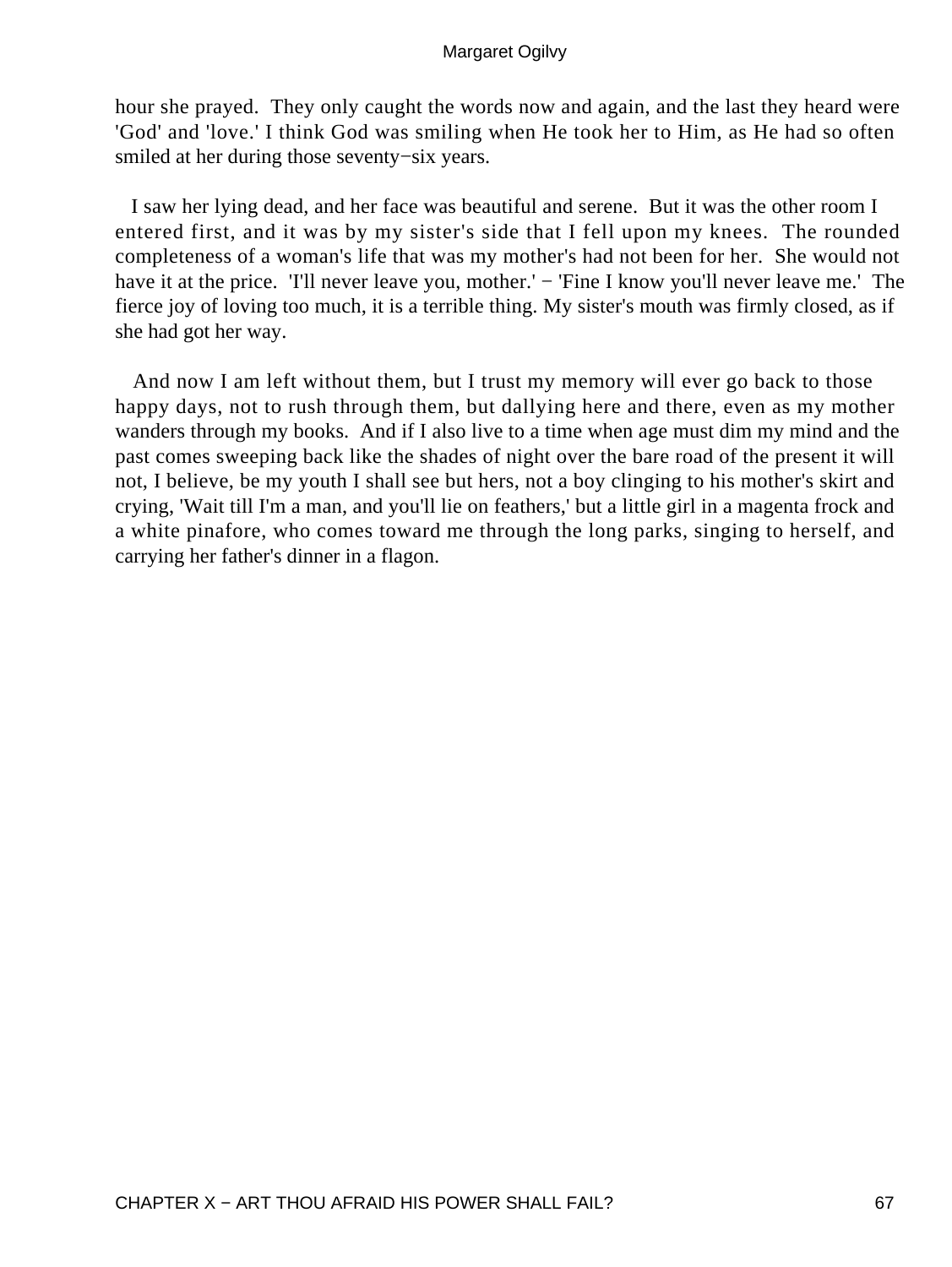## **Table of Content**

<span id="page-68-0"></span>**[CHAPTER I − HOW MY MOTHER GOT HER SOFT FACE](#page-3-0)**

**[CHAPTER II − WHAT SHE HAD BEEN](#page-8-0)**

**[CHAPTER III − WHAT I SHOULD BE](#page-14-0)**

**[CHAPTER IV − AN EDITOR](#page-19-0)**

**[CHAPTER V − A DAY OF HER LIFE](#page-26-0)**

**[CHAPTER VI − HER MAID OF ALL WORK](#page-34-0)**

**[CHAPTER VII − R. L. S.](#page-42-0)**

**[CHAPTER VIII − A PANIC IN THE HOUSE](#page-49-0)**

**[CHAPTER IX − MY HEROINE.](#page-54-0)**

**[CHAPTER X − ART THOU AFRAID HIS POWER SHALL FAIL?](#page-62-0)**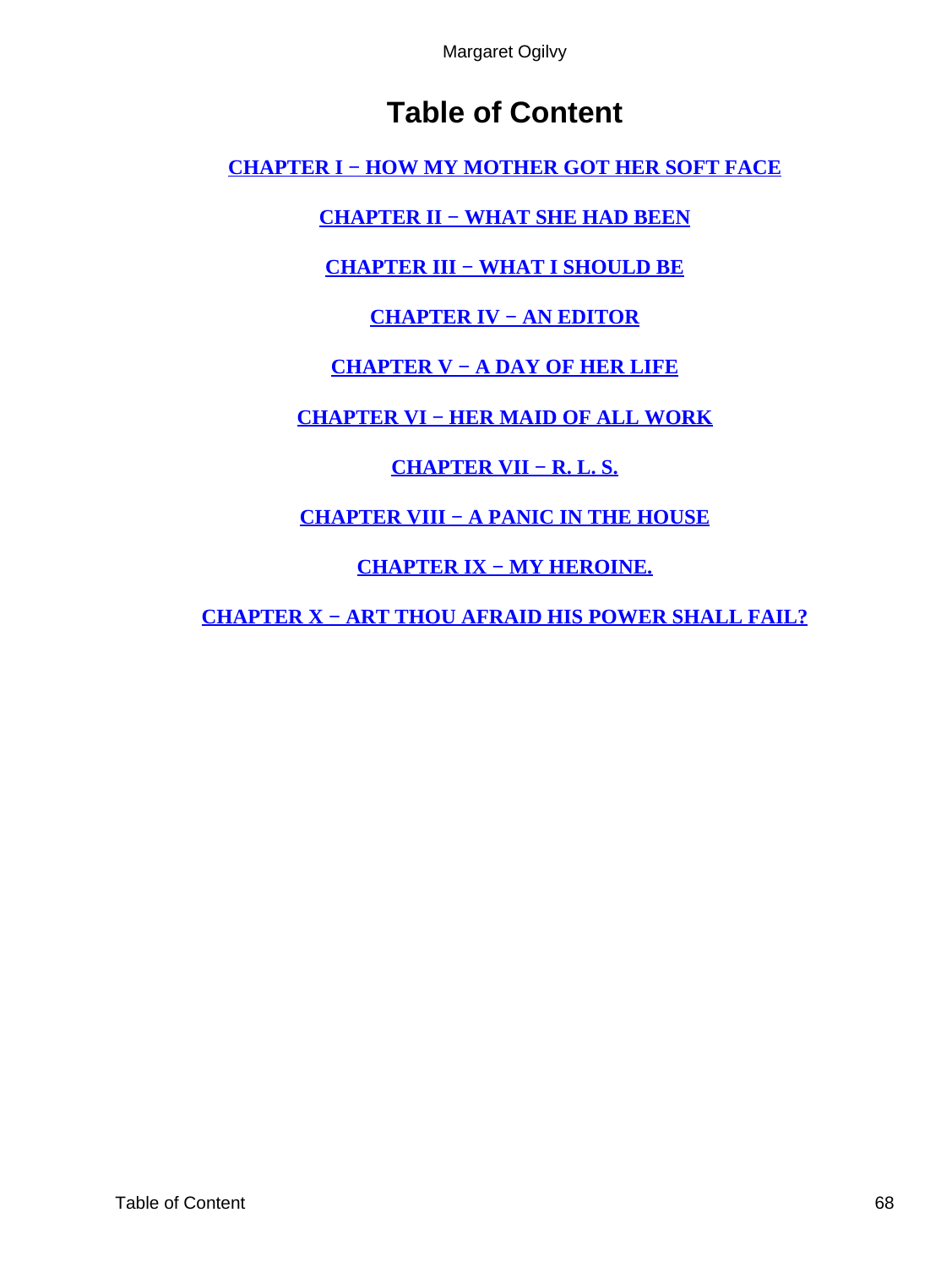### <span id="page-69-0"></span>**You are reading a Phoenix Edition:**

It was converted from clean and standard xhtml/xml files. It uses metatags to identify content, and other data. The available resources specific to each ebook format were used to give the reader a pleasant reading experience.

More detais available at Phoenix−Library.org website.

Any suggestion that helps us to improve these editions are welcome.

**The Phoenix−Library Team**